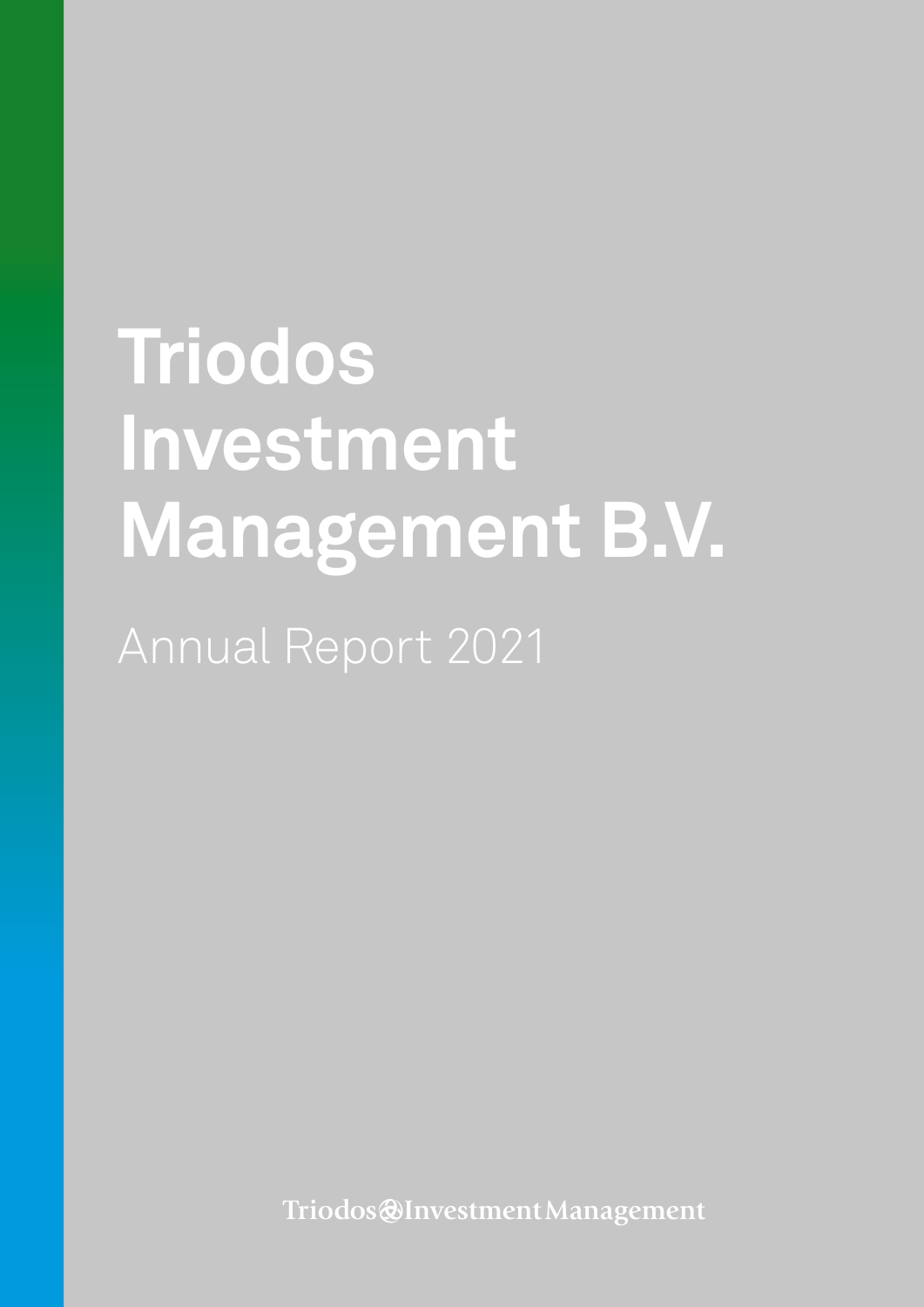# **Table of Contents**

| Annual Report by the Management Board of Triodos Investment Management | 3                |
|------------------------------------------------------------------------|------------------|
| Balance sheet as at 31 December 2021                                   | 13 <sup>°</sup>  |
| Profit and loss account for the year ended 31 December 2021            | 14               |
| Notes to the balance sheet and the profit and loss account             | 15 <sup>15</sup> |
| Other information                                                      | 31               |
| Independent auditor's report                                           | 32               |
| Annex A                                                                | 36               |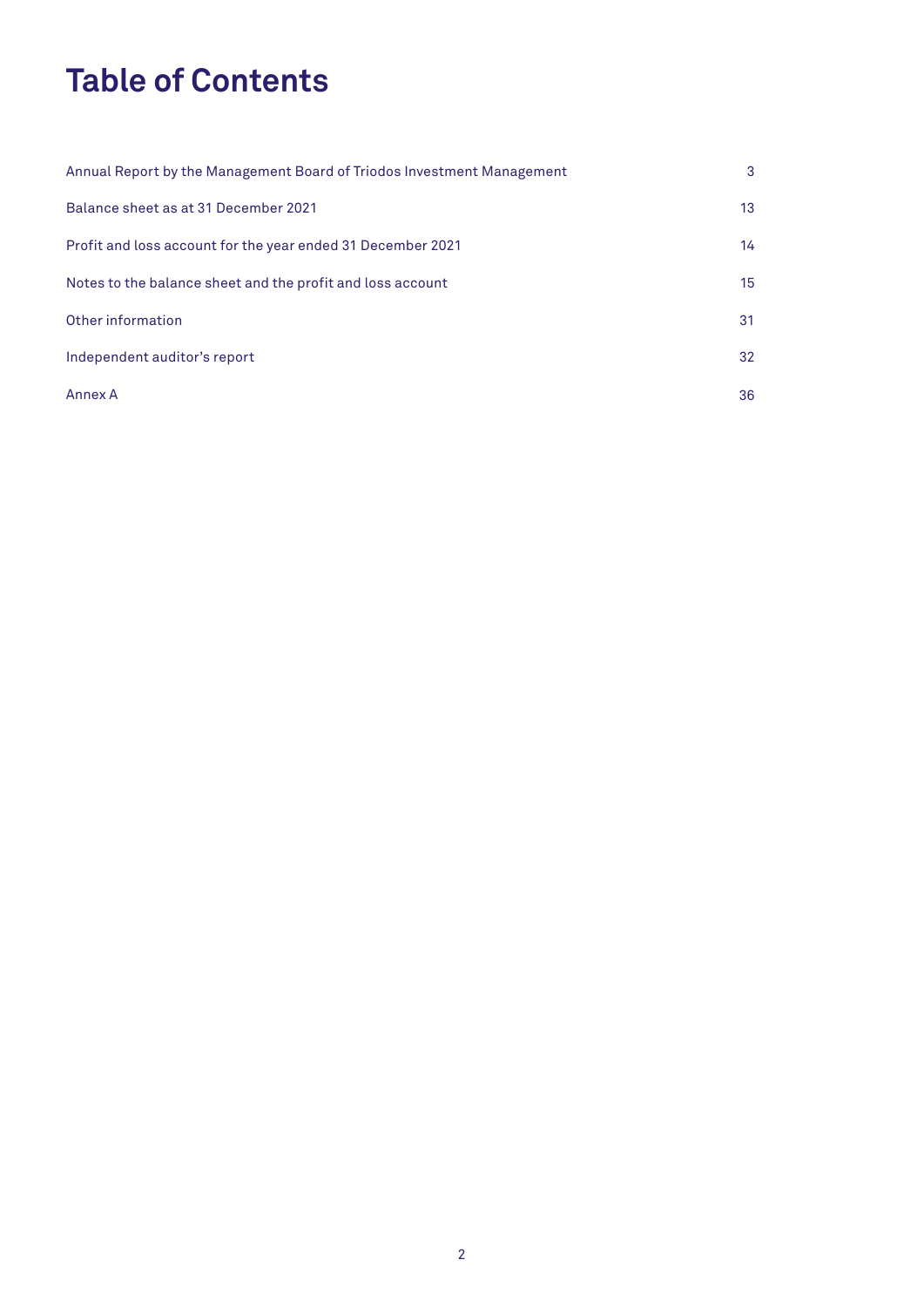# **Annual Report by the Management Board of Triodos Investment Management B.V.**

- 100% subsidiary of Triodos Bank N.V.
- Global leader in impact investing
- EUR 6.4 billion total assets under management
- Managing 17 funds
- Active in diverse sustainable sectors; from inclusive finance to energy & climate and from sustainable food & agriculture to impact equities & bonds

# **Introduction**

Triodos Investment Management B.V. ("Triodos Investment Management") is a globally recognised leader in impact investing and is a wholly owned subsidiary of Triodos Bank N.V. ("Triodos Bank").

Triodos Investment Management manages investments in a variety of sectors including energy and climate, inclusive finance, sustainable food and agriculture and listed companies that materially contribute to the transition towards a sustainable society.

Triodos Investment Management manages 17 funds, comprised of both impact private debt and equity funds and impact equities and bond funds. The impact private debt and equity funds invest in Europe and emerging markets with a range of risk-return profiles and financial instruments, while the impact equities and bond funds invest globally in listed equities and bonds, also with a range of risk-return profiles.

Private and professional investors can invest in these funds. The investment funds for private investors are distributed by a number of platforms and banks, including the majority of Triodos Bank's country operations. Triodos Investment Management also maintains direct relationships with professional and institutional investors.

# **Impact– delivering more than just financial results**

Triodos Investment Management's mission is to make money work for positive change. More specifically, its aim as an investor is to serve as a catalyst in the transition to an economy where people and planet come first, in line with the vision and mission of Triodos Bank.

Triodos Investment Management continues to see an increasing demand from investors for credible investments that deliver real impact and not just financial results, not least because of its own continuing growth. In 2021, the company continued to focus on growing its investor base through third party distribution to retail investors, through other banks and Triodos Bank, and through high-net-worth individuals, family offices and

(semi-) institutional investors. In addition, the company has further developed its international distribution network by adding new European markets to its network.

Triodos Bank and Triodos Investment Management have more than 30 years of experience in investment products that deliver social and sustainable environmental and economic change. As a result of this work, Triodos Investment Management has become globally recognised as a front-runner in impact investing.

#### In 2021 this meant:

- attributing to the avoidance of over 276 KT of CO<sub>2</sub> emissions (2020: 288 KT) and, with an attributed generating capacity of 530 MW clean energy, producing the equivalent of the electricity needs of 259,000 households worldwide (2020: 267,000). Despite a strong increase in green power generation and energy savings from our sustainable energy portfolio, the total attributed avoided emissions decreased, which can be explained by lower shares in the financed projects (attribution factors), and to a small part by updated emission factors that take into account the increased supply of renewable energy on the market;
- over 38,000 smallholder farmers (2020: 35,000) in nine emerging market countries worldwide were paid directly and fairly upon delivery of their harvests as a result of the trade finance that Hivos-Triodos Fund provides to farmers' cooperatives and agribusiness. A global logistical crisis causing delayed shipments due to the lack of containers, as well as exceptionally high coffee prices in the merchant market, resulted in additional liquidity needs for part of our customers in 2021. The farmers had 49,000 hectares of certified organic farmland under cultivation in 2021 (2020: 56,000). An additional 5,800 (2020: 8,000) hectares was in conversion. The harvests brought 11 different fair-trade and organic products to international markets, including coffee, cocoa, rice, fruit juices and superfoods;
- that the organically managed land on the European farms which Triodos Investment Management financed could produce the equivalent of 7.3 million meals, or enough food to provide a sustainable diet for approximately 6,600 people (2020: 6,700). Together, approximately 10,500 hectares of organic farmland was financed across Europe;
- increasing the quality and sustainability of the built environment through the management of a portfolio of sustainable buildings and renovation projects for 1,100 homes and apartments and through more than 133,000m² of office and other commercial space (2020: 80,000m<sup>2</sup>) that emit almost 33% less  $CO<sub>2</sub>$  than the average for buildings;
- providing finance to 111 emerging and well-established financial institutions working for inclusive finance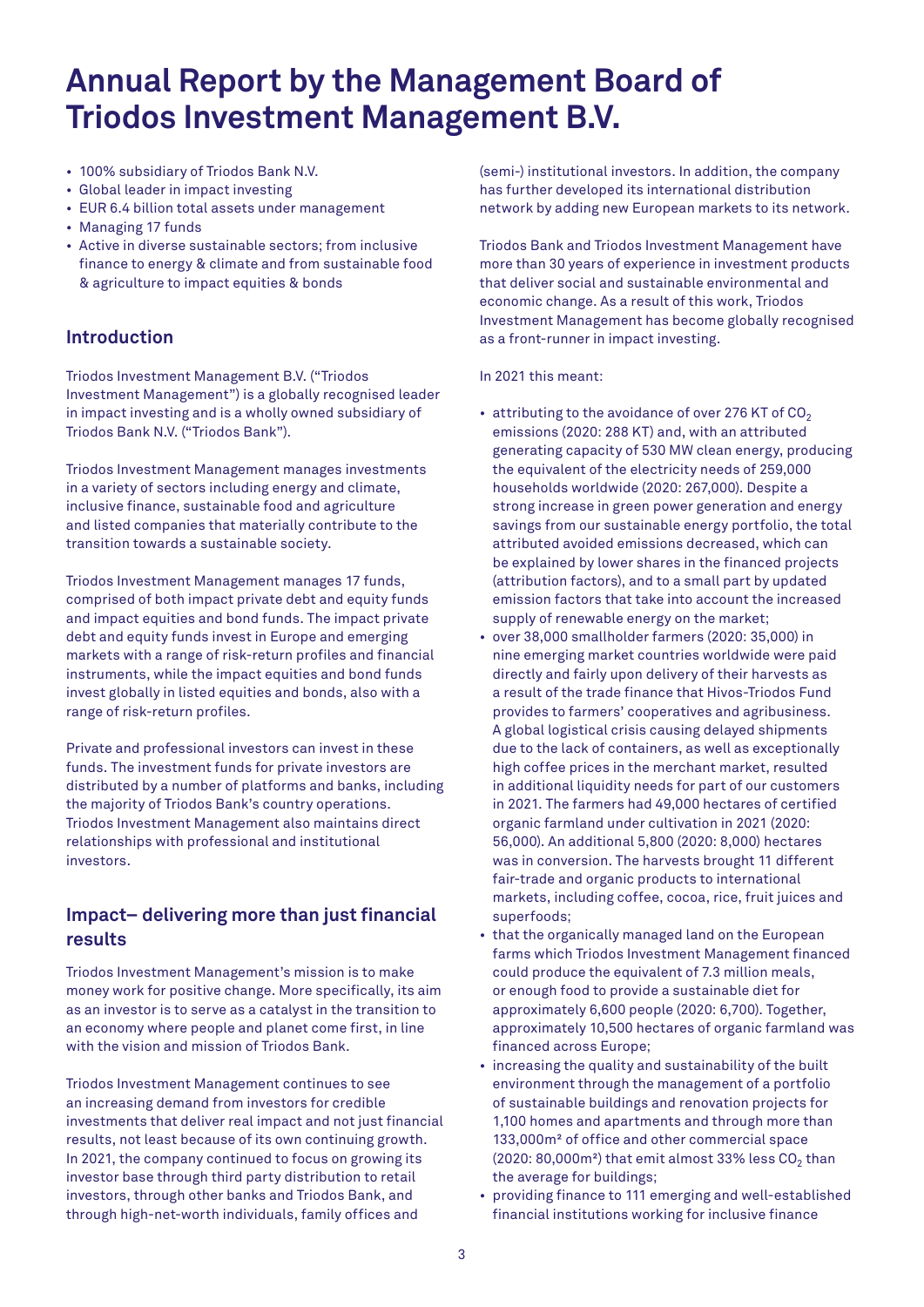in Latin America, Asia, Eastern Europe and Africa. These institutions reached approximately 17.8 million customers borrowing for a better quality of life (2020: 18.2 million). Approximately 18.6 million people living on low incomes use savings services offered by these institutions (2020: 20.2 million).

- 29% of companies held in our Impact Equities & Bonds portfolios were committed to or aligned with Science Based Targets whereas 25% of them had Science Based Targets in place;
- voting at 100% of Annual General Meetings of the companies held in our Impact Equities & Bonds portfolios. 15% of votes were against management;
- 35% less greenhouse gas emissions of the companies held in our Impact Equities & Bonds portfolios compared to the benchmark;
- 73% less water consumption of the companies held in our Impact Equities & Bonds portfolios compared to the benchmark.

# **Funds' financial performance**

The financial performance of Triodos Investment Management is mainly defined by the volumes of the managed funds. Triodos Investment Management's total assets under management grew by EUR 916 million to EUR 6.4 billion, a 17% increase (2020: 12% increase) during the year. Amidst times of global uncertainty due to the COVID-19 pandemic, this significant growth of the overall assets under management was the result of effective mitigating measures as a response to the pandemic and continued confidence among Triodos Investment Management's investor base.

The funds that invest directly in sustainable projects and companies, such as renewable energy projects, organic farming and microfinance, were able to realise stable results in the past year. This is for a large part a result of the high quality of the funds' underlying portfolios. Especially in emerging markets, the impact of the pandemic is still very substantial and as such, it is impressive to see that the portfolio companies of the financial inclusion funds have been able to withstand the challenges resulting from COVID-19 as well as they did. At the same time, these challenges underline again why our work as an impact investor is now more important than ever. The funds that invest in listed equities and bonds benefited from the stock all-time highs in the past year, resulting in strong inflows to the funds. On the performance side, the funds performed well, especially considering that they did not benefit from the outperformance of oil and gas and some big tech stocks such as Facebook and Google, since these sectors are excluded from investments due to Triodos Investment Management's investment beliefs.

The Triodos Impact Equities and Bond Funds (Triodos SICAV l), which invest in listed companies, grew by 25% to EUR 3,049.7 million. The assets under management in the discretionary portfolios of Triodos Bank Private Banking Netherlands, which are managed by Triodos Investment Management, increased by 14% to EUR 902.6 million.

Assets under management in Triodos Groenfonds, the fund that invests in green projects that promote sustainable development, increased by 10% to EUR 1,188.8 million.

Triodos Fair Share Fund and Triodos Microfinance Fund, the funds that invest in financial institutions in emerging markets, saw the assets under management increased by 8% and 9% to EUR 381.3 million and EUR 485.3 million respectively.

Triodos Food Transition Europe Fund, the fund that offers investors the opportunity to participate in the growth of the organic consumer and sustainable lifestyle sector in Europe, grew by 50% to EUR 72.3 million. This sharp growth of the assets under management is the result of investor inflow on the one hand and strong portfolio performance on the other hand.

Triodos Energy Transition Europe Fund, the fund that invests in assets and companies that generate renewable energy, improve energy efficiency and/or offer energy flexibility, decreased its assets under management during the year by 15% to EUR 130.2 million. This decrease is resulting from the fact that the fund was closed for new inflow in April due to a disproportionately increased liquidity position resulting from a year-on-year strong interest from investors in the fund combined with the relatively long lead-time of the type of investments of the fund.

Triodos Multi Impact Fund, the Triodos fund-of-funds, increased its fund size by 7% to EUR 34.4 million by year end. The net asset value of the SFRE Fund increased by 10% to USD 43.2 million. The SFRE Fund was launched in March 2015 by the Global Alliance for Banking on Values (GABV). It is the first global open-ended investment fund created to deploy long-term and mission aligned capital to values-based banks and is managed by Triodos Investment Management.

# **Organisational and operational developments**

Just like the year before, 2021 continued to be dominated by the influence of the COVID-19 pandemic. While the worldwide vaccination program has made strong progress in 2021 and gradually more restrictions were being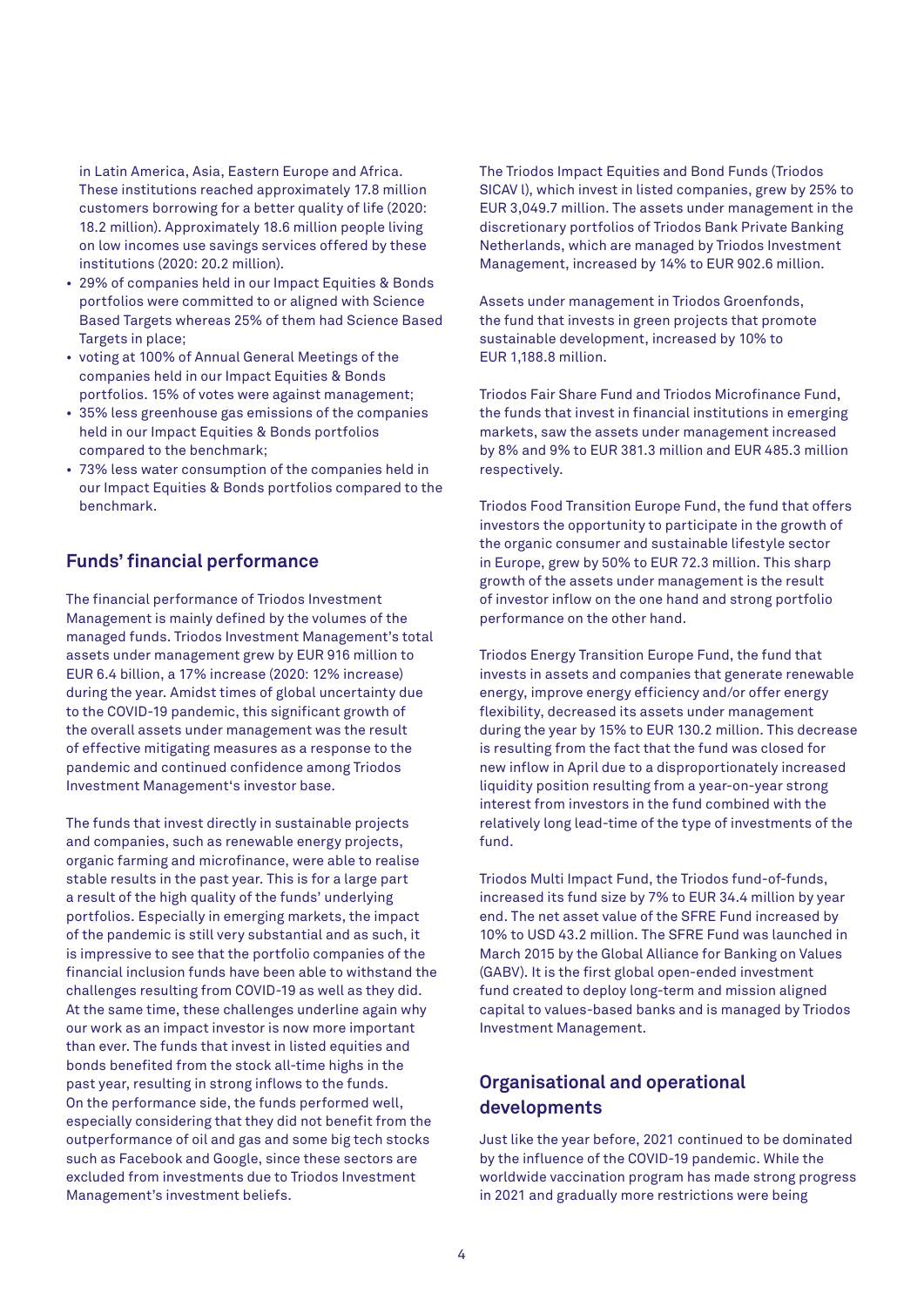lifted throughout the year, the last quarter of the year has shown that the COVID-pandemic continues to have an impact on people's health and on human lives. This resulted in ongoing mitigating measures to contain the virus.

In 2021, Triodos Investment Management continued an intensified monitoring of its investments in order to mitigate any potential increased risks or volatility resulting from the pandemic. In general, Triodos Investment Management navigated the COVID-19 challenges relatively well.

From an organisational perspective, Triodos Investment Management was mainly impacted by travel restrictions and the need to work remotely for a very large part of the year. The latter has, however, not only presented challenges, but also opportunities. Overall, Triodos Investment Management is very satisfied with the way in which employees have adapted to the new way of working and how they are able to guarantee the continuity of its funds under management in all circumstances. Therefore, moving forward, working remotely will continue to be part of its new normal.

Amidst these challenging circumstances, Triodos Investment Management maintained its focus on strategy execution and, more specifically, on implementing its strategic goal to be the asset manager of choice for investors seeking solutions to impact investing.

Triodos Investment Management expanded its activities in existing and new markets by, for example, increasing its exposure and sales capacity in France. It also launched the Triodos Emerging Markets Renewable Energy Fund, an alternative investment fund that invests in the much-needed energy transition in emerging markets by providing long-term senior debt to utility-scale wind, solar and run-of-the-river hydro projects.

In 2021, the EU Sustainable Finance Disclosure Regulation (SFDR) came into effect. All Triodos Investment Management's funds available to investors have, as per article 9 of SFDR, sustainable investments as their objective and have as such been designated as article 9 investment products. Article 9 investment products are products that focus specifically on achieving a sustainability-related goal.

Triodos Investment Management experienced a change in leadership in 2021. Jacco Minnaar was appointed as Chief Commercial Officer and member of the Executive Board of Triodos Bank. Dick van Ommeren, Managing Director, followed in his footsteps as Chair of the Management Board of Triodos Investment Management. In addition, Hadewych Kuiper was promoted to Managing Director as of 1 February 2022, to further strengthen the Management Board alongside Dick van Ommeren and Kor Bosscher.

#### **Co-worker report 2021**

Triodos Investment Management is not just an organisation, it is part of a growing community with a shared sense of mission. Our co-workers are ambassadors for that mission and are the head, heart and hands to realise our ambition.

Our mission is to make money work for a sustainable society that has human dignity at its core. Our co-workers are essential to achieving this mission: we work together to instil a healthy, resilient and diverse co-worker community, and a culture that inspires us to bring out the best in ourselves, live our mission and realise and execute our strategy. The year 2021 again challenged us to stay connected, on-board new co-workers, manage teams, and lead our bank predominantly from home. In doing so, Triodos and other financial institutions were among the frontrunners in adhering to government measures to mitigate the effects of the COVID-19 pandemic. Our responses to these restrictions have prepared the ground for a new post-pandemic hybrid working reality. Under new senior leadership we are reviewing our operating model and organisational design to act as One Bank by collaborating and taking a Group-wide perspective in what we do.

During the Annual General Meeting of 28 September, the Supervisory Board appointed Jacco Minnaar and Nico Kronemeijer to the Executive Board of Triodos Bank as Chief Commercial Officer (CCO) and Chief Operational Officer (COO) respectively, effective from 1 October. Both were internal appointments. The Executive Board appointed Dick van Ommeren to succeed Jacco Minnaar as Chair of the Management Board of Triodos Investment Management as per 1 November 2021. With the new composition of the Executive Board, Triodos Investment Management is now reporting to the CCO.

Learning and development have always been important to Triodos Investment Management. We emphasise that this is not just to increase our formal knowledge and skills, but also to underpin our strategic ambitions. Despite the ongoing COVID-19 measures, we have run our entire Visionary Leadership Programme, Management Development and Senior Relationship Management Programme. In 2021, our online learning management system (the Learning Hub) was rolled out across the Group. The Learning Hub contains all Triodos Academy programmes and most of the local learning programmes. The Group level Compliance and Risk curriculum is now available in the Learning Hub for all Triodos co-workers. E-learning modules such as, for example,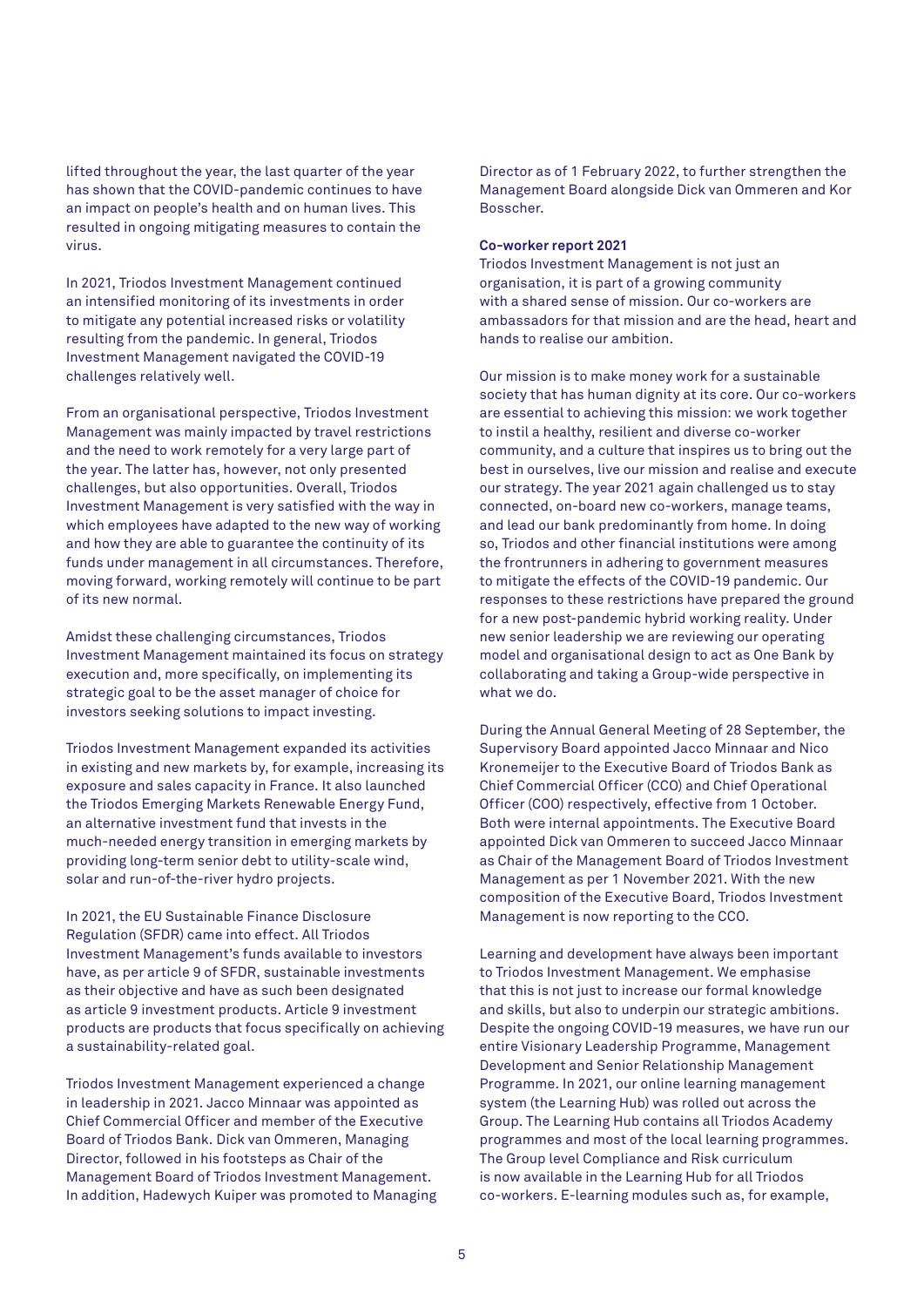General Risk and Compliance, Anti-Money Laundering, Personal Data, and Anti-Bribery and Corruption are targeted to all and have received great feedback from our community. Learning is a prominent part of the regular FLOW-Dialogues between managers and their team members. Overall, 95% of all co-workers have been trained in FLOW-Dialogues, with special sessions for HR, managers, and with some co-workers acting as co-trainers. FLOW forms are digitalised and integrated in the HR Portal, and continuous FLOW-Dialogues are now replacing the traditional one-off mid-year and year-end meetings.

Co-workers at Triodos Investment Management received training on MiFID II requirements. Triodos Investment Management passed an important regulatory hurdle in 2021 following the successful assessment of its MiFID II competencies, allowing the company to now offer investment MiFID-services to institutional professional clients. In 2022, we will further embed flexible working in the organisation including our policies.

The total number of co-workers at Triodos Investment Management at the end of 2021 was 220 (compared to 207 co-workers at the end of 2020). The balance of men and women in total was 53% (52% in 2020) and 47% (48% in 2020) respectively and in management positions 33% (41% in 2020) was female. The average age of the co-worker group in 2021 was 42 years, unchanged compared to 2020. The average period of service was 4.8 years at the end of 2021, unchanged compared to 2020. Absenteeism through sickness was 1%, below the target of 3%. The attrition rate increased to 11% in 2021 (7% in 2020).

#### **Key financial figures Triodos Investment Management**

# **Amounts in EUR Relative change 31-12-2021 31-12-2020** Turnover 9.7% 51,485,415 46,939,263 Operating expenses 12.7% 42,743,361 37,917,202 Profit after tax -1.7% 6,535,956 6,650,987 Shareholders' equity 36.7% 24,331,750 17,795,794

#### **Capital position from ICAAP requirements**

| <b>Amounts in EUR x million</b>                                        | Year-end 2021<br>excluding result 2021 | Forecasted: End of 2022,<br>including audited result 2021 |
|------------------------------------------------------------------------|----------------------------------------|-----------------------------------------------------------|
| Available equity, including mandatory corrections*<br>Required capital | 17.8<br>8.7                            | 24.3<br>11.5                                              |
| Surplus capital                                                        | 9.1                                    | 12.8                                                      |

\* The available capital differs from the equity position in the balance sheet due to mandatory corrections in unaudited results.

# **Financial results**

Assets under management increased by 17% to EUR 6.4 billion at the end of 2021 (2020: 12%). The net inflow of funds was 11%. The investment funds overall gained 6% of their value following stock exchange movements in 2021. The operating income increased by 10% to EUR 51.5 million (2020: EUR 46.9 million).

Expenses in 2021 increased by 13% to EUR 42.7 million (2020: EUR 37.9 million), primarily because of higher co-worker related costs following an increase in FTE and changes in the Collective Labour Agreement, increasing costs for market data following our increase in volumes, costs related to complying with increased regulation and higher costs for Group activities. At the same time, the cost increase was dampened due to lower than anticipated travel expenses following COVID-19 restrictions, just like in 2020.

Taking corporate income tax, financial income and costs into consideration, the net result over 2021 amounted to EUR 6.5 million (2020: EUR 6.7 million). Due to a likely tax obligation, a provision for the amount of EUR 2.2 million has been made for the carried interest amount received in 2019.

Triodos Investment Management's balance sheet consists mainly of seed capital in the Triodos Emerging Markets Renewable Energy Fund, cash, short-term debtors on managed entities and short-term liabilities to Triodos Bank.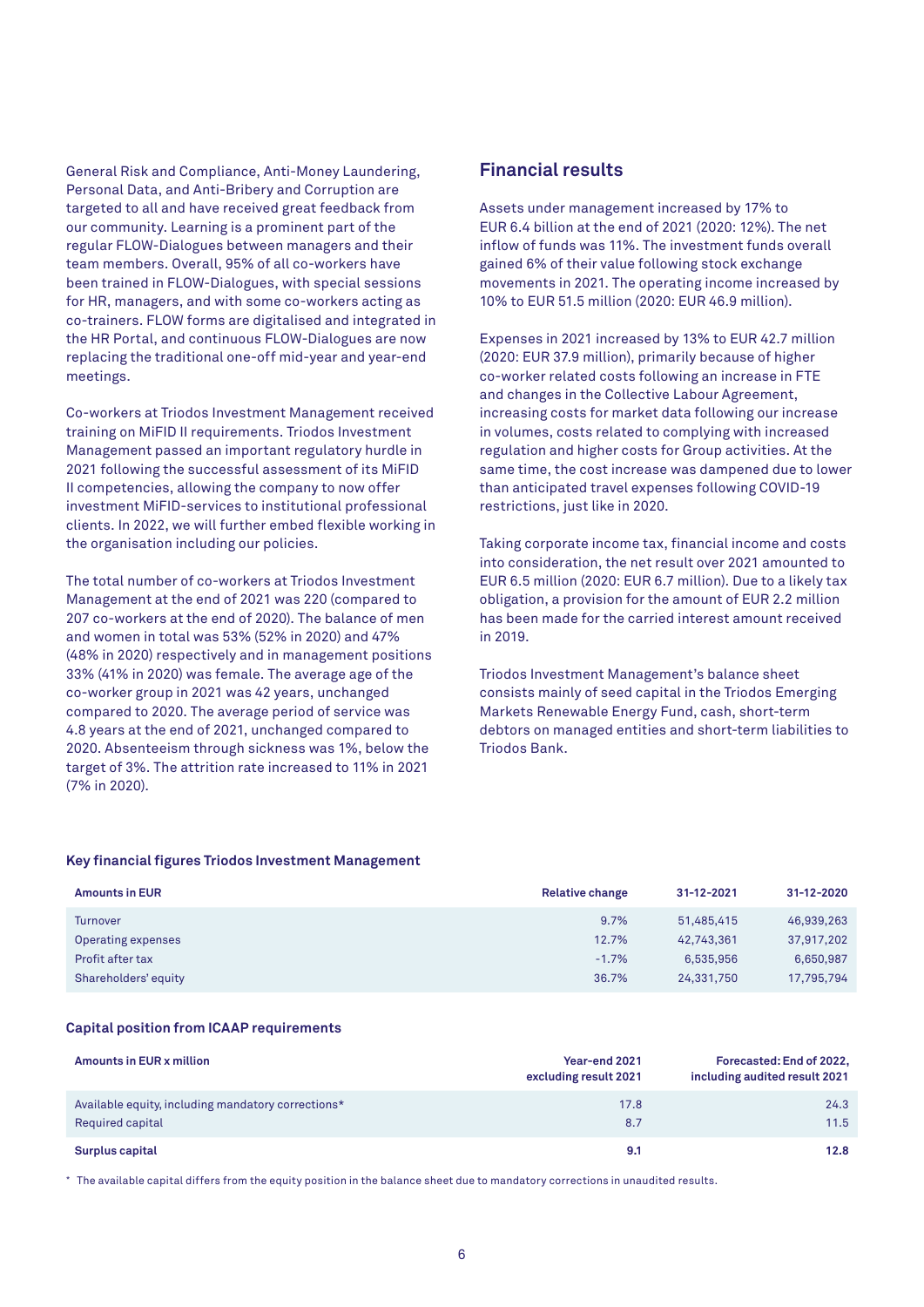#### **Shareholders' equity and capital requirements** The shareholders' equity increased by EUR 6.5 million to EUR 24.3 million (2020: EUR 17.8 million). The increase is the positive result over 2021 of EUR 6.5 million.

Based on actual figures, the required minimum capital requirements are continuously monitored in accordance with laws and regulations. The calculations of the available capital are compared with the Internal Capital Adequacy Assessment Process (ICAAP). Based upon applicable laws and regulations, the highest amount of required capital determines the minimum capital maintained.

The impact on the available capital is calculated prior to dividend distributions and/or on an event driven basis based on projected cash outflows within Triodos Investment Management. The required capital for Triodos Investment Management amounts to EUR 8.7 million at the end of 2021, where the available capital, including the audited result over 2021, amounts to EUR 17.8 million. The available capital differs from the equity position in the balance sheet due to mandatory corrections in unaudited results. The surplus of available capital can significantly change with the adoption of the annual accounts or in case of dividend distributions. The table above (page 6) shows the forecasted equity position after adopting the annual report of 2022.

With the surplus of EUR 9.1 million at year-end 2021, the equity position of Triodos Investment Management can be considered as solid. Due to a positive financial forecast for the year 2022, the forecasted capital position of Triodos Investment Management is expected to stay stable and higher than the required capital. From a conservative solvency approach, Triodos Investment Management proposes to the Annual General Meeting to add the total profit of EUR 6.5 million to the general reserve (retained earnings) without a dividend distribution.

# **Outlook**

The Covid-19 crisis has sparked a clear and undeniable demand among investors to invest with positive impact. This is an encouraging development given the fact that the pandemic was a major setback for the global sustainability agenda as articulated in the UN Sustainable Development Goals (SDGs). Private investors are needed more than ever in order to help realise those goals.

Within this context, Triodos Investment Management will continue to build on over 25 years' experience in bringing together values, vision, and financial returns

on investment, helping to meet the European demand for values-based investment solutions that are key in the transition to a more sustainable society. Through its funds, Triodos Investment Management aims to further increase its impact in key areas related to its mission and the SDG's.

In 2022, Triodos Investment Management's strategic focus will continue to be on retail investors through distributors, high-net-worth individuals, family offices and (semi-)institutional investors. Since preparatory work ensuring that all preconditions are in place was carried out in 2021, mandates accommodating institutional investors seeking impact investment opportunities will have a stronger focus in 2022.

At the same time, the world is closely watching the developments in Ukraine following the Russian invasion in February 2022. It goes without saying that this war is a great concern for Triodos Investment Management, both from a humanitarian and an economic perspective.

Global tensions surrounding the Ukraine crisis, coupled with macroeconomic conditions, are reflected in increased uncertainty in financial markets and are impacting investor sentiment. While Triodos Investment Management will continue to pursue development and growth, both through expansion and further development of existing funds as well as by creating new impact investment products, its ambitions may potentially be impacted because of these increased uncertainties.

# **Remuneration policy**

Key elements of Triodos Bank's International Remuneration and Nomination policy are:

- Triodos Bank and Triodos Investment Management do not offer bonus or share option schemes to members of the Executive Board, the Supervisory Board, the Board of SAAT or co-workers. Financial incentives are not considered an appropriate way to motivate and reward co-workers in a values-based bank. In addition, sustainability is by its very nature the result of a combined effort by team members aimed at both the short and long-term.
- Triodos Bank may provide individual tokens of appreciation. These are limited and decided discretionally. They are restricted to a maximum of one month's salary with a maximum of EUR 10,000 gross per year. These contributions are for extraordinary achievements and are at the discretion of management after consultation with Human Resources. Tokens of appreciation are not based on pre-set targets and are always offered post factum. The tokens of appreciation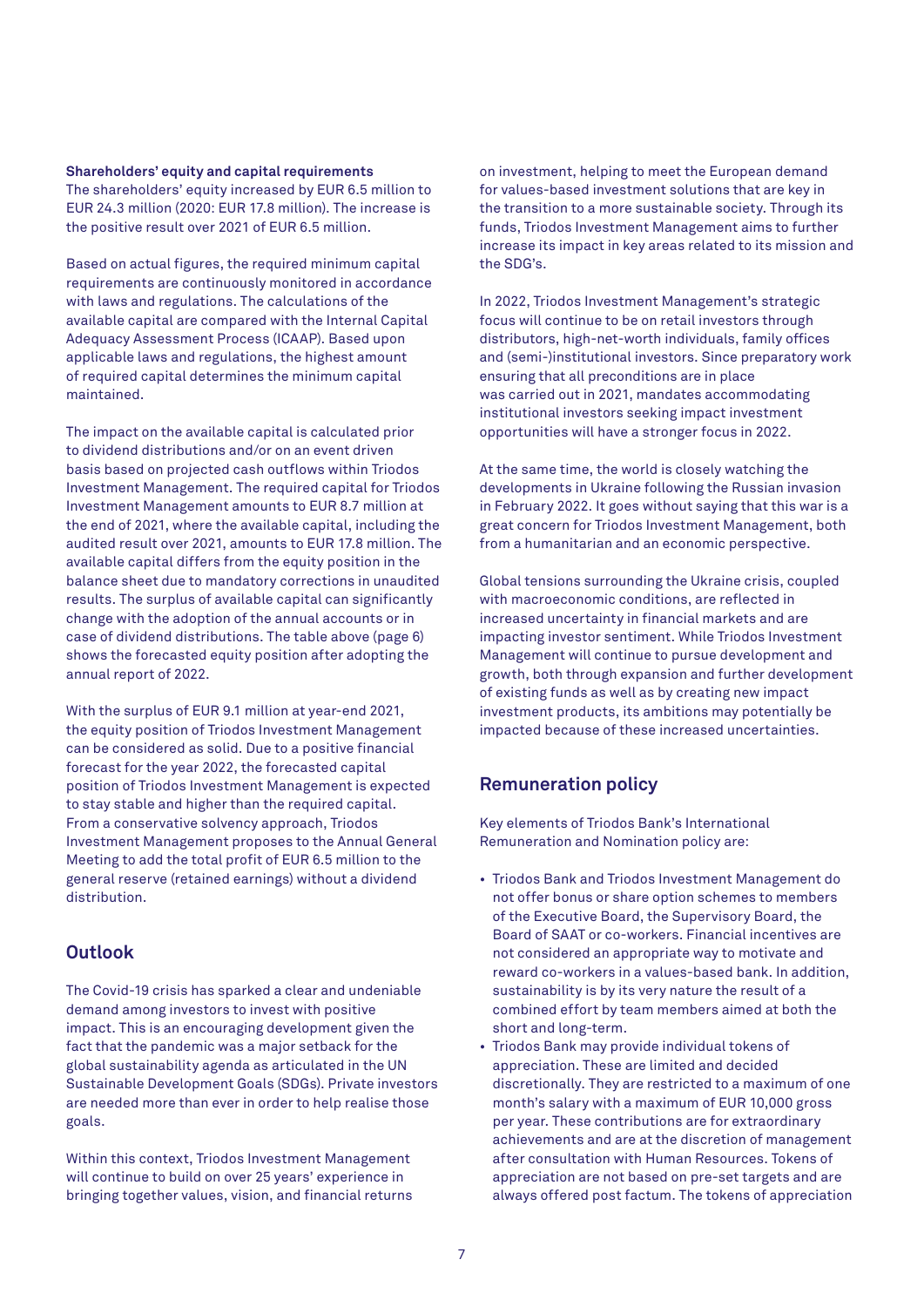are subject to clawback regulations. Members of the Executive Board are excluded from these awards. More information on the conditions regarding granting of tokens of appreciation can be found in the extract of the International Nomination and Remuneration Policy as available on the website.

- An annual collective token of appreciation can be paid for the overall achievements and contribution of all co-workers. This amount, with a maximum of EUR 500 gross per person, is the same for all co-workers, whether they work full time or part time, and awarded pro rata for those not in service throughout the whole year. Members of the Executive Board refrain from this award. For 2021, no collective end-of-year token of appreciation was awarded.
- Triodos Bank provides a pension plan. Each country has a Collective Pension policy for all its co-workers if that is appropriate for the local circumstances. If there is no local policy, individual arrangements are made in the context of the labour contract. Under no circumstances are pension rights used to award specific achievements.

In both 2021 and 2020, there were no co-workers at Triodos Investment Management with a total remuneration of EUR 1 million or more.

In 2021, the total remuneration of the 220 co-workers working for Triodos Investment Management amounted to EUR 21,858,777(2020: 207 co-workers, EUR 19,570,937). The increase in remuneration in 2021 versus 2020 can be entirely explained by a combination of a yearly increase in wages, a Collective Labour Agreement (CLA) impact and an increase of co-workers.

### **Risk management**

#### **Objective of risk management**

The aim of Triodos Investment Management's risk management activities is to ensure the long-term resilience of the business. These activities create an environment in which Triodos Investment Management can pursue its mission to its fullest potential in a safe way. Risk management provides the structural means to identify, prioritise and manage the risks inherent in its business activities. The intention is to embed risk management in such a way that it fits the complexity and size of the organisation and is designed to also allow it to grow. In order to ensure that such an environment can exist and prosper, a Risk Governance Framework has been put into place which underpins the risk processes.

#### **Three Lines of Defence**

Triodos Investment Management manages its business using a Three Lines of Defence Model. This approach ensures that each co-worker is fully aware of his/ her responsibilities in the management of risk, irrespective of whether their role is in a commercial, policy making or control function. The model ensures that responsibilities are properly aligned and makes clear that all co-workers have a role to play in managing risk.

First line functions and departments are responsible for managing the risks of their operations. Second line functions and departments ensure that risks are appropriately identified and managed. The third line of defence is the Internal Audit function providing independent and objective assurance of Triodos Bank's corporate governance, internal controls, compliance and risk management systems. This includes the effectiveness and efficiency of the internal controls in the first and second lines of defence.

| (amounts in EUR)          |            | Total staff of<br><b>Triodos Investment</b><br>Management |           | Identified staff in<br>senior management<br>positions |           | Identified staff not<br>in senior management<br>positions |            | Other staff |
|---------------------------|------------|-----------------------------------------------------------|-----------|-------------------------------------------------------|-----------|-----------------------------------------------------------|------------|-------------|
|                           | 2021       | 2020                                                      | 2021      | 2020                                                  | 2021      | 2020                                                      | 2021       | 2020        |
| Number of staff involved  | 220        | 207                                                       | 7         | 6                                                     | 18        | 18                                                        | 195        | 183         |
| Average FTEs              | 204.4      | 180.1                                                     | 6.4       | 6.7                                                   | 17.3      | 16.3                                                      | 180.7      | 157.1       |
| <b>Fixed remuneration</b> | 21,766,174 | 19.546.066                                                | 1.279.480 | 1.365.032                                             | 2.596.700 | 2,467,729                                                 | 17.889.994 | 15,713,305  |
| Variable remuneration     | 92.603     | 24,871                                                    |           |                                                       | 22.454    | 12.361                                                    | 70.149     | 12,51       |
| <b>Total remuneration</b> | 21,858,777 | 19,570,937                                                | 1,279,480 | 1,365,032                                             | 2,619,154 | 2,480,090                                                 | 17,960,143 | 15,725,815  |

#### **Remuneration Triodos Investment Management**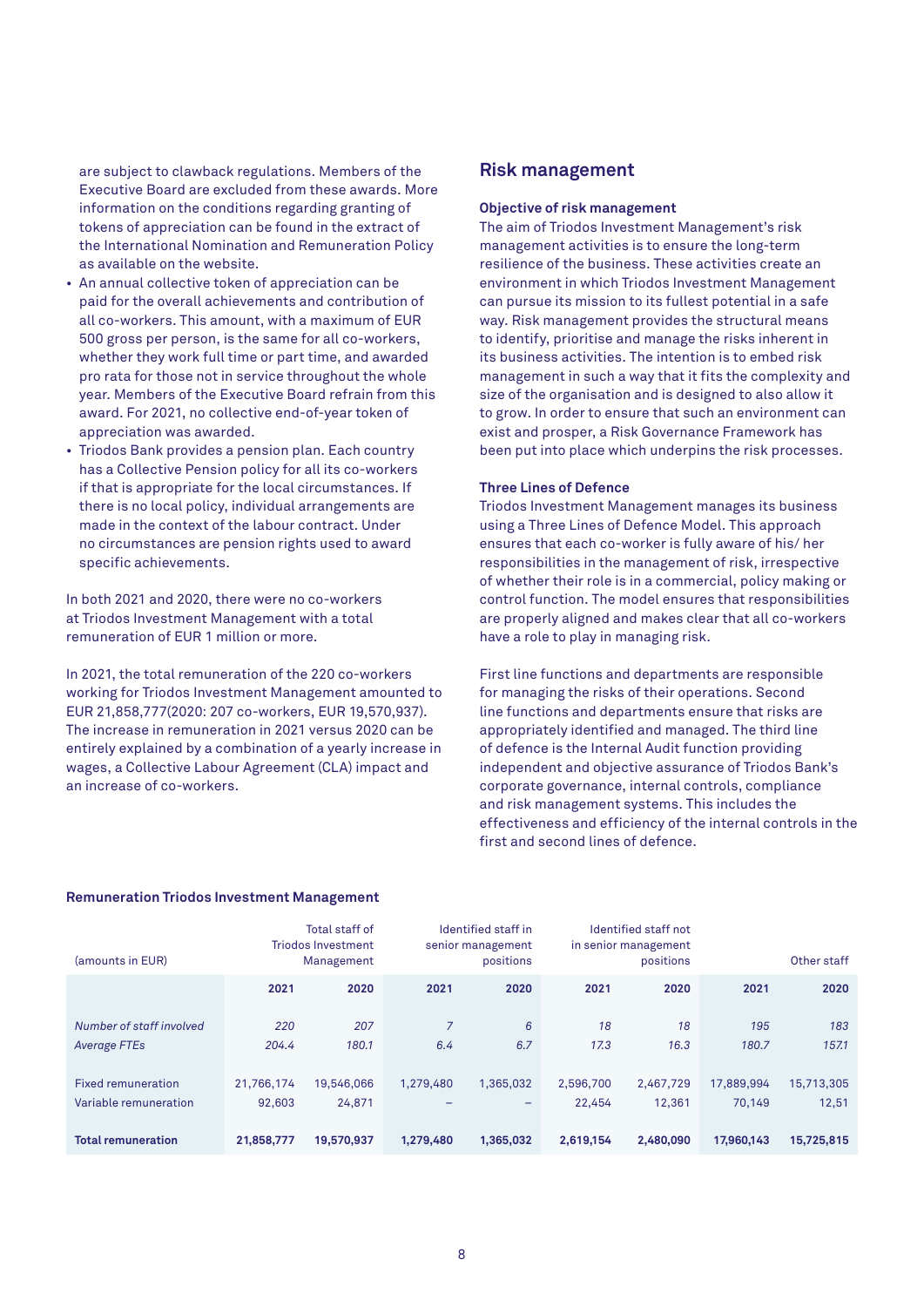#### **Risk organisation**

In light of Triodos Investment Management's growth in recent years, the impact of new regulations and the increased attention of supervisory authorities, Triodos Investment Management has made an important step up in its risk management organisation. The Managing Director Risk & Finance is responsible for the second line risk management and compliance activities and has a direct escalation line to the Chief Risk Officer of Triodos Bank.

#### **Risk management and compliance functions**

The Management Board is responsible for the risk management and compliance function. The risk management function works together with business line management to develop and execute risk policies and procedures involving identification, measurement, assessment, mitigation and monitoring of the financial and non-financial risks. The compliance function plays a key role in monitoring Triodos Investment Management's adherence to external rules and regulations and internal policies.

Triodos Investment Management has a Risk & Compliance application that enables integrated management of all risk related issues. This includes our integral risk management system, our internal 'control testing' and its outcomes, as well as our procedures relating to risk event management. In addition, the results of risk and control self-assessments are recorded, as are the translation of the results of these sessions, into the integrated risk management system. The application provides a central capture ('audit trail') for all of the above. Knowledge sessions and awareness training sessions are organised for new employees.

#### **Risk taxonomy**

To categorise the various risks Triodos Investment Management is exposed to, a risk taxonomy has been set up. The risk taxonomy covers the following three risk categories: enterprise risks, non-financial risks and financial risks. Each risk type covers a number of risk categories:

- The enterprise risk discipline synthesises all the risks using input from all risk areas and performs analyses to determine at a strategic level which larger trends can potentially influence Triodos Investment Management's risk profile.
- Non-financial risk includes all of the risks related to operational and compliance risks. These are core risks that Triodos Investment Management is exposed to. Monitoring these risks is particularly important to ensure Triodos Investment Management can continue to offer quality investment services to its stakeholders.

• Financial risk is an umbrella term for multiple types of risks associated with the potential for financial losses. Taking financial risks is not core to Triodos Investment Management as a service provider.

#### **Risk appetite**

Each year the Management Board of Triodos Investment Management identifies risks that the organisation is exposed to and defines its attitude towards these risks. This results in a session whereby an assessment is made per risk faced by Triodos Investment Management and whereby it is decided whether the individual risks are acceptable or need (additional) mitigating measures.

In general, Triodos Investment Management has a low-risk appetite for both financial and non-financial risks.

#### **Solvency**

Triodos Investment Management complies with the minimum solvency requirements imposed on managers of investment institutions in accordance with the Dutch Decree on prudential rules under the Financial Supervision Act (BPR), AIFMD and the Dutch Civil Code. This makes Triodos Investment Management a robust party that can absorb setbacks to a sufficient extent.

Each year the Management Board of Triodos Investment Management assesses whether the organisation has enough capital as a buffer for potential unexpected losses (solvency). The overall identified, expected and unexpected risks amounted to a maximum of EUR 9.5 million for 2021 (2020: 8.9 million).

### **Significant risks in 2021**

The top 5 significant risks in 2021 were:

- business risk resulting from among other things, a low interest rate environment and increasing competitive pressure as Sustainable Investments are becoming more mainstream (pressure on AuM growth and cost/ income ratio);
- strategic risk resulting from not being able to execute the strategy;
- operational risk resulting from failing (entity level) controls;
- compliance risk resulting from failing to comply with laws and regulations; and
- reputational risk resulting from other risks, e.g., the materialisation of operational or compliance risks.

During 2021, three significant incidents occurred (actual loss EUR 111,000) and smaller incidents did not result in substantial losses (mainly internal costs). In 2021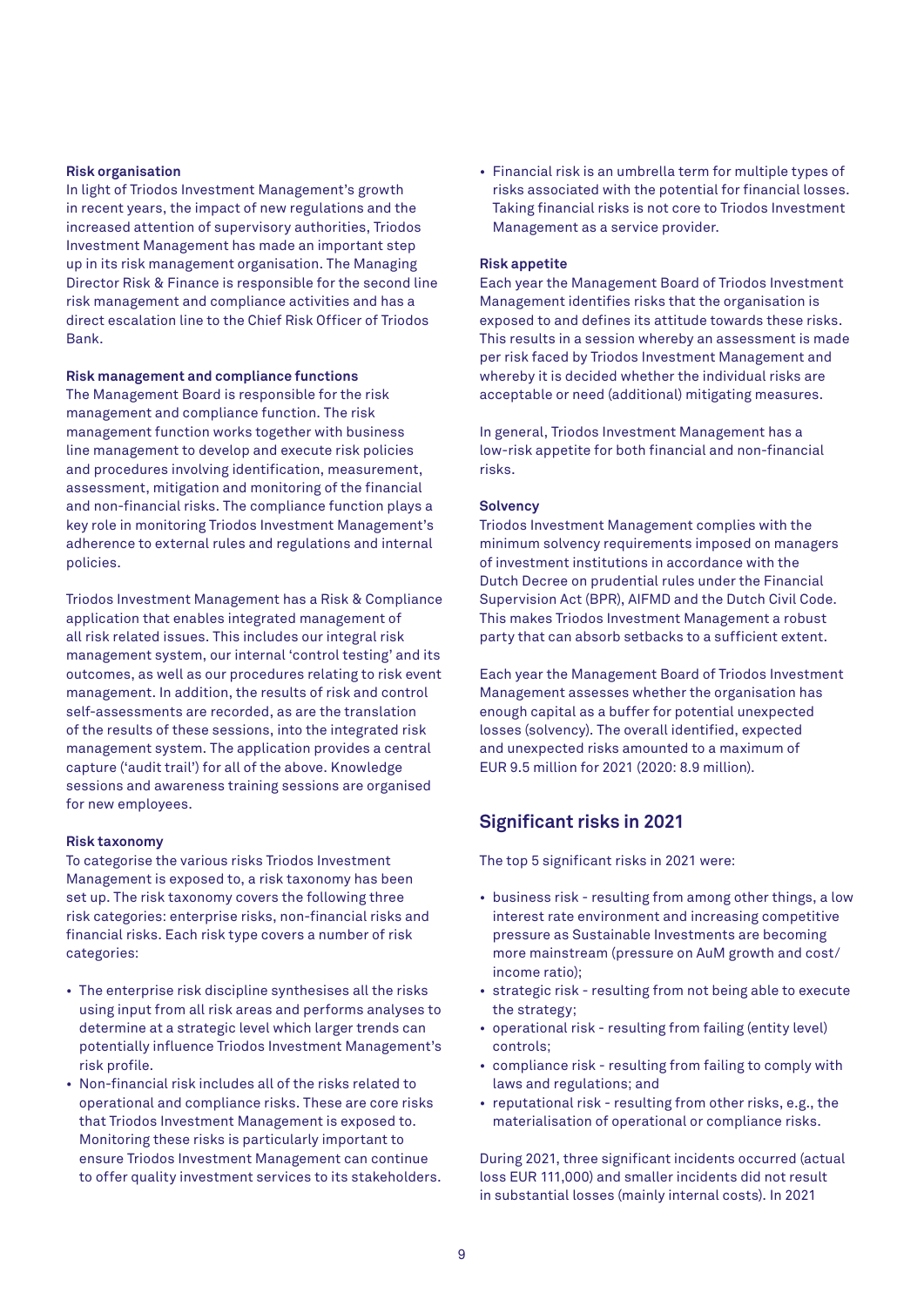Triodos Investment Management further prepared the implementation of the new tool for the management of operational and compliance risks.

#### **Enterprise risk**

**Business risk:** Triodos Investment Management defines business risk as the risk caused by changes in external factors such as competitive relationships, stakeholders, reputation and business climate.

Triodos Investment Management anticipated a strong growth of assets under management with, potentially, a slight pressure on prices. Based on this base scenario, a risk that would lead to an operational loss is expected to be high on impact however with a very low chance of occurrence.

Mitigation is implemented by income and cost control and strategic initiatives to support further growth of assets under management and ensuring our acknowledgement in the market of being an acknowledged Impact Investor.

**Reputational risk:** Triodos Investment Management defines reputational risk as the risk that its market position deteriorates due to a negative perception among customers, counterparties, shareholders and/or regulatory authorities. Triodos Investment Management safeguards reputational risk in other risk disciplines, such as compliance and operational risk, as in most cases it is a consequence of other risk events<sup>1</sup> occurring. It also works with a transparent and stable business model. Furthermore, the exposure of Triodos Investment Management to reputational risk depends on the ability of management and co-workers to act consciously in accordance with the mission and values. For this reason, Triodos Investment Management has a very proactive human resources approach aimed to ensure the connection of all co-workers with the mission and values. In addition, Triodos Investment Management actively manages its engagement with the public and its clients, for example, via an online social media policy and management of complaints. For this risk a similar analysis can be made as for business risk, which leads to the same outcome.

**Strategic risk:** Strategic risks are those that potentially have the most impact on an organisation's ability to execute its strategies and achieve its business objectives. Therefore, strategic risk assessments are performed at Management Board level for Triodos Investment Management as a whole every three years, with an annual update.

As Triodos Investment Management has defined its three-year strategy and closely monitors the execution of it, this risk is expected to be high on impact however with a very low chance of occurrence.

#### **Non-financial risk**

**Operational risk:** This risk relates to losses Triodos Investment Management could incur as a result of inadequate or failing internal processes, systems, human behaviour or external events. Various initiatives were deployed to limit the operational risks in the organisation.

Operational risk is inherent to all Triodos Investment Management products, activities, processes and systems, and the effective management of operational risk is a fundamental element of the risk management programme.

Co-worker training and involvement support these improvements because, as a learning organisation, people are key to successfully managing operational risks.

**Compliance risk:** Triodos Investment Management defines compliance risk as the risk of not complying with laws, regulations, rules, related self-regulatory standards and codes of conduct applicable to its investment management activities. This may result in sanctions, material losses and reputational damage. The risk appetite is low for this risk. Internal policies, procedures and awareness activities are in place to guarantee that co-workers in all functions comply with relevant laws and regulations. The compliance function independently monitors and challenges the extent to which Triodos Investment Management complies with laws, regulations and internal policies, with an emphasis on customer due diligence, anti-money laundering, treating customers fairly, preventing and managing conflicts of interest, data protection and the integrity of co-workers. Furthermore, a process has been implemented to identify new and upcoming regulations in an early stage and define the impact for the organisation. Based on the size of the expected change, projects are defined to implement new regulations in the operations of Triodos Investment Management. Potential losses related to compliance risks were assessed as having a high impact with low chance of occurrence.

#### **Financial risk**

**Credit risk** is the risk that one party to a financial instrument will cause a financial loss for the other party by failing to meet its interest and/or payment obligations, therefore having a negative impact on Triodos Investment Management's profits and net assets. Triodos Investment Management is exposed to credit risk on cash held at

<sup>1</sup> A situation whereby the organisation becomes exposed to a financial loss or reputational damage. Risk events are monitored by Triodos Investment Management and risk events are used to implement better procedures and controls in order to prevent the situation from occurring again.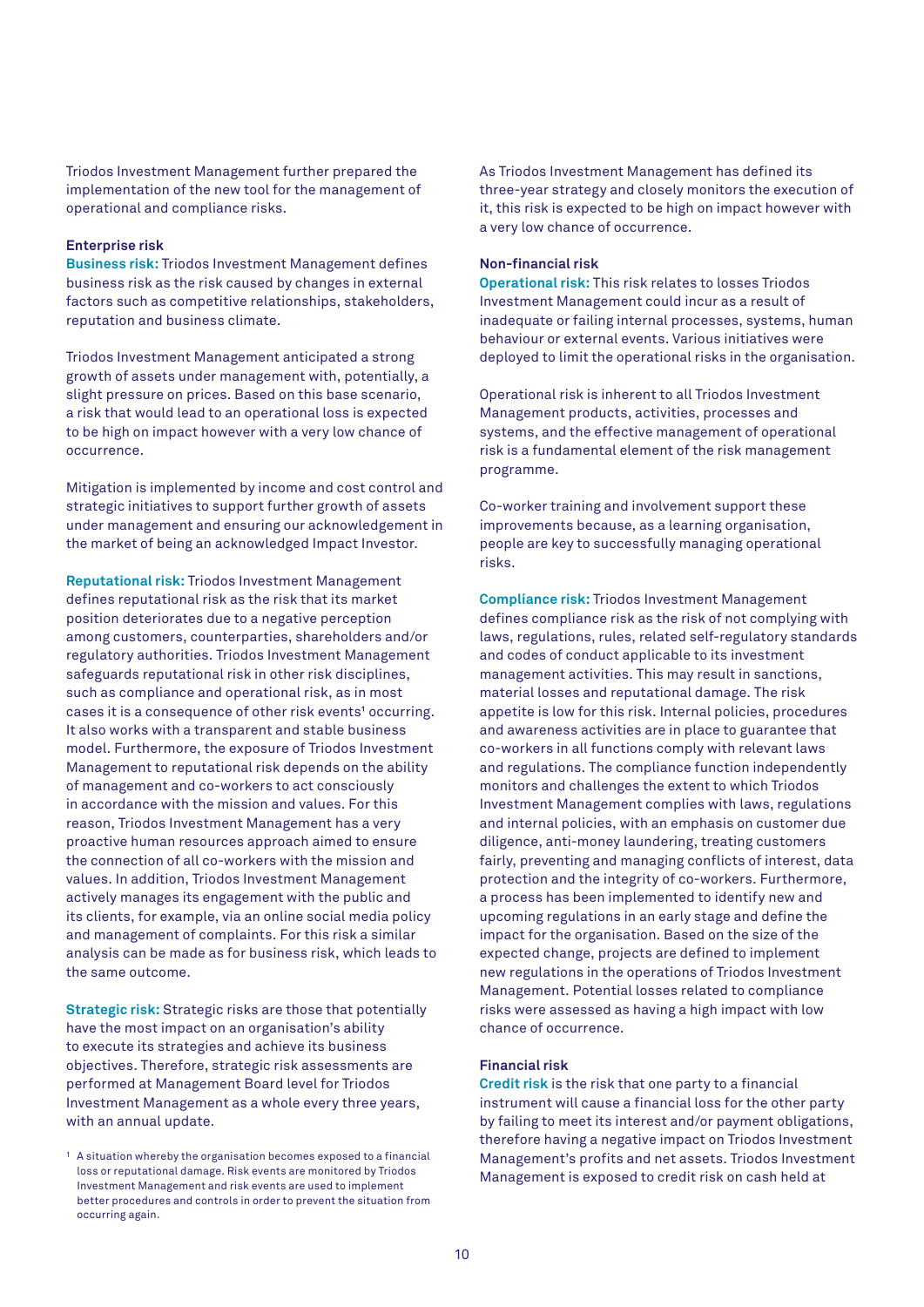banks, as well as on debtors and other receivables which primarily relate to the funds under management.

The risk regarding bank accounts is partly mitigated by using only banks with high creditworthiness. At year-end 2021, 73% of the cash was held at Triodos Bank (2020: 93%). Fitch Ratings affirmed Triodos Bank's Long-Term Issuer Default Rating (IDR) of 'BBB' with a Stable Outlook on the 4th of February 2022. The bank's sound capitalisation was considered a rating strength. The credit risk related to bank accounts is thus considered to be very low.

The credit risk regarding outstanding amounts at debtors is also considered to be very low, since the company performs the management of these funds which amongst others entails management of its liquidity and solvency in accordance with the relevant prospectus' guidelines.

**Liquidity risk** is the risk that Triodos Investment Management will not be able to attract the financial means necessary to satisfy its payment obligations. This risk is very low, given that under normal circumstances a stable and positive financial result and cash flows triggered by relatively predictable fee income are at hand. Triodos Investment Management monitors and analyses its financial position on a monthly basis. The resulting liquidity risk is considered to be very low.

At 31 December 2021, Triodos Investment Management held EUR 16 million (2020: EUR 12.2 million) of cash.

**Market risk** is the risk of losses in positions arising from movements in market prices (valuation) and foreign currencies. Triodos Investment Management holds limited cash in foreign currency, hence this risk is limited. In October 2021, Triodos Investment Management provided seed capital to Triodos Emerging Markets Renewable Energy Fund (refer to note 3 of the financial statements). Through this fund, the company invests in private debt and equity and as such is exposed to valuation and interest rate risk. The fund is denominated in the United States Dollar, but the investment is made in Euro; thus, the company is not exposed to foreign exchange risk. Specific MB approval is given for this investment. The investment is monitored on a regular basis, with the intention ultimately to exit from the fund responsibly in the future.

As at the date of this report the company has no other 'seed capital' investments.

### **Development of losses during 2021**

There were three significant risk events resulting in losses outside of our risk appetite in 2021. Actual losses of EUR 111,000 (2020: EUR 12,861) were caused by 3 risk events, mainly concerning errors in the operational processes.

Triodos Investment Management was not involved in material legal proceedings or sanctions associated with non-compliance with legislation or regulations in terms of financial supervision, corruption, advertisements, competition, data protection or product liability during the year.

# **In Control Statement**

The Management Board of Triodos Investment Management is responsible for designing, implementing and maintaining an adequate system of internal control over financial reporting. The main risk associated with financial reporting is that, whether due to fraud or error, financial reports contain a material misstatement with respect to law or Dutch Accounting Standards. Financial reporting is the product of a structured process carried out by various functions under the direction and supervision of the Managing Director Risk & Finance of Triodos Investment Management.

#### **ISAE 3402 Report**

The objective of an ISAE 3402 report is to provide assurance to external parties on the quality of the internal control measures relating to the services provided by the Fund Manager. There are two types of ISAE 3402 reports. A type I ISAE 3402 report assesses the design and implementation of control measures. A type II ISAE 3402 report not only assesses the design and implementation of control measures, but also the operational effective functioning of these control measures during the period audited.

Triodos Investment Management obtained an unqualified assurance report on 7 March 2022 on its ISAE 3402 type II report, covering the period from 1 January 2021 up to 31 December 2021.

#### **Statement on business operations**

Triodos Investment Management has assessed various aspects of its business operations during the past financial year. Based on this, Triodos Investment Management declares that it has a description of the set-up of the business as referred to in article 115y(5) of the Bgfo (Besluit Gedragstoezicht financiële ondernemingen - Decree on Conduct of Business Supervision of Financial Undertakings under the Wft),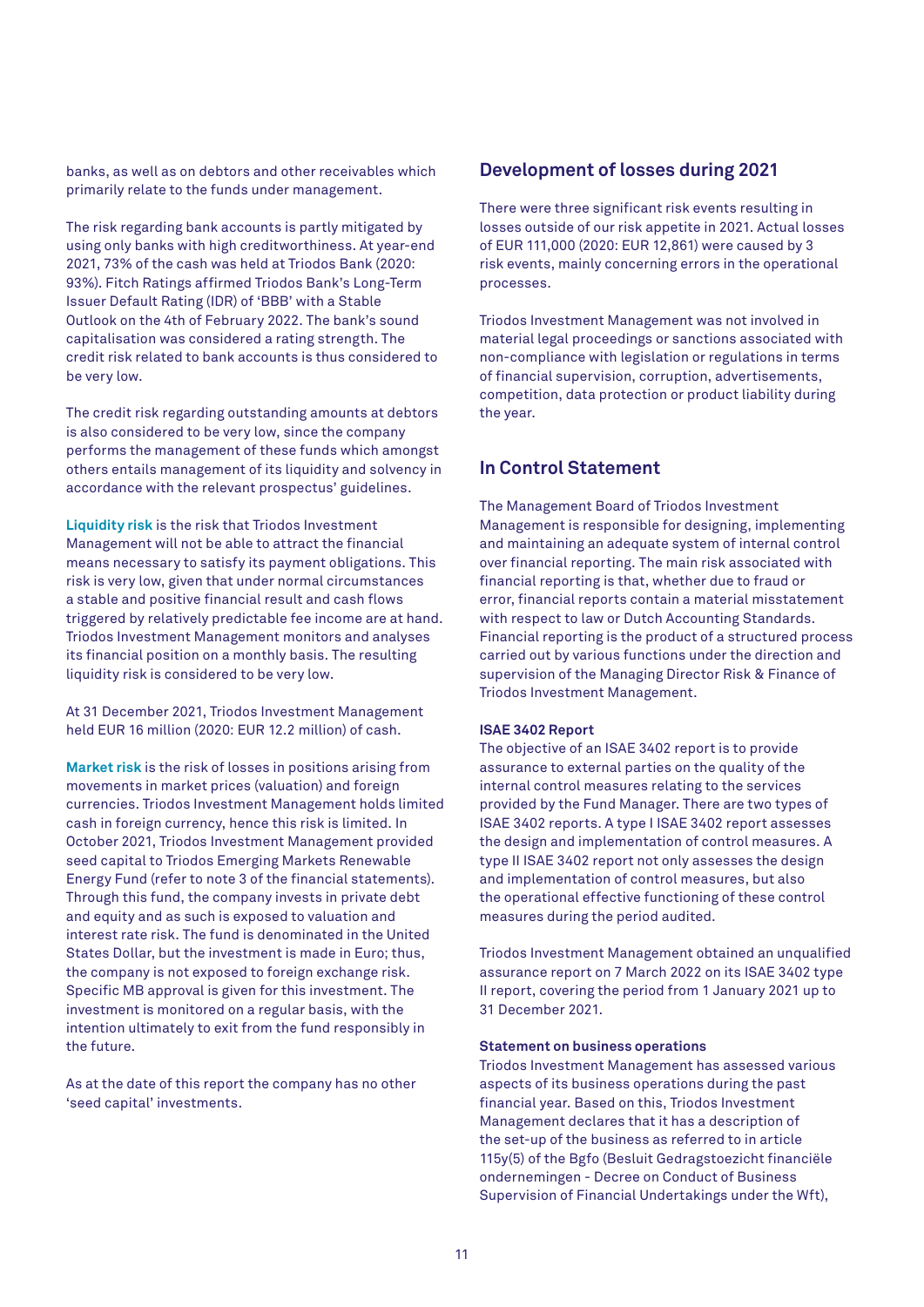which meets the requirements stipulated in Sections 3:17(2)(c), and 4:14(1) of the Wft.

Triodos Investment Management has not found that the business operations are not effective and do not function in accordance with the description. Triodos Investment Management declares with a reasonable degree of certainty that the business operations functioned effectively and in accordance with the description during the reporting year 2021. For more information in relation to the management of operational risks, we refer to the annual report of Triodos Investment Management.

Zeist, the Netherlands, 16 June 2022

Management Board of Triodos Investment Management B.V. Dick van Ommeren (chair) Kor Bosscher Hadewych Kuiper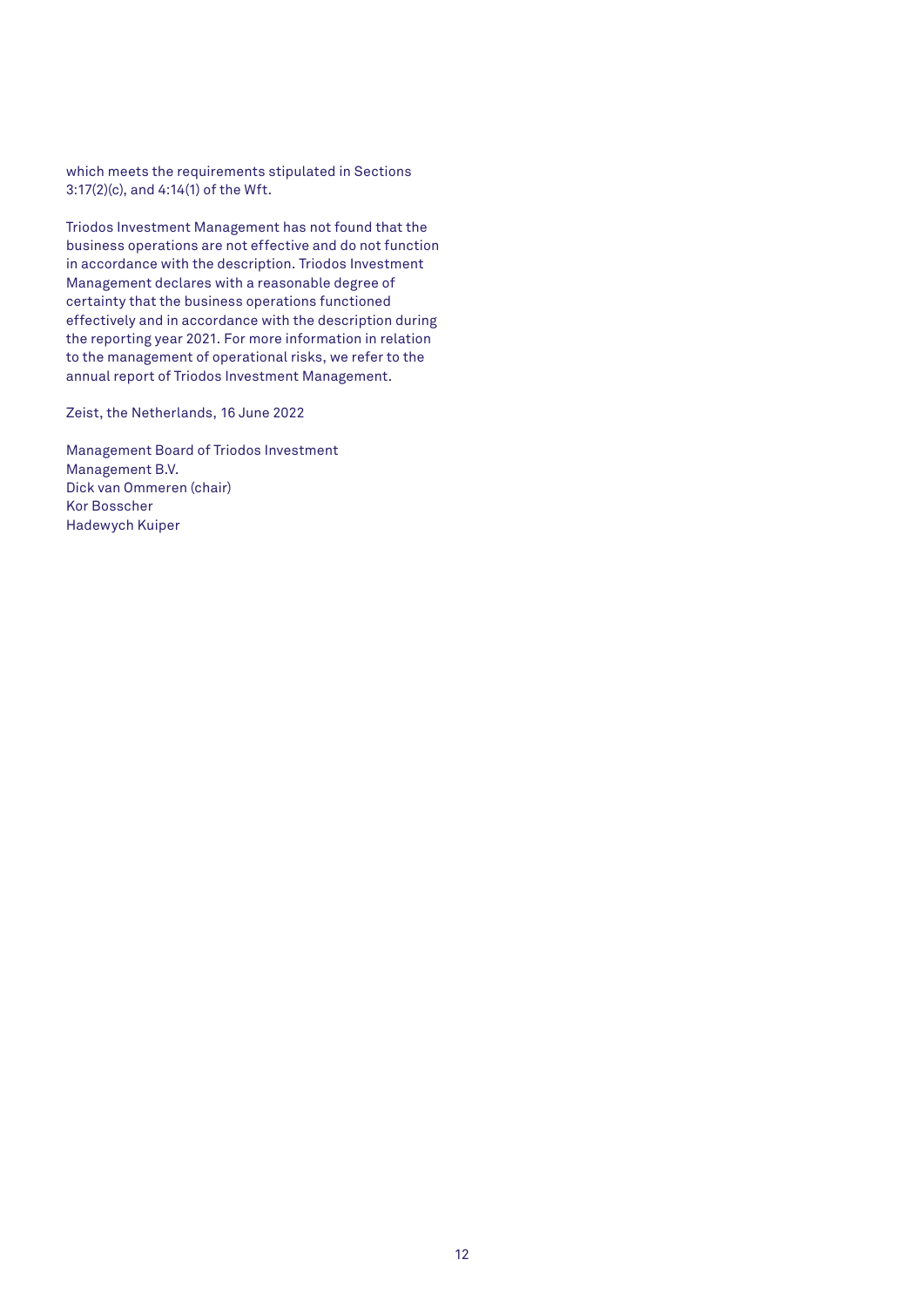# **Balance sheet as at 31 December 2021**

| Before appropriation of result (amounts in euros)                                                                                | <b>Note</b>                             | 31-12-2021                                   | 31-12-2020                                     |
|----------------------------------------------------------------------------------------------------------------------------------|-----------------------------------------|----------------------------------------------|------------------------------------------------|
| <b>Assets</b>                                                                                                                    |                                         |                                              |                                                |
| <b>Non-current assets</b>                                                                                                        |                                         |                                              |                                                |
| Intangible fixed assets<br>Equipment<br>Participating interests                                                                  | $\mathbf{1}$<br>$\overline{2}$<br>3     | $\equiv$<br>4,586<br>4,285,470               | 17,602<br>15,697<br>2,769,263                  |
| <b>Total non-current assets</b>                                                                                                  |                                         | 4,290,056                                    | 2,802,562                                      |
| <b>Current assets</b>                                                                                                            |                                         |                                              |                                                |
| <b>Debtors</b><br>Other receivables, accruals and prepayments<br>Cash at banks                                                   | 4<br>$\overline{5}$<br>$\boldsymbol{6}$ | 2,400,719<br>15,529,189<br>16,028,685        | 2,698,130<br>12,640,339<br>12,230,293          |
| <b>Total current assets</b>                                                                                                      |                                         | 33,958,593                                   | 27,568,762                                     |
| <b>Total assets</b>                                                                                                              |                                         | 38,248,649                                   | 30,371,324                                     |
| <b>Equity and liabilities</b>                                                                                                    |                                         |                                              |                                                |
| <b>Equity</b>                                                                                                                    | 7                                       |                                              |                                                |
| Issued and paid-up capital<br>Share premium reserve<br>Legal reserves<br><b>General reserve</b><br>Result for the financial year |                                         | 18,500<br>327,550<br>17,449,744<br>6,535,956 | 18,500<br>327,550<br>10,798,757<br>6,650,987   |
|                                                                                                                                  |                                         | 24,331,750                                   | 17,795,794                                     |
| <b>Provisions</b>                                                                                                                |                                         |                                              |                                                |
| <b>Provisions</b>                                                                                                                | 8                                       | 2,623,666                                    | 407,306                                        |
| <b>Current liabilities</b>                                                                                                       |                                         |                                              |                                                |
| <b>Creditors</b><br>Payable company tax<br>Payable VAT<br>Other short-term liabilities, accruals and deferred income             | $\overline{9}$                          | 657,391<br>4,389,674<br>52,454<br>6,193,714  | 1,362,898<br>6,218,910<br>131,776<br>4,454,640 |
|                                                                                                                                  |                                         |                                              |                                                |
| <b>Total liabilities</b>                                                                                                         |                                         | 13,916,899                                   | 12,575,530                                     |
| <b>Total equity and liabilities</b>                                                                                              |                                         | 38,248,649                                   | 30,371,324                                     |

The accompanying notes form an integral part of these annual accounts.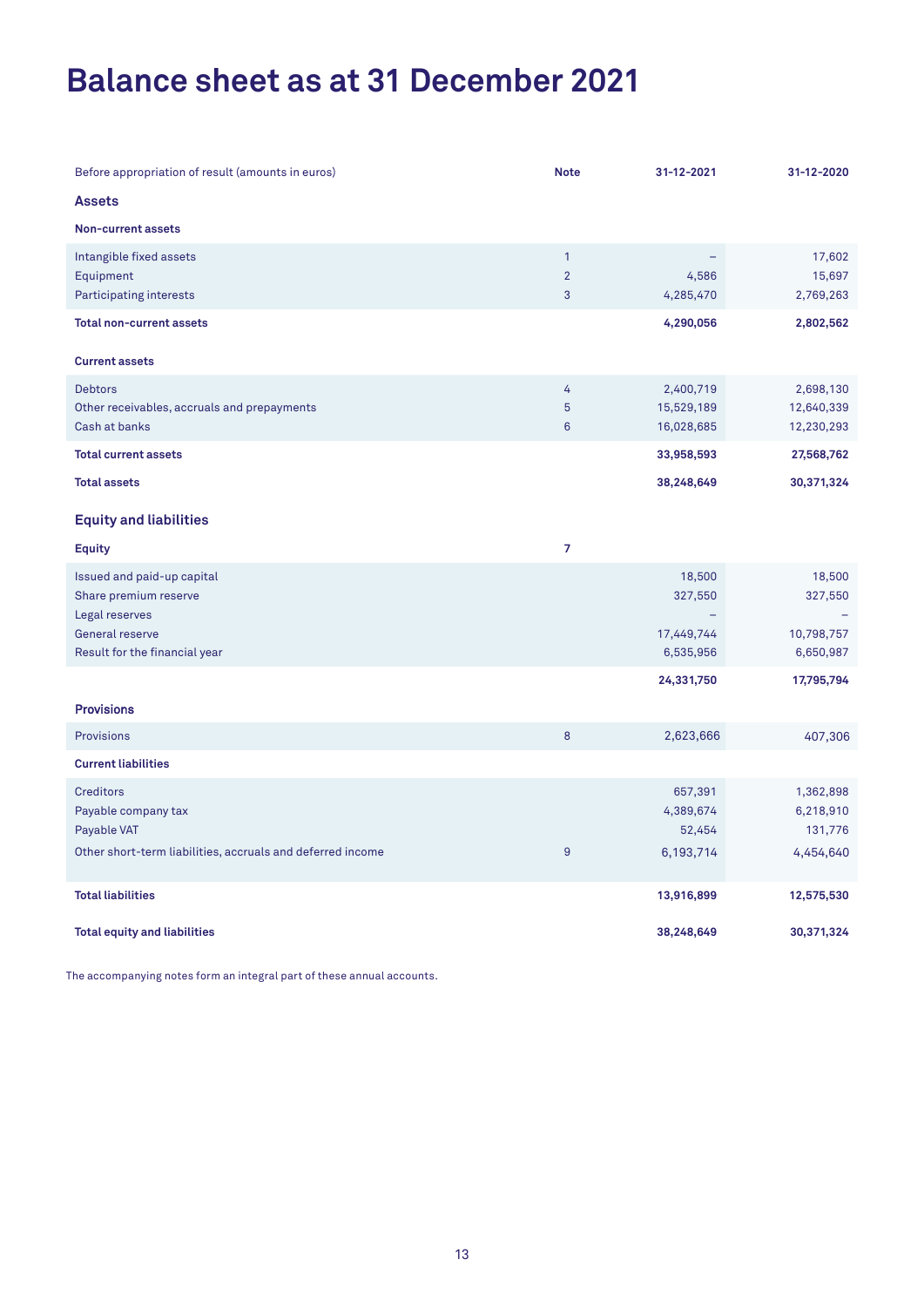# **Profit and loss account for the year ended 31 December 2021**

| (amounts in euros)                  | <b>Note</b> | 2021          | 2020          |
|-------------------------------------|-------------|---------------|---------------|
| Net turnover                        | 10          | 51,485,415    | 46,939,263    |
| <b>Operating expenses</b>           | 11          | $-42,743,361$ | $-37,917,202$ |
| <b>Operating profit</b>             |             | 8,742,054     | 9,022,061     |
| <b>Financial income</b>             | 12          | 10,747        |               |
| <b>Financial expenses</b>           | 13          | $-109,557$    | $-148,477$    |
| <b>Result before tax</b>            |             | 8,643,244     | 8,873,584     |
| Corporate income taxes              | 14          | $-2,173,483$  | $-2,223,096$  |
| Result from participating interests | 3           | 66,195        | 499           |
| Result for the financial year       |             | 6,535,956     | 6,650,987     |

The accompanying notes form an integral part of these annual accounts.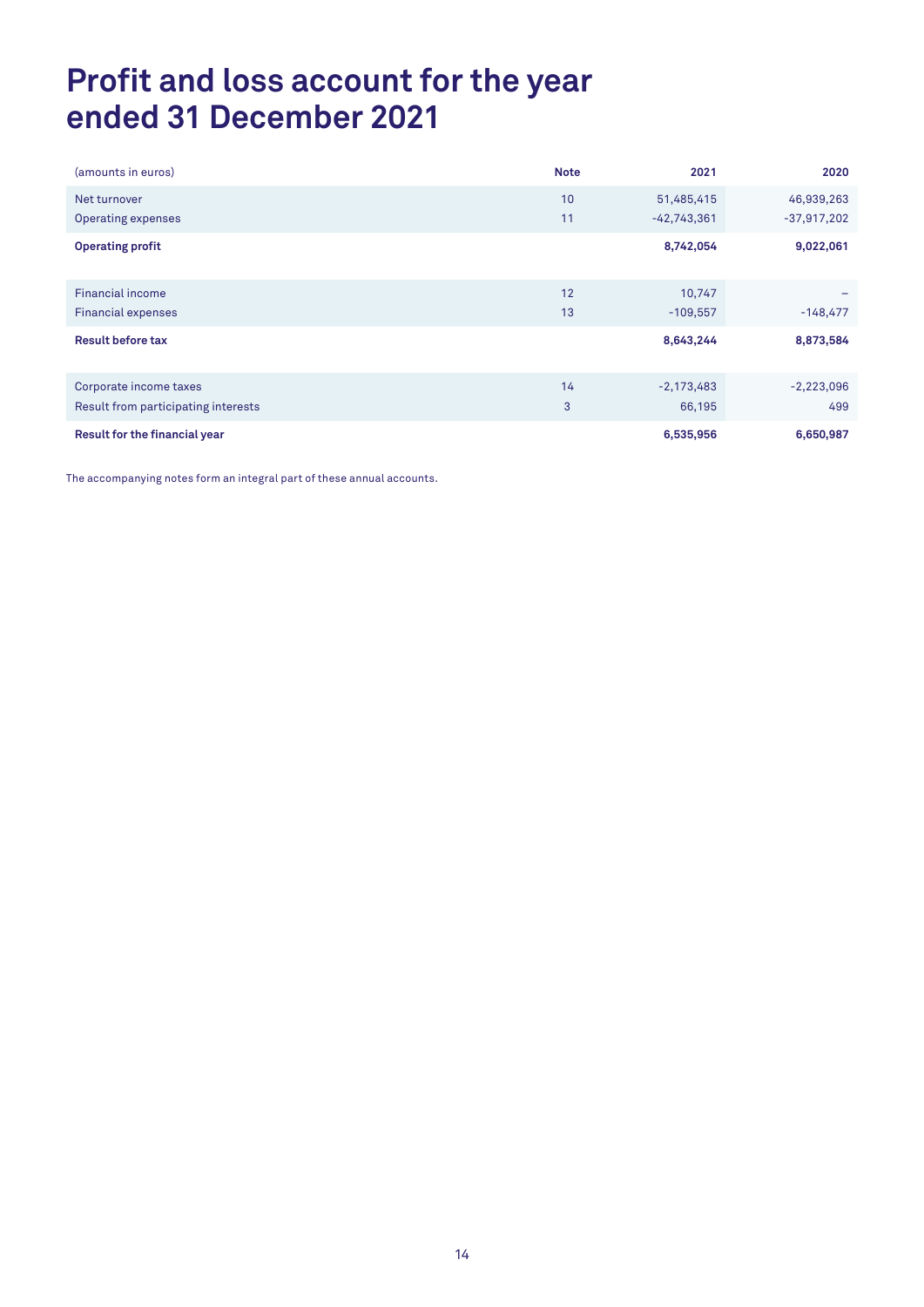# **Notes to the balance sheet and the profit and loss account**

# **General**

Triodos Investment Management B.V. ("Triodos Investment Management" or "the company") was founded on 12 December 2000 and is located in Driebergen-Rijsenburg, Hoofdstraat 10. The company is registered at the Chamber of Commerce with number 30170072. The company has a license to operate as an Alternative Investment Fund Manager. The license is registered with the Autoriteit Financiële Markten with number 15.000.171. The company is therefore also under supervision of the Autoriteit Financiële Markten.

The main activities of Triodos Investment Management are investment management and fund management activities. The company is a 100% subsidiary of Triodos Bank N.V. ("Triodos Bank") located in Zeist. These financial statements have been prepared for a reporting period of one year.

# **Group structure**

Triodos Investment Management is part of the Triodos Group. The head of this group is Triodos Bank N.V., having its legal address in Zeist, the Netherlands. The financial statements of Triodos Investment Management are included in the consolidated financial statements of Triodos Bank N.V. The consolidated figures are available via [www.triodos.nl.](http://www.triodos.nl/)

# **Basis of preparation**

The annual accounts are in accordance with Part 9 of Book 2 of the Dutch Civil Code and the firm pronouncements in the Dutch Accounting Standards, as published by the Dutch Accounting Standards Board. These financial statements have been prepared on the basis of the going concern assumption.

## **Judgements, estimates and uncertainties**

In applying the accounting principles upon preparation of the financial statements, management of the company performs several judgements and estimates which can be essential for the amounts presented.

If deemed necessary to meet the requirements of article 2:362 paragraph 1 of the Dutch Civil Code, the nature of these judgments and estimates, including the underlying uncertainties, is included in the notes on the relevant annual accounts.

# **Accounting principles**

#### **General**

The principles of valuation and determination of the result remained unchanged compared with the previous year.

Unless stated otherwise, assets and liabilities are stated at cost. In the balance sheet and profit and loss account, references are made to the notes.

An asset is disclosed in the balance sheet when it is probable that the expected future economic benefits that are attributable to the asset will flow to the entity and the cost of the asset can be measured reliably. A liability is recognised in the balance sheet when it is expected to result in an outflow from the entity of resources embodying economic benefits and the amount of the obligation can be measured with sufficient reliability.

Income is recognised in the profit and loss account when an increase in future economic potential related to an increase in an asset or a decrease of a liability has arisen, the size of which can be measured reliably. Expenses are recognised when a decrease in the economic potential related to a decrease in an asset or an increase of a liability has arisen, the size of which can be measured with sufficient reliability.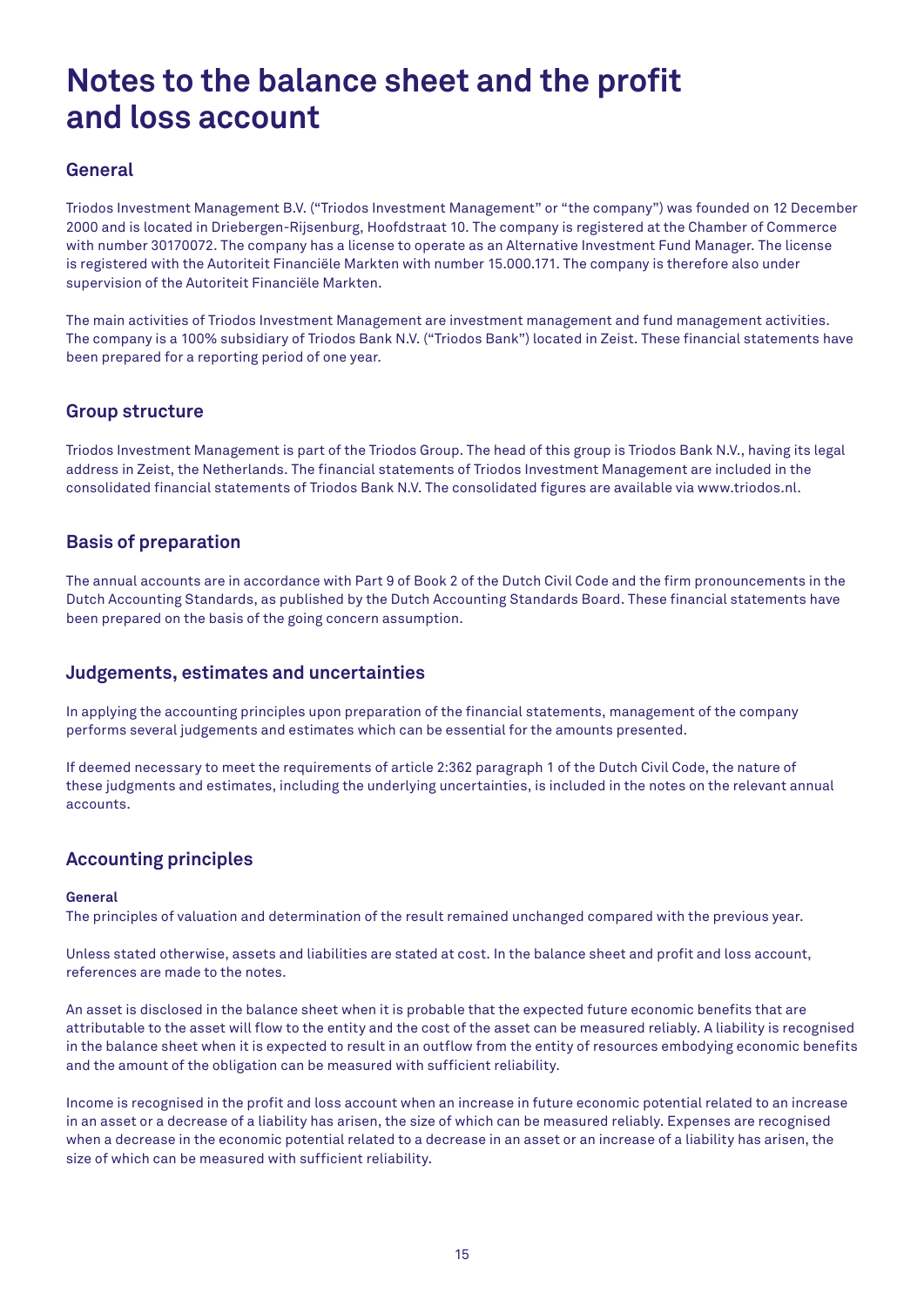If a transaction results in a transfer of future economic benefits and/or when all risks relating to assets or liabilities transfer to a third party, the asset or liability is no longer included in the balance sheet. Assets and liabilities are not included in the balance sheet if economic benefits are not probable and/or cannot be measured with sufficient reliability.

Revenues and expenses are allocated to the period to which they relate. Revenues are recognised when the company has transferred the significant risks and rewards of ownership of the services to the buyer.

The financial statements are presented in euros, the company's functional currency.

#### **Use of estimates**

The preparation of the financial statements requires the management to form opinions and to make estimates and assumptions that influence the application of principles and the reported values of assets and liabilities and of income and expenditure. Actual results may differ from these estimates.

The estimates and the underlying assumptions are constantly assessed. Revisions of estimates are recognised in the period in which the estimate is revised and in future periods for which the revision has consequences.

#### **Related parties**

All legal entities that can be controlled, jointly controlled or significantly influenced, are considered to be related parties. Entities which can control the company are also considered to be related parties. In addition, statutory directors, other key management of Triodos Investment Management or the ultimate parent company and close relatives are regarded as related parties. Further details on related parties are disclosed in the notes to the annual accounts.

#### **Principles for the translation of foreign currency**

Transactions denominated in foreign currency are translated into euros at the exchange rate applying on the transaction date. Monetary assets and liabilities denominated in foreign currency are translated at the balance sheet date into the functional currency at the exchange rate applying on that date. Non-monetary assets and liabilities in foreign currency that are stated at historical cost are translated into euros at the applicable exchange rate applying on the transaction date. Non-monetary assets and liabilities in foreign currency that are stated at fair value are translated into euros at the applicable exchange rate applying on the date that the fair value was measured. Conversion gains and losses are taken to the profit and loss account.

#### **Leasing**

The company has entered into an obligation for lease contracts whereby a large part of the risks and rewards associated with ownership are not for the benefit of, nor incurred, by the company. The lease contracts are recognised as operating leases. Lease payments are recorded on a straight-line basis, taking into account reimbursements received from the lessor, in the income statement for the duration of the contract.

#### **Intangible fixed assets - development costs**

The development of an intangible fixed asset is considered commercially profitable if the following conditions are met: the completion of the asset is technically feasible, the company has the intention of completing the asset and then of using or selling it (including the availability of adequate technical, financial and other resources to achieve this), the company has the ability to use or sell the asset, it is probable that the asset will generate future economic benefits and the costs during the development phase can be determined reliably. Development costs are stated at production cost, less accumulated amortisation and impairment losses. These costs mainly comprise out of pocket software license costs and the cost of direct internal costs. Upon termination of the development phase, the capitalised costs are amortised over their expected useful life, which is 5 years. Amortisation takes place on a straight-line basis. The book value approximates the fair value. A legal reserve is formed for the capitalised development costs that have not yet been amortised.

With regard to the determination as to whether an intangible fixed asset is subject to an impairment, please refer to 'Impairment of fixed assets'. No impairment was recognised in 2021 or in 2020.

#### **Equipment**

Equipment is stated at acquisition price less straight-line depreciation on the basis of estimated useful economic life. The depreciation period is 3 years.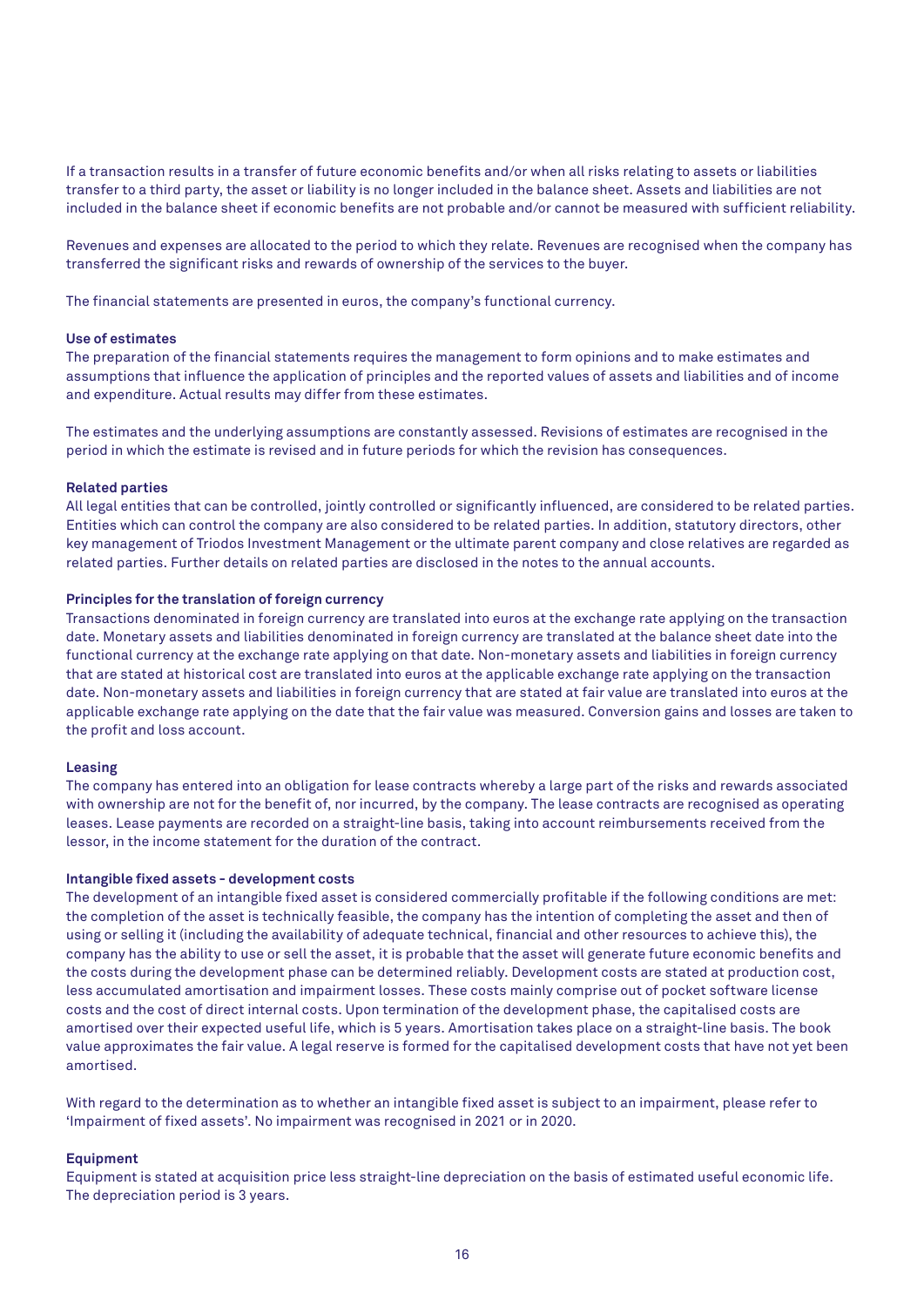With regard to the determination as to whether a tangible fixed asset is subject to an impairment, please refer to 'Impairment of fixed assets'. No impairment was recognised in 2021 or in 2020.

#### **Impairment of fixed assets**

On each balance sheet date, Triodos Investment Management assesses whether there are any indications that a fixed asset may be subject to impairment. If there are such indications, the realisable value of the asset is determined. If it is not possible to determine the realisable value of the individual asset, the realisable value of the cash-generating unit to which the asset belongs is determined. An impairment occurs when the carrying amount of an asset is higher than the realisable value; the realisable value is the higher of the fair value less cost to sell and the value in use. An impairment loss is directly recognised in the income statement while the carrying amount of the asset concerned is concurrently reduced.

If it is established that an impairment that was recognised in the past no longer exists or has reduced, the increased carrying amount of the asset concerned is set no higher than the carrying amount that would have been determined if no impairment value adjustment for the asset concerned had been reported.

#### **Participating interests (in associates)**

Participations in which the company exercises significant influence over business and financial policy are valued at net asset value using the equity method. Under the equity method, the investment is recognised at cost on initial recognition. After initial recognition, the carrying amount is increased or decreased to recognise the company's share of the profit or loss of the investee. The equity method is in this case equal to the fair value because the net asset value is determined based on the publicly available share price. The company's share of the investee's profit or loss is recognised in the company's profit or loss. Distributions received from the investee reduce the carrying amount of the investment.

#### **Receivables**

Receivables are recognised initially at the fair value and are subsequently measured at amortised cost. Provisions for bad debts are deducted from the book value of the receivable. Receivables are captured in the administration when contractual rights arise. The book value approximates the fair value.

#### **Cash at banks**

Cash at banks consist of cash, bank balances and deposits with a maturity of less than one year. Overdrafts at banks are recognised under debts to credit institutions under current liabilities. Cash at banks are stated at nominal value. The book value approximates the fair value.

#### **Equity**

Equity represents the capital that is attributable to the sole shareholder, Triodos Bank N.V.

#### **Provisions**

A provision is recognised if the following applies:

- the company has a legal or constructive obligation, arising from a past event; and
- the amount can be estimated reliably; and
- it is probable that an outflow of resources embodying economic benefits will be required to settle the obligation.

If all or part of the payments that are necessary to settle a provision are likely to be fully or partially compensated by a third party upon settlement of the provision, then the compensation amount is presented separately as an asset.

Provisions are stated at the nominal value of the expenditures that are expected to be required to settle the liabilities and losses. The estimated settlement period for the provision is less than one year.

#### **Pension schemes**

Triodos Investment Management has a number of pension schemes. Premiums are paid based on a contractual and voluntary basis to insurance companies on a defined contribution basis. Premiums are recognised as employee cost when they are due. Prepaid contributions are recognised as deferred assets if these lead to a refund or reduction of future payments. Contributions that are due but have not yet been paid are presented as liabilities. There are no other obligations in addition to the premiums paid.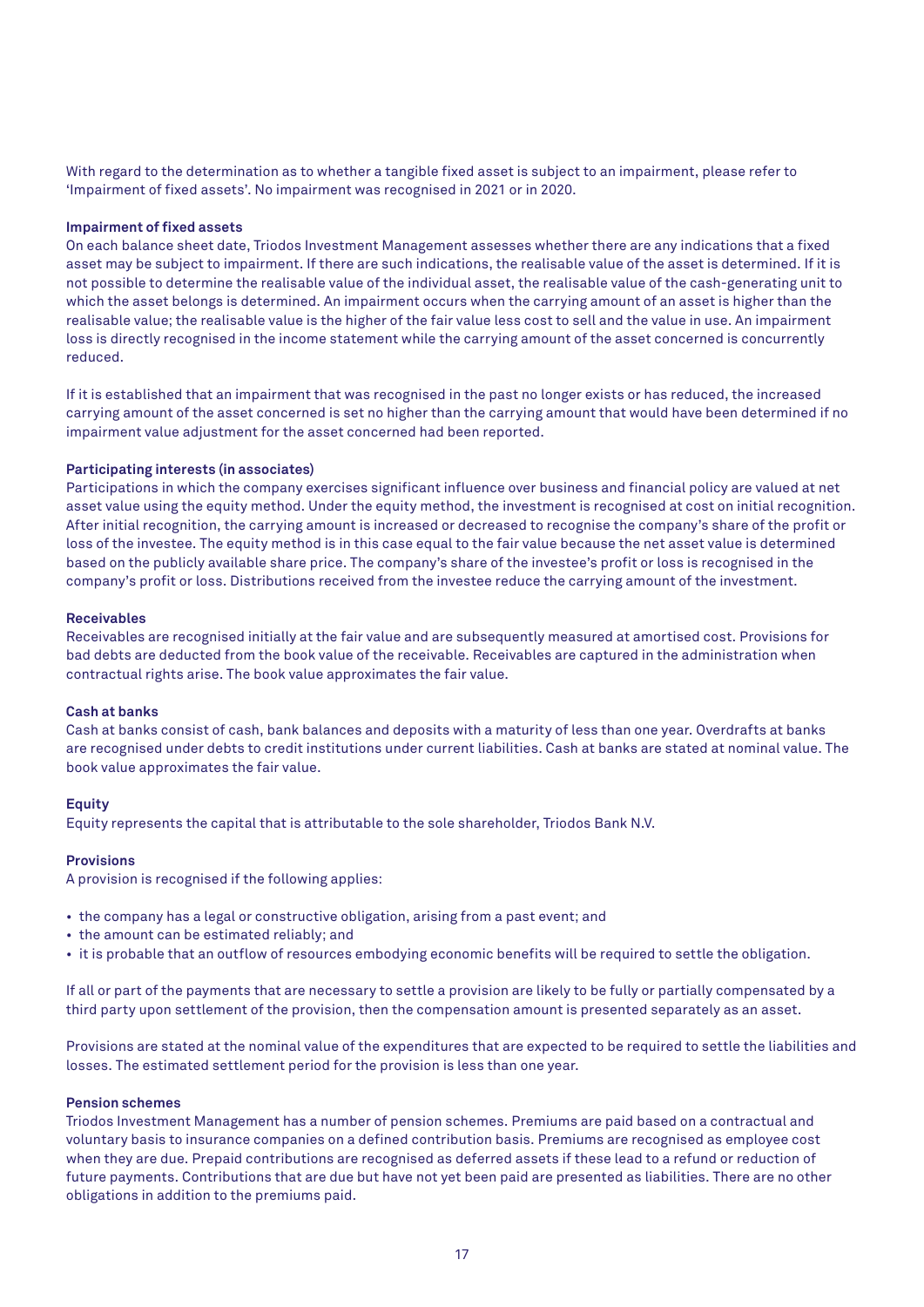Defined benefit plans were present for Belgium employees during 2021. In Belgium, legislation prescribes a minimum yield 1.75% and requires the employer to compensate for this yield in case the insurer does not meet the minimum legal requirements. This minimum yield requirement results in an actuarial provision. The cost of the defined benefit pension plan and the present value of the pension obligation are determined using actuarial valuations. An actuarial valuation involves making various assumptions that may differ from actual developments in the future. These include the determination of the discount rate, future salary increases, mortality rates, staff turnover rates and future pension increases. Due to the complexities involved in the valuation and its long-term nature, the defined benefit obligation is highly sensitive to changes in these assumptions. All assumptions are reviewed at each reporting date.

A defined contribution plan was present for the France employee during 2021. The pension system in France is a mandatory, pay-as-you-go, contributory system. As soon as an employee works, the employee and the employer contribute to the employee's pension. This contribution is defined according to the salary the employee receives. The total amount of the contributions the employee pays each year is used to pay the pensions of the retirees for that same year. The system thus organises a direct transfer from working generations to retired generations. When the employee retires, the pension (i.e., your retirement income) is calculated based on the employee's earnings, the retirement age and the number of years the employee has worked. The only provisions that can be calculated are those called provision for retirement indemnity. This provision is used to evaluate the amount of retirement benefits that will be granted to employees at the end of their professional career. Currently all pension contributions are thus processed in the payroll. These are mandatory contributions which are part of the French social security system and are paid to the French authorities. The 2021 retirement pension contributions are as follows:

|                          | Base per month     | <b>Employee's contribution</b> | <b>Employer's contribution</b> |
|--------------------------|--------------------|--------------------------------|--------------------------------|
| Sécu. Soc Plafonnée      | 3.428.00           | 6.90%                          | 8.55%                          |
| Sécu. Soc Déplafonnée    | gross salary total | 0.40%                          | 1.90%                          |
| Complémentaire Tranche 1 | 3.428.00           | 4.15%                          | 6.22%                          |
| Complémentaire Tranche 2 | 27.424             | 9.86%                          | 14.78%                         |

There are currently no additional company or industry pension schemes applicable.

#### **Current liabilities: other short-term liabilities, accruals and deferred income**

Current liabilities are initially recognised at fair value. After initial recognition current liabilities are recognised at amortised cost price, being the amount received, taking into account any discount or premium and transaction costs. This is usually the nominal value. Current liabilities are due within one year. (Current) liabilities are captured in the administration when contractual obligations arise. The book value approximates the fair value.

## **Principles for the determination of the result**

#### **General**

The result is the difference between realisable income from services provided and the costs and other charges incurred during the year. The results on transactions are recognised in the period in which they are realised.

#### **Net turnover**

Income from operating activities is recognised in the profit and loss account after deduction of discounts and turnover tax when the revenue amount can be determined in a reliable manner, collection of the related compensation to be received is probable, the extent to which the service has been performed can be determined reliably and the costs already incurred and (possibly) yet to be incurred to complete the service can be determined reliably.

#### **Other operating income**

Other operating income results from activities which are not directly linked to the supply of services as part of the normal, non-incidental operations. The other operating income comprises of a fee received from Triodos Fair Share Fund for the performance of the administration of Legal Owner Triodos Funds B.V.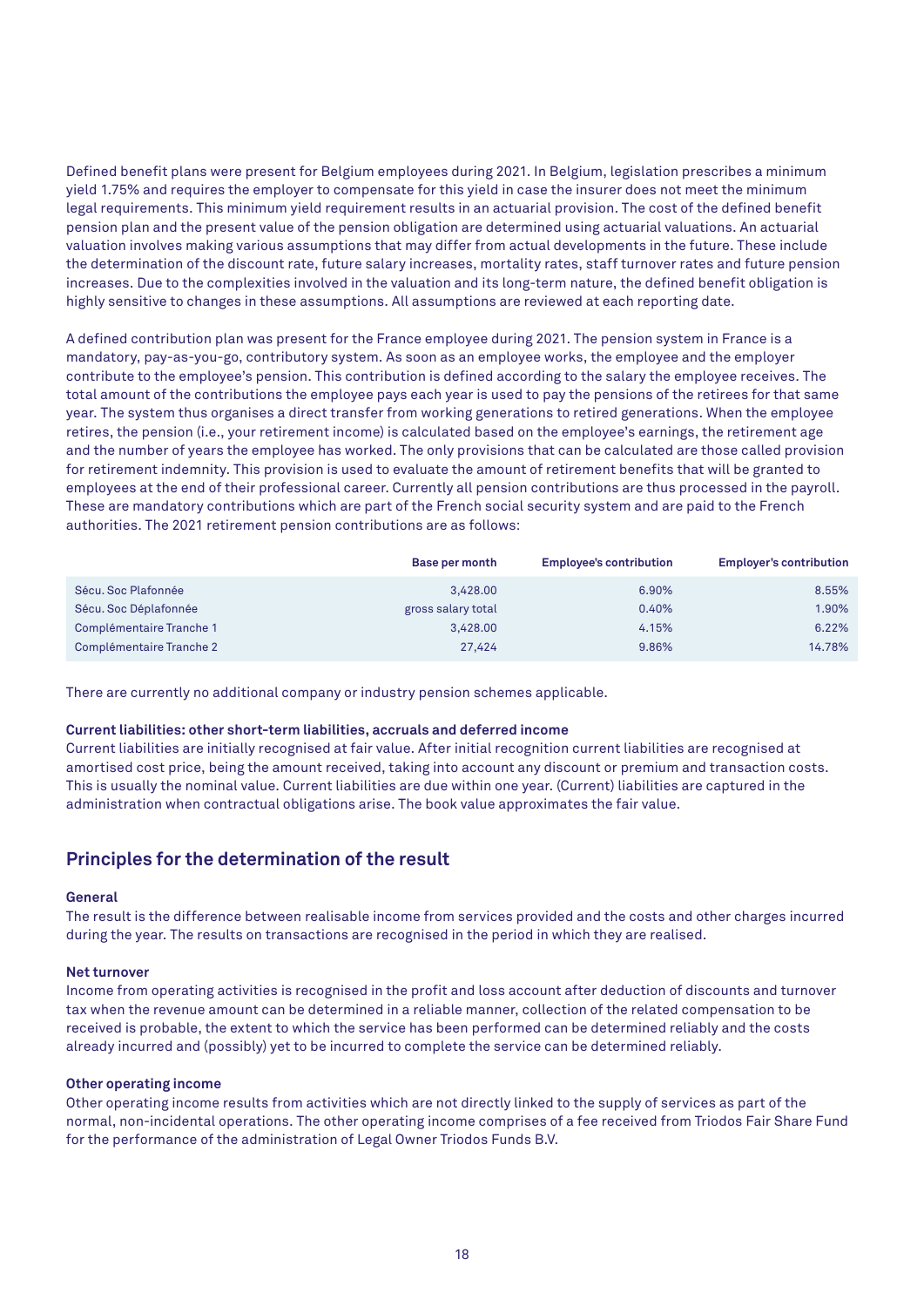#### **Employee costs (employee benefits)**

Employee costs (wages, salaries, social security contributions, etc.) are not presented as a separate item in the income statement. These costs are included in the other expenses of the income statement. For a specification, reference is made to the note 11.

#### **Short-term employee costs**

Salaries, wages and social security contributions are charged to the income statement based on the terms of employment, where they are due to employees and the tax authorities respectively.

#### **Pensions**

Triodos Investment Management applies the liability approach for all pension schemes. The premium payable during the financial year is charged to the result. Changes in the pension provision are also charged to the result. Reference is also made to the relevant notes with respect to pension schemes. There are no other obligations in addition to the premiums paid.

The Belgian Branch has a minimum yield requirement to their pension scheme which results in an actuarial provision which is determined on each reporting date. Changes to the actuarial provision are charged to the profit or loss. The increase in the provision due to the passage of time is recognised as interest expense.

The pension system in France is mandatory and on a pay-as-you-go basis and the employer's contributions are charged to the profit or loss.

#### **Operating expenses**

Operating expenses comprise of costs chargeable to the year and are recognised when a decrease in the economic potential related to a decrease in an asset or an increase of a liability has arisen, the size of which can be measured with sufficient reliability.

#### **Amortisation of intangible fixed assets**

Upon termination of the development phase, capitalised costs are amortised over their expected useful life, which is 5 years. Amortisation takes place on a straight-line basis.

#### **Depreciation of equipment**

Equipment is depreciated on the basis of estimated useful economic life, which is 3 years. Depreciation takes place on a straight-line basis.

#### **Financial income and expenses**

Interest income and expenses are attributed to the period to which they relate, taking into account the effective interest rate of the assets and liabilities to which they relate.

Exchange rate differences arising upon the settlement or conversion of monetary items are attributed to the period in which they are realised.

#### **Corporate income taxes (CIT)**

Triodos Investment Management is part of the fiscal unity with its parent company Triodos Bank and its subsidiaries. All entities within the fiscal unity are jointly liable for each other's CIT claims.

Tax on the result is calculated based on the result before tax in the profit and loss account, taking account of the losses available for set-off from previous financial years (to the extent that they have not already been included in the deferred tax assets). Exempted profit items, (non-)deductible items, additions and differences between the balance sheet value and the fiscal value of particular assets and liabilities are taken into account. Deferred tax assets and liabilities are stated at nominal value.

Tax on the result is calculated based on the result before tax in the income statement with a rate of 25% (2020: 25%). The set-off for applicable deferred taxes is recognised at the level of the fiscal unity.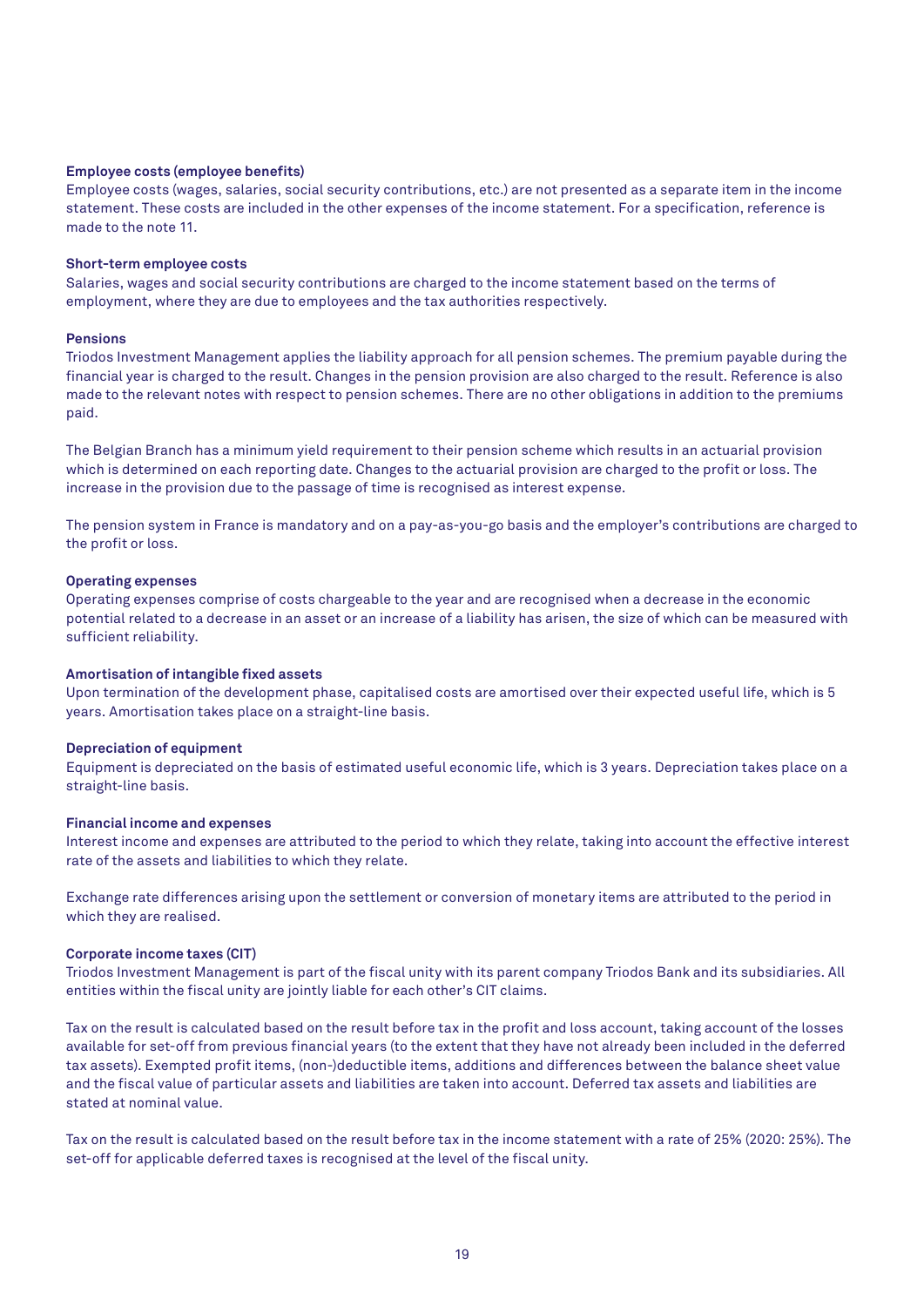# **Cash flow statement**

According to Dutch Accounting Standards (RJ 360.104) a cash flow statement is not required if the capital of a company is fully provided by another entity which prepares an equivalent cash flow statement as part of its consolidated financial statements.

Triodos Investment Management applies this exemption and as such does not prepare its own cash flow statement. The cash flow statement of Triodos Investment Management is included in the consolidated annual accounts of Triodos Bank which are available via [www.triodos.nl.](http://www.triodos.nl/)

## **Risks**

#### **Currency risk**

Triodos Investment Management mainly operates in the European Union. The currency risk for Triodos Investment Management relates to cash held in US dollars and British Pounds. Management has determined these currency risks do not need to be hedged. During 2021, Triodos Investment Management sold its seed capital investment held in Triodos Sterling Bond Impact Fund (GBP). In October 2021, Triodos Investment Management provided seed capital to Triodos Emerging Markets Renewable Energy Fund.

#### **Interest rate risk**

Triodos Investment Management has, apart from cash at banks, no interest-bearing receivables or non-current and current liabilities (including borrowings) and therefore incurs very limited interest rate risk.

#### **Liquidity risk**

Liquidity risk is the risk that Triodos Investment Management will not be able to attract the financial means necessary to satisfy its payment obligations. This risk is very low, given that under normal circumstances stable and positive financial results and cash flows triggered by relatively predictable fee income are at hand. Triodos Investment Management monitors and analyses its financial position on a monthly basis. The liquidity position is monitored on a bi-weekly basis in order to minimise liquidity risk. The resulting liquidity risk is considered to be very low.

#### **Credit risk**

This is the risk that any party owing Triodos Investment Management liquidity and/or a receivable is not able to (re)pay. For Triodos Investment Management this applies specifically to liquidity at bank accounts and debtors, being the funds under management.

The risk regarding bank accounts is partly mitigated by using only banks with high creditworthiness. At year-end 2021, 73% of cash was held at Triodos Bank (2020: 93%). Fitch Ratings affirmed Triodos Bank's Long-Term Issuer Default Rating (IDR) of 'BBB' with a Stable Outlook on the 4th of February 2022. The bank's sound capitalisation was considered a rating strength. The credit risk related to bank accounts is thus considered to be very low.

The credit risk regarding outstanding amounts of debtors is also considered to be very low since the company performs the management of these funds which, amongst others, also entails the management of their liquidity and solvency in accordance with prospectus' guidelines. Invoices are issued with payment deadlines ranging from 14 to 20 days.

#### **Market risk**

This is the risk of losses in positions arising from movements in market prices (valuation) and foreign currencies. Triodos Investment Management holds limited cash in foreign currency, hence this risk is limited. In October 2021, Triodos Investment Management provided seed capital to Triodos Emerging Markets Renewable Energy Fund (refer to note 3 of the financial statements). Through this fund, the company invests in private debt and equity and as such is exposed to valuation and interest rate risk. The fund is denominated in the United States Dollar, but the investment is made in Euro; thus, the company is not directly exposed to foreign exchange risk. Specific MB approval is given for this investment. The investment is monitored on a regular basis, with the intention ultimately to exit from the fund responsibly in the future.

As at the date of this report the company has no other 'seed capital' investments.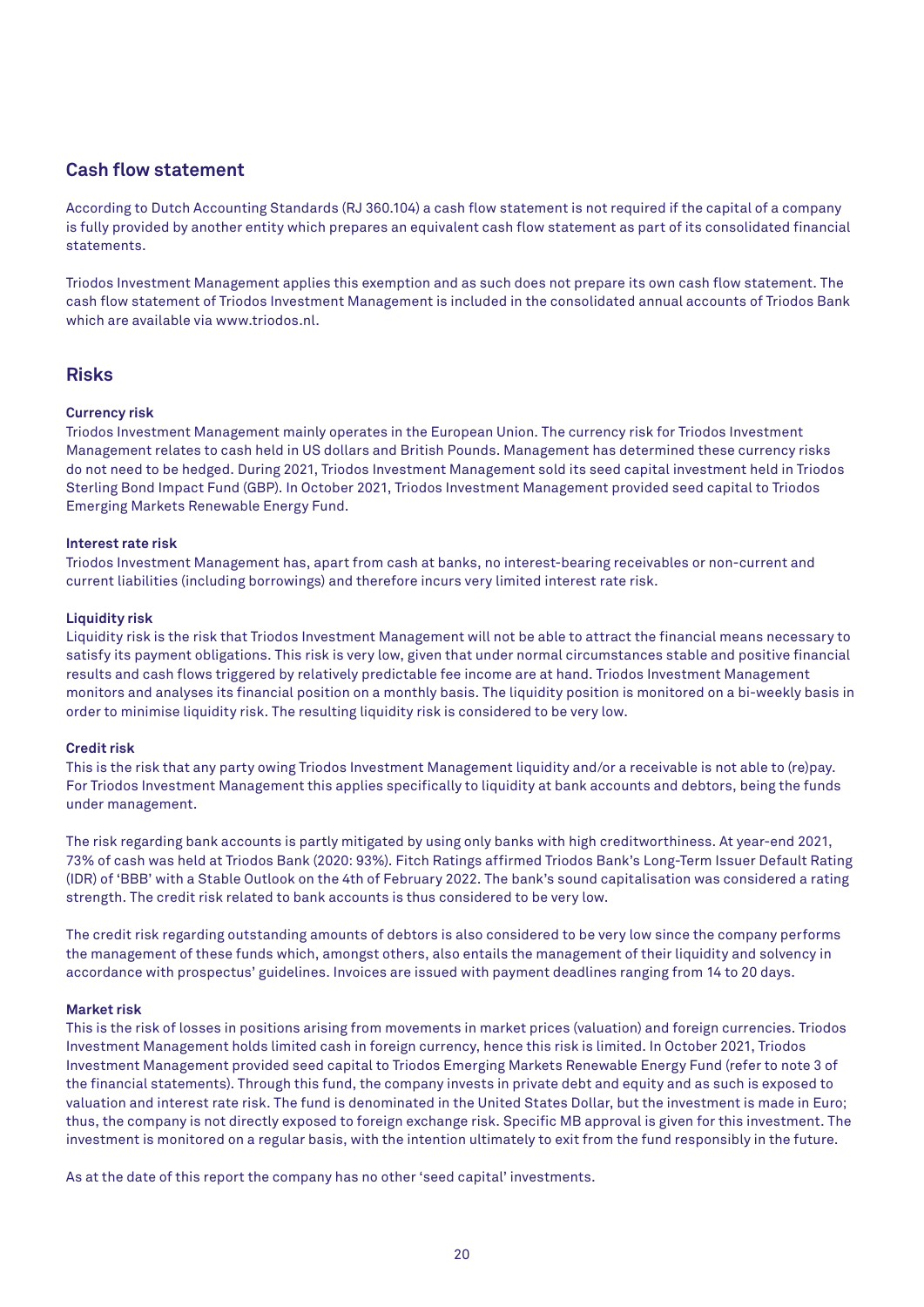# **Notes to the balance sheet as at 31 December 2021**

#### **1. Intangible fixed assets software development**

This relates to the costs for the development of software for the administration of investments. Development costs will be amortised, starting at the moment of use, based on the valued economic life span. The software was introduced in 2014 and the original estimated life span was 5 years. There was no need for an impairment on intangible fixed assets in 2020 because Triodos Investment Management intended to use the software up until at least 2021, which was longer than the original amortisation period. The software was fully amortised during 2021.

|                                                | 2021                      | 2020                      |
|------------------------------------------------|---------------------------|---------------------------|
| Purchase/cost value<br>Cumulative amortisation | 2,681,884<br>$-2,681,884$ | 2,681,884<br>$-2,664,282$ |
| Balance as at 31 December                      | -                         | 17,602                    |

The movement in the software development costs is as follows:

|                                         | 2021                | 2020                  |
|-----------------------------------------|---------------------|-----------------------|
| Balance as at 1 January<br>Amortisation | 17.602<br>$-17.602$ | 155,723<br>$-138.121$ |
| Balance as at 31 December               |                     | 17,602                |

#### **2. Equipment**

Equipment consists of telephones, monitors and computers.

The cumulative financial position of the equipment is as follows:

|                                                | 2021                | 2020                |
|------------------------------------------------|---------------------|---------------------|
| Purchase/cost value<br>Cumulative depreciation | 33.334<br>$-28.748$ | 33,334<br>$-17.637$ |
| <b>Balance as at 31 December</b>               | 4,586               | 15,697              |

The movement in the equipment balance is as follows:

|                                         | 2021                | 2020                |
|-----------------------------------------|---------------------|---------------------|
| Balance as at 1 January<br>Depreciation | 15.697<br>$-11.111$ | 26,809<br>$-11,112$ |
| Balance as at 31 December               | 4,586               | 15,697              |

#### **3. Participating interests**

The movement in participating interests is as follows:

|                                           | 2021         | 2020      |
|-------------------------------------------|--------------|-----------|
| Balance as at 1 January                   | 2,769,263    |           |
| Purchase of investment                    | 4,320,030    | 2,768,764 |
| Sale of investment                        | $-2,870,018$ |           |
| Value adjustments through profit and loss | 66.195       | 499       |
| <b>Balance as at 31 December</b>          | 4,285,470    | 2,769,263 |

Triodos Investment Management may provide seed capital to new investment funds in in order to improve the product offering. In November 2020, Triodos Investment Management provided seed capital to Triodos Sterling Bond Impact Fund (a sub-fund of Triodos SICAV I, registered and domiciled in Luxembourg) with the intention to exit within a year. The sub-fund is denominated in the British Pound. The shares were purchased at the Inception value of GBP 20 per share for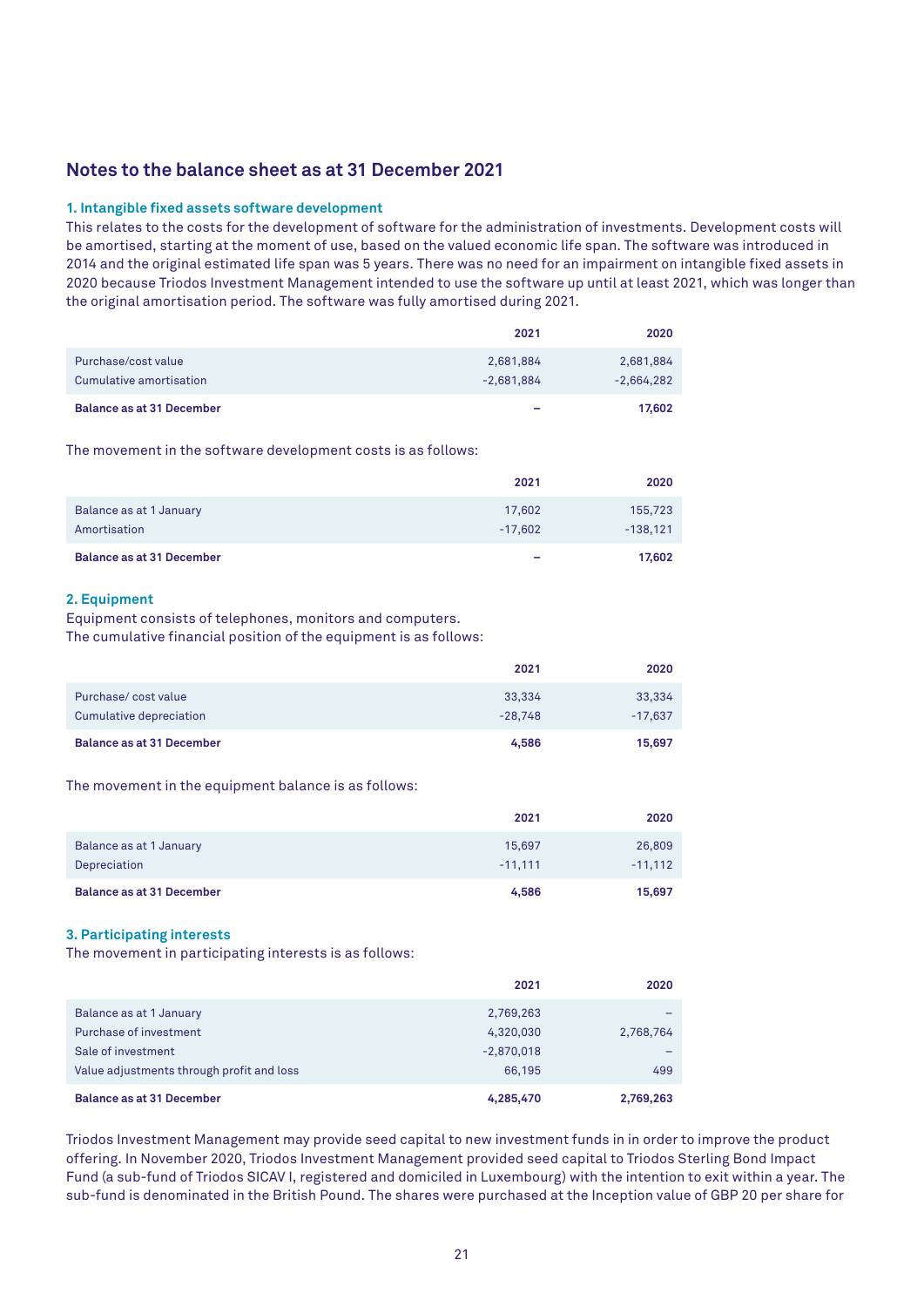a total amount of GBP 2,500,000. The shares were subsequently sold at GBP 19.45 per share for a total amount of GBP 2,431,250 in November 2021. Upon sale, the total net unrealised gain of EUR 101,254 was reclassified from unrealised to realised in the profit and loss account.

In October 2021, Triodos Investment Management provided seed capital to Triodos Emerging Markets Renewable Energy Fund (a sub-fund of Triodos SICAV II, registered and domiciled in Luxembourg) with the intention to exit within 5 years. The seed capital consists of 17% of the total share capital of Triodos Emerging Markets Renewable Energy Fund. The shares were purchased at the Inception value of EUR 25 per share for a total amount of EUR 4,320,030.

The cumulative revaluation as per 31 December 2021 amounts to EUR -34,560 (related to Triodos Emerging Markets Renewable Energy Fund) (2020: EUR 499 related to Triodos Sterling Bond Impact Fund).

#### **4. Debtors**

|                                                       | 2021      | 2020      |
|-------------------------------------------------------|-----------|-----------|
| Management contracts                                  | 1,972,229 | 1,683,551 |
| Board fees                                            | 2,000     | 37,739    |
| Other debtors                                         |           | 83,262    |
| Recharged expenses: funds under management            | 298,285   | 421,762   |
| Recharged formation expenses: newly established funds | 128,205   | 471,816   |
| <b>Balance as at 31 December</b>                      | 2,400,719 | 2,698,130 |

Debtors are due in less than one year. There were no provisions for debtors in 2021 or in 2020.

#### **5. Other receivables, accruals and prepayments**

|                                                                  | 2021       | 2020       |
|------------------------------------------------------------------|------------|------------|
| Accrued management fees                                          | 14,013,882 | 10,693,206 |
| Prepaid company profile information                              | 283,207    | 317,241    |
| Pension premiums                                                 | 249.384    | 234,240    |
| Prepaid maintenance, portfolio monitoring and compliance fee FIA | 235,070    | 258,696    |
| Prepaid ICT license and maintenance                              | 193,251    | 203,921    |
| Insurance premiums                                               | 82,568     | 88,908     |
| Cash in transit                                                  | 63,077     | 259,621    |
| <b>Current account Triodos Impact Strategies</b>                 | 40,225     |            |
| Current account Stichting Triodos Sustainable Finance Foundation | 39,292     | 500        |
| <b>Current account Triodos Groenfonds</b>                        | 20,824     | 106,621    |
| <b>Current account Sustainability - Finance - Real Economics</b> | 13,075     | 3,267      |
| Prepaid education costs                                          | 10,384     | 67,083     |
| <b>Current account Triodos Fair Share Fund</b>                   | 5,551      | 46,698     |
| Current account Triodos Impact Strategies II                     | 2,927      | 18,083     |
| Current account Triodos Multi Impact Fund                        | 1,648      | 4,508      |
| <b>Current account Triodos Sterling Bond Impact Fund</b>         |            | 40,544     |
| <b>Current account Empower</b>                                   |            | 38,037     |
| <b>Current account Stichting Hivos-Triodos Fonds</b>             |            | 2,439      |
| Other receivables                                                | 274,824    | 256,726    |
| <b>Balance as at 31 December</b>                                 | 15,529,189 | 12,640,339 |

Other receivables are expected to be received in less than one year. No interest is charged on the current accounts.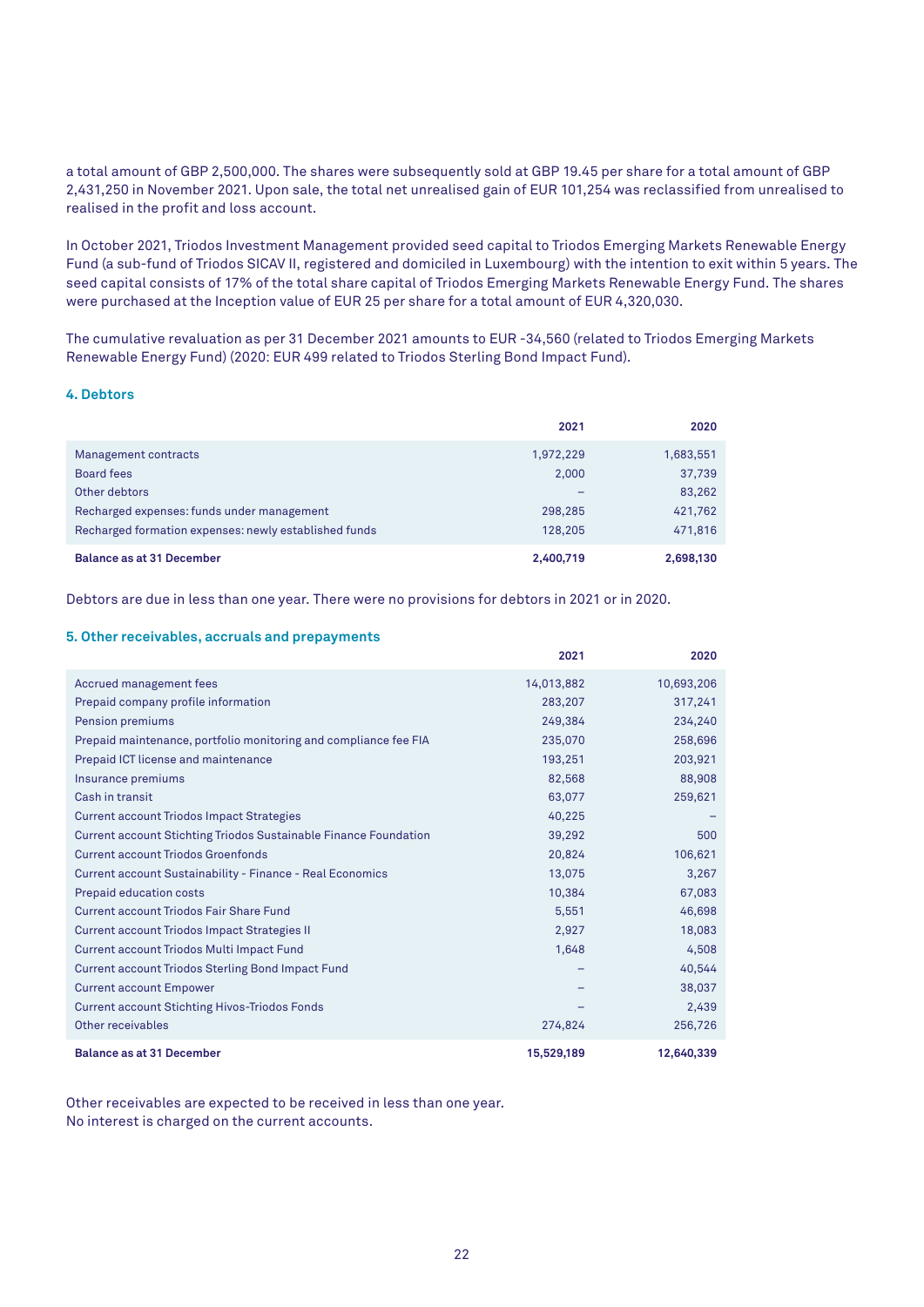#### **6. Cash at banks**

|                                      | 2021                     | 2020       |
|--------------------------------------|--------------------------|------------|
| <b>Triodos Bank current accounts</b> | 11,727,285               | 10,827,837 |
| Triodos Bank savings account         | $\overline{\phantom{0}}$ | 501,264    |
| <b>BNP Paribas current accounts</b>  | 3,339,534                | 22,132     |
| Rabobank current accounts            | 960,741                  | 878,189    |
| <b>ING Bank current account</b>      | 1.125                    | 871        |
| <b>Balance as at 31 December</b>     | 16,028,685               | 12,230,293 |

The cash in bank accounts is at free disposal of the company. The interest rate on the current and savings accounts at Triodos Bank is 0.00% (2020: 0.00%) for the total bank balance up to EUR 100,000 (2020: EUR 100,000) and -0.70% (2020: -0.70%) for a bank balance above EUR 100,000 (2020: EUR 100.000).

The interest rate on the bank account at BNP Paribas is -0.76% (2020: -0.00%). The interest rate on the bank accounts at Rabobank is -0.70% (2020: -0.67%). The interest rate on the bank account at ING Bank is -0.00% (2020: -0.72%).

One of the Rabobank current accounts is a US dollar account with a balance at year-end of USD 304,837 (2020: USD 216,008). For the conversion to Euros an exchange rate of 1.1315 (2020: 1.2289) was used. One of the BNP Paribas current accounts is a GBP account with a balance at year-end of GBP 1,230.38 (2020: GBP 20,000). For the conversion to Euros an exchange rate of 0.839 was used (2020: 0.9037).

#### **7. Equity**

The movement in the equity for 2021 is as follows:

|                                | <b>Issued and</b><br>paid-up<br>capital | <b>Share</b><br>premium<br>reserve | Legal reserves           | General<br>reserve | <b>Result for the</b><br>financial<br>vear | <b>Total</b> |
|--------------------------------|-----------------------------------------|------------------------------------|--------------------------|--------------------|--------------------------------------------|--------------|
| Balance as at 1 January 2021   | 18.500                                  | 327,550                            | -                        | 10.798.757         | 6,650,987                                  | 17,795,794   |
| Transfer to general reserve    | -                                       |                                    | -                        | 6.650.987          | $-6.650.987$                               |              |
| Result for the financial year  | -                                       | -                                  | -                        | -                  | 6.535.956                                  | 6,535,956    |
| Balance as at 31 December 2021 | 18.500                                  | 327.550                            | $\overline{\phantom{0}}$ | 17.449.744         | 6.535.956                                  | 24,331,750   |

#### The movement in the equity for 2020 is as follows:

|                                                                                              | <b>Issued and</b><br>paid-up<br>capital | <b>Share</b><br>premium<br>reserve       | Legal reserves                                  | General<br>reserve             | <b>Result for the</b><br>financial<br>year | <b>Total</b>               |
|----------------------------------------------------------------------------------------------|-----------------------------------------|------------------------------------------|-------------------------------------------------|--------------------------------|--------------------------------------------|----------------------------|
| Balance as at 1 January 2020<br>Transfer to general reserve<br>Transfer to statutory reserve | 18.500<br>-                             | 327.550<br>-<br>$\overline{\phantom{0}}$ | 66,300<br>$\overline{\phantom{0}}$<br>$-66,300$ | 9.742.931<br>989,526<br>66,300 | 11,989,526<br>$-989,526$<br>-              | 22,144,807                 |
| for development cost<br>Dividend payout to shareholders<br>Result for the financial year     |                                         | -<br>-                                   | -                                               | -<br>$-$                       | $-11,000,000$<br>6,650,987                 | $-11.000.000$<br>6,650,987 |
| Balance as at 31 December 2020                                                               | 18,500                                  | 327.550                                  | $\overline{\phantom{0}}$                        | 10.798.757                     | 6.650.987                                  | 17.795.794                 |

The issued and paid-up capital consists of 185 ordinary shares (2020: 185) of EUR 100 each (2020: EUR 100). All shares are held by Triodos Bank. The share premium reserve relates to the excess amount received by Triodos Investment Management over the par value of its shares. The share premium reserve is recognised in full for fiscal purposes. The legal reserve relates to capitalised internal costs triggered by development of new software for internal use.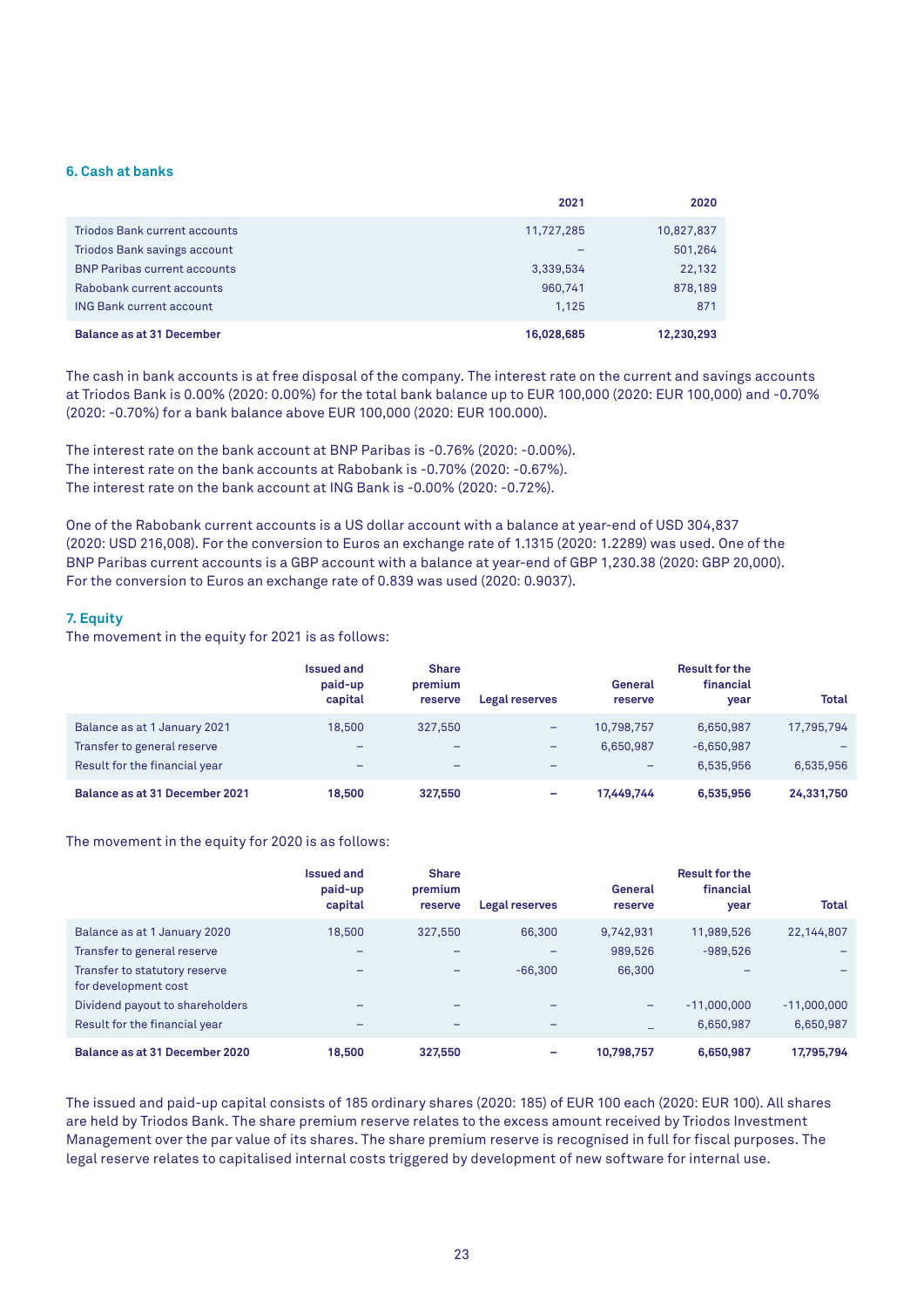#### **8. Provisions**

|                                                        | 2021      | 2020    |
|--------------------------------------------------------|-----------|---------|
| Provision for carried interest                         | 2,387,174 | 137,174 |
| Provision for vitality leave and other personnel costs | 171.707   | 174.331 |
| Provision for project costs                            | 64.786    | 95,801  |
| Balance as at 31 December                              | 2,623,666 | 407,306 |

Due to a likely tax obligation, a provision has been made for part of the carried interest amount received in 2019 in relation to the sale of an investment by Stichting Hivos- Triodos Fonds.

Provision for vitality leave relates to leave arrangements for personnel based on collective labour agreements. An amount of EUR 128,900 (2020: EUR 100,266) of the provision is classified as non-current.

A provision has been made in regard to the exceeding of project costs for the account of Triodos Investment Management and therefore not chargeable as establishment costs to newly established funds.

The movement in the provisions is as follows:

|                                            | 2021                 | 2020               |
|--------------------------------------------|----------------------|--------------------|
| Balance as at 1 January<br><b>Addition</b> | 407,306<br>2,341,124 | 487,623<br>100,587 |
| Withdrawal or release                      | $-124.764$           | $-180,904$         |
| Balance as at 31 December                  | 2,623,666            | 407,306            |

#### **9. Other short-term liabilities, accruals and deferred income**

|                                            | 2021      | 2020      |
|--------------------------------------------|-----------|-----------|
| <b>Current accounts Triodos Group</b>      | 4,322,724 | 1,850,523 |
| Payable vacation hours                     | 609,030   | 547,607   |
| Payable costs advisors                     | 479,518   | 169,289   |
| Payable costs                              | 444,763   | 338,895   |
| Payable company profile information        | 94,156    | 256,703   |
| Payable costs on behalf of related parties | 67,183    | 68,563    |
| Payable external audit costs               | 49,605    | 27,204    |
| Payroll tax                                | 31,000    | 1,023,327 |
| Payable termination fees                   | 10,057    | 744       |
| Payable interest bank accounts             | 9,378     | 9,890     |
| Payable rent office building               |           | 43,801    |
| <b>Other liabilities</b>                   | 76,300    | 118,094   |
| <b>Balance as at 31 December</b>           | 6,193,714 | 4,454,640 |

The payables are expected to be paid within one year. There is no interest payable on the current accounts. Payable termination fees relate to payable compensation for termination of employment of co-workers.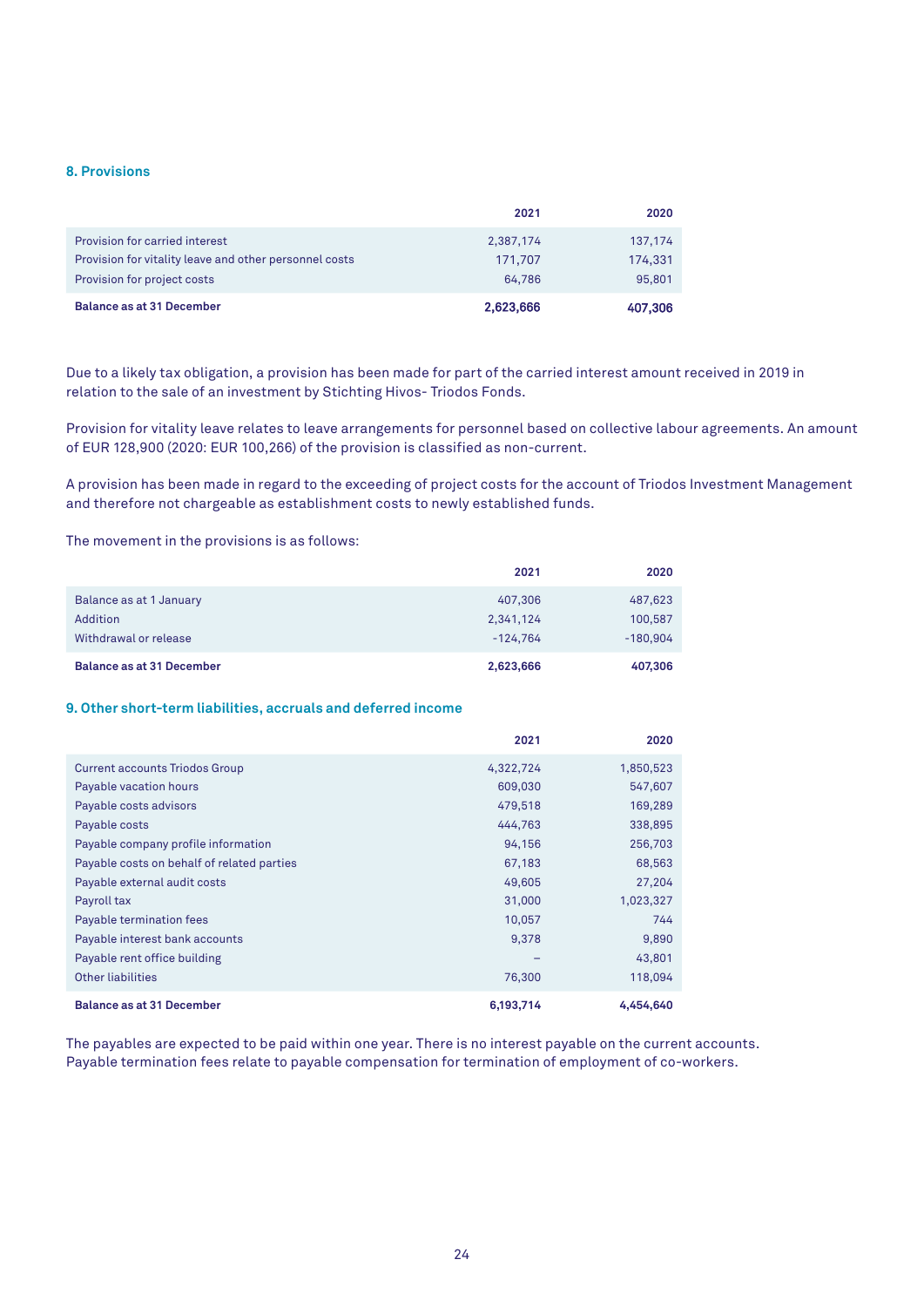#### **Off-balance sheet items**

Triodos Investment Management has entered into obligations for lease contracts for cars and contracts for office housing. The charges for leased cars for the upcoming years are as follows:

| <b>Obligations to pay</b>  | EUR         |
|----------------------------|-------------|
| Within one year            | 0.1 million |
| Between one and five years | 0.1 million |
| After five years           |             |

The rental contract regarding the office building at "Landgoed De Reehorst" in Driebergen-Rijsenburg is concluded for an indefinite period, with a rental cost of EUR 2.2 million a year.

During the year, total minimum lease payments of EUR 2,212,368 (2020: EUR 2,157,721) were recognised in the income statement.

#### **Contingent liabilities**

Together with its parent company, Triodos Bank, and its subsidiaries, Triodos Investment Management is part of the tax unity for corporate income tax purposes. All entities within the fiscal unity are jointly liable for each other's CIT claims.

In the financial statements of Triodos Bank, the corporate tax charge is calculated on the basis of the commercial result realised by Triodos Bank. Triodos Investment Management and Triodos Bank settle these expenses through their intercompany accounts.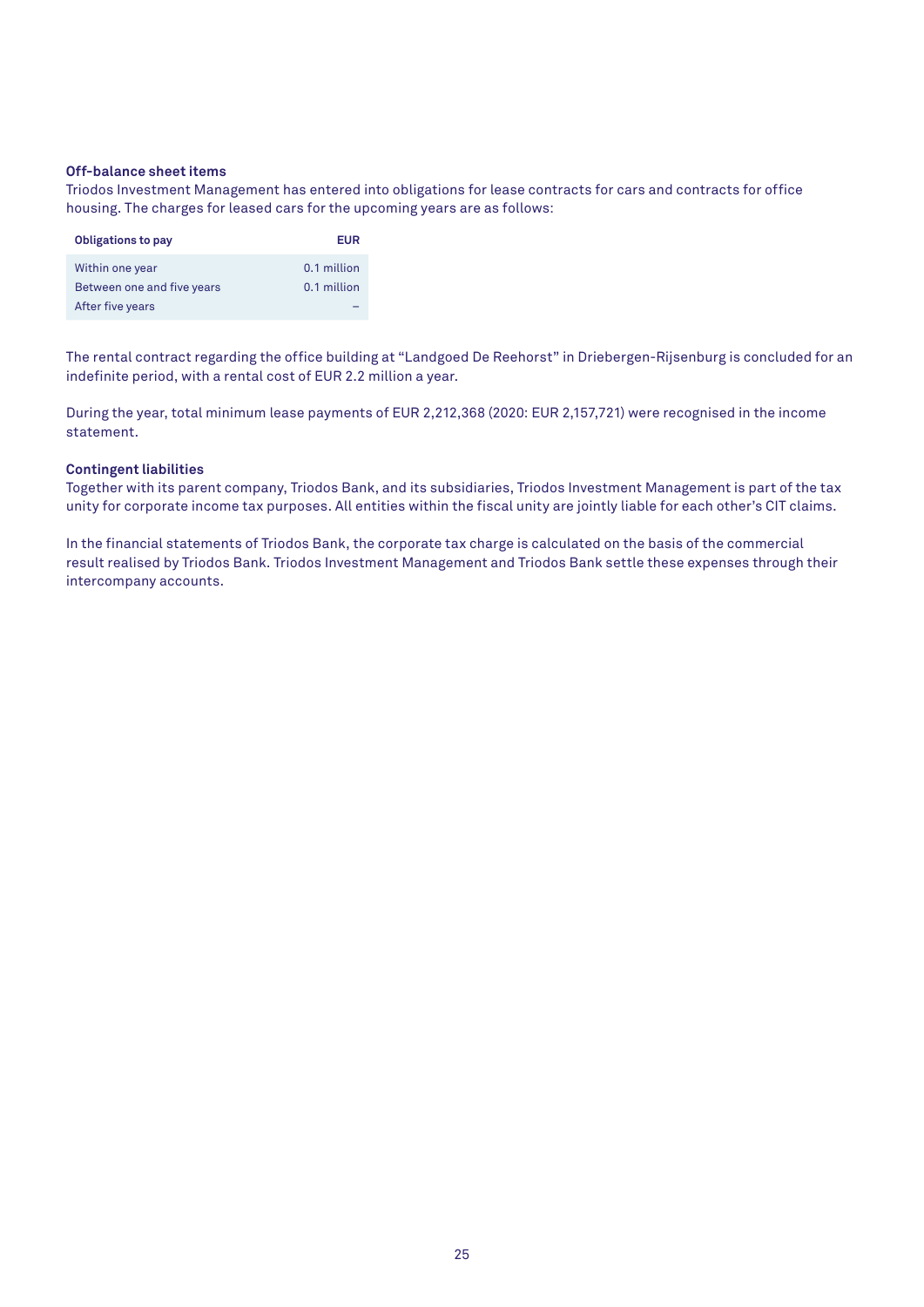# **Notes to the profit and loss account for 2021**

#### **10. Net turnover**

The breakdown of revenue by category is as follows:

|                            | 2021       | 2020       |
|----------------------------|------------|------------|
| Management contracts       | 49,424,576 | 45,044,283 |
| Asset management services  | 1,553,752  | 1,413,416  |
| <b>Research services</b>   | 376,004    | 374,322    |
| <b>Commercial services</b> | 92,390     | 101,722    |
| Other income               | 38,693     | 5,520      |
|                            | 51,485,415 | 46,939,263 |

#### 10.1 Management contracts

Triodos Investment Management carries out management activities for the below mentioned entities and receives management fees for these services at market rates.

|                                                                  | 2021         | 2020       |
|------------------------------------------------------------------|--------------|------------|
| <b>Triodos SICAV I</b>                                           | 20,008,524   | 14,604,328 |
| <b>Triodos Groenfonds</b>                                        | 9,370,195    | 8,290,467  |
| <b>Triodos Fair Share Fund</b>                                   | 8,091,543    | 7,911,421  |
| Triodos SICAV II - Triodos Microfinance Fund                     | 7,815,462    | 7,916,969  |
| TIS II - Triodos Energy Transition Europe Fund                   | 2,626,246    | 2,753,952  |
| <b>Stichting Hivos-Triodos fonds</b>                             | 1.488.124    | 1,573,362  |
| TIS II - Triodos Food Transition Europe Fund                     | 1,219,505    | 861,867    |
| Sustainability - Finance- Real Economies SICAV- SIF              | 712,875      | 633,538    |
| WWB Capital Partners*                                            | 242,389      | 411,452    |
| Triodos Multi Impact Fund                                        | 99,713       | 101,273    |
| Stichting Renewable Energy for Development Fund**                |              | $-743$     |
| Triodos Vastgoedfonds**                                          |              | $-13,603$  |
| Provision for carried interest Stichting Hivos-Triodos fonds *** | $-2.250,000$ |            |
|                                                                  | 49,424,576   | 45,044,283 |

As of 1 January 2020, Triodos Investment Management has taken over the management activities for WWB Capital Partners from Triodos Investment Advisory & Services B.V.

The management activities for Stichting Renewable Energy for Development Fund and Triodos Vastgoedfonds ended during 2019. The amounts in 2020 are final settlements of 2019.

\*\*\* Due to a likely tax obligation, an additional provision for the amount of EUR 2,250,000 has been made in 2021 for part of the carried interest amount received in 2019 in relation to the sale of an investment by Stichting Hivos-Triodos Fonds. Please also refer to note 8.

Triodos Investment Management also conducts management activities for SICAV II –Triodos Emerging Markets Renewable Energy Fund. Triodos Investment Management has waived its management fee as of the day of launching this sub-fund (29 October 2021), until 31 July 2022. The management fee of SICAV I – Triodos Sterling Bond Impact Fund was waived as of the day of launching (30 October 2020), until 31 January 2021.

Triodos SICAV II – Triodos Microfinance Fund, Triodos Emerging Markets Renewable Energy Fund, Sustainability-Finance-Real Economies SICAV-SIF and Triodos SICAV I are located in Luxembourg; WWB Capital Partners is located in the United States of America; the remaining entities under management contracts are located in the Netherlands. In 2021, the proportion of turnover generated from Luxembourg was 58% (2020: 51%), the United States of America was 0% (2020: 1%) and the Netherlands was 42% (2020: 48%).

#### 10.2 Asset management services

Triodos Investment Management carries out the asset management for Triodos Private Banking NL and receives a fee for these services at market rates.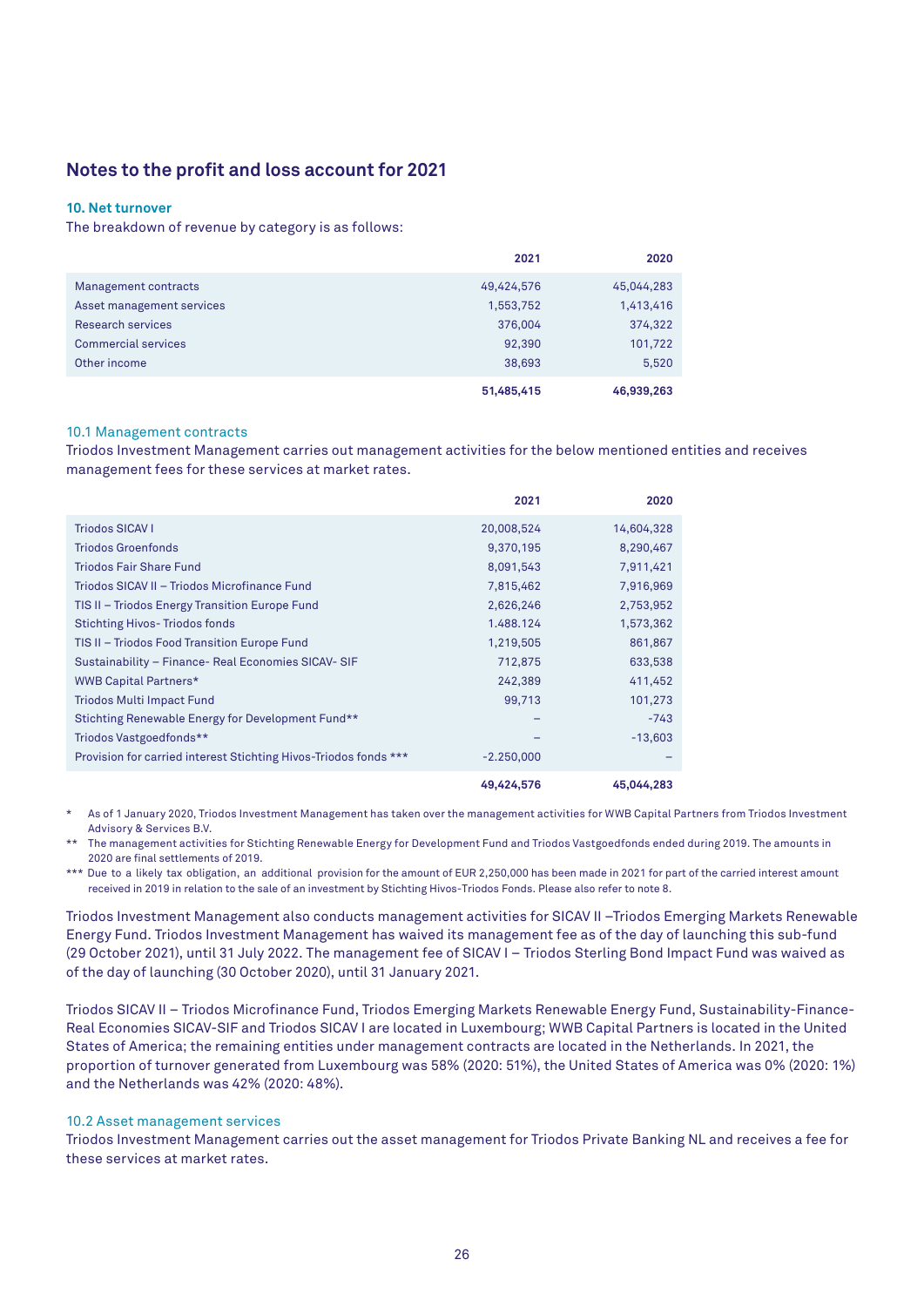#### 10.3 Research services

This relates to screening and research services for entities within the Triodos group and third-party suppliers.

|                                                                                        | 2021              | 2020              |
|----------------------------------------------------------------------------------------|-------------------|-------------------|
| <b>Within Triodos Group</b><br>Third-party suppliers                                   | 26,004<br>350,000 | 26,001<br>348,321 |
| 10.4 Commercial services                                                               | 376,004           | 374,322           |
|                                                                                        | 2021              | 2020              |
| Consulting fee and board fee staff working for Triodos<br><b>Investment Management</b> | 92,390            | 101,722           |
|                                                                                        | 92,390            | 101,722           |

The consulting fee and board fee relates to investment management activities in relation to the management of assets of managed funds.

#### **11. Operating expenses**

|                                               | 2021       | 2020       |
|-----------------------------------------------|------------|------------|
| <b>Wages and salaries</b>                     | 16,685,946 | 14,505,895 |
| <b>ICT costs</b>                              | 4,449,030  | 3,906,919  |
| <b>Housing costs</b>                          | 3,504,518  | 3,450,420  |
| Outsourced activities Triodos Bank NL         | 3,288,831  | 2,892,193  |
| <b>Pension contributions</b>                  | 2,660,388  | 2,350,420  |
| Charge of general overhead costs Triodos Bank | 2,489,748  | 1,898,280  |
| Other personnel costs                         | 2,262,320  | 3,115,964  |
| Social security charges                       | 2,190,428  | 1,709,014  |
| Research-market data                          | 1,774,126  | 936,946    |
| <b>Advisory fees</b>                          | 1,048,148  | 551,629    |
| Publicity                                     | 675,075    | 528,965    |
| Hired co-workers Triodos Group                | 323,301    | 503,695    |
| Other charge of costs Triodos Bank            | 531,736    | 482,736    |
| Travelling and accommodation expenses         | 327,717    | 394,655    |
| <b>External audit</b>                         | 157,008    | 138,621    |
| Contributions                                 | 142,138    | 109,755    |
| Liability insurance                           | 85,816     | 78,031     |
| <b>Banking costs</b>                          | 18,302     | 36,794     |
| Amortisation of intangible fixed assets       | 17,602     | 138,121    |
| Depreciation of equipment                     | 11,112     | 11,112     |
| Other operating expenses                      | 100,071    | 177,037    |
|                                               | 42,743,361 | 37,917,202 |

The total number of co-workers at Triodos Investment Management is 220 at year-end 2021 (2020: 207). The number of employees working outside of the Netherlands is 4 (2020: 4).

The average number of employees over 2021 was 204.4 (2020: 180.1). Over 2021, the average number of employees allocated to Impact Private Debt & Equity was 147.1 (2020: 125.9), to Impact Equity & Bonds was 55.2 (2020: 53.0) and to other departments was 2.1 (2020: 1.2).

The main drivers behind the increase in personnel costs are periodic wage increases, collective labour agreement increases and an increase of co-workers.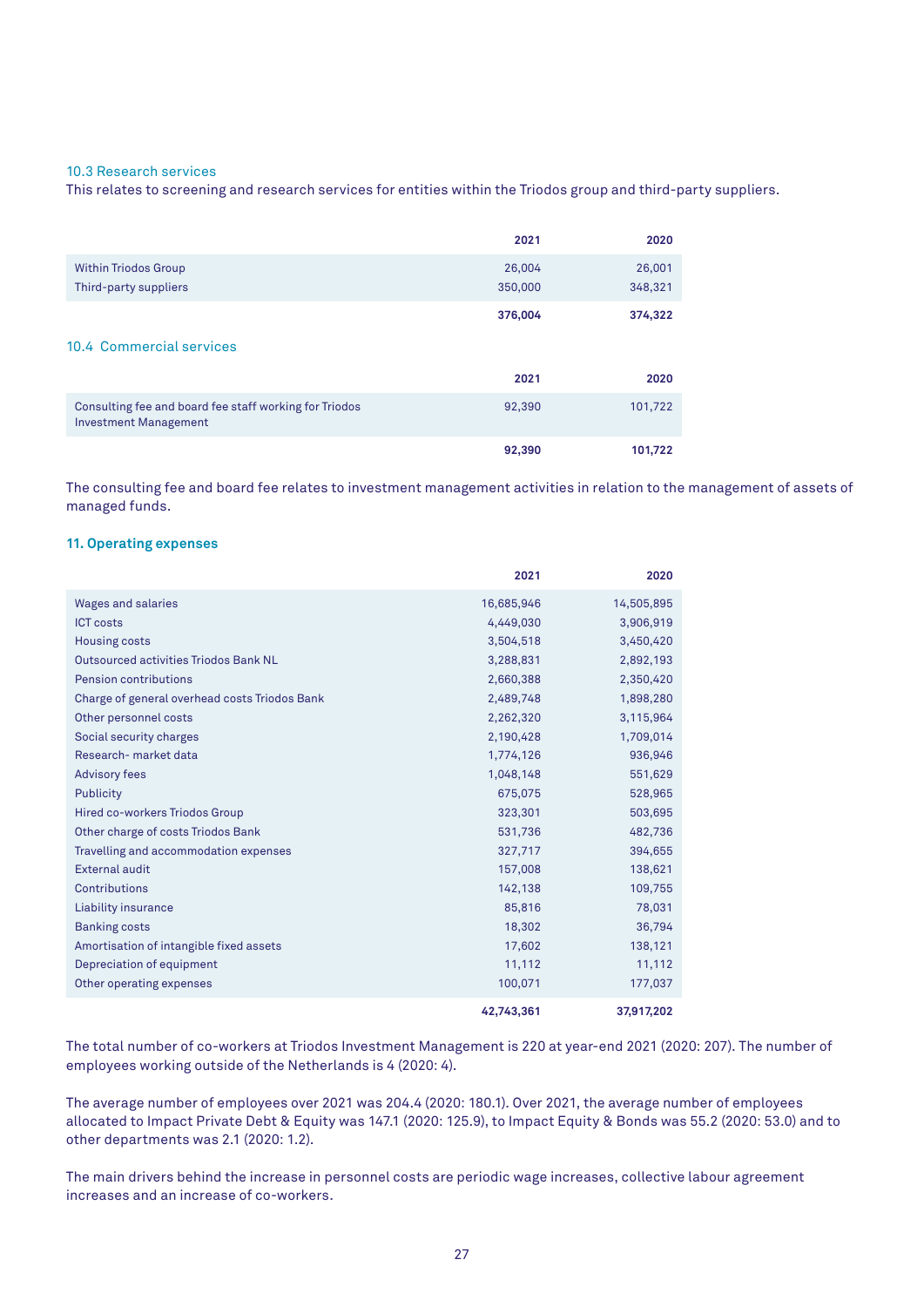The remuneration paid to the managing directors of the company, including salary expenses, pension, use of company car and social expenses, was EUR 624,619 (2020: EUR 672,307). The main reason for the decrease is that Jacco Minnaar accepted a position on the Executive Board of Triodos Bank as per 1 October 2021. The Management Board thus temporarily consisted of two directors between 1 October 2021 and 31 December 2021. Hadewych Kuiper was promoted to managing director of Triodos Investment Management as per 1 February 2022.

#### *Pension scheme*

Triodos Investment Management's pension scheme in the Netherlands is a defined contribution scheme and is administered by an independent third party. The commitment to the participating co-workers consists of paying the outstanding contribution to a maximum of the gross annual salary of EUR 112,189 (2020: EUR 110,111). The pension expenses for the defined contribution scheme is based on the contributions owed for the financial year.

In Belgium the pension scheme is considered a defined benefit scheme for which co-workers' contribution is 2% of salary and the employer's contribution is 6%.

For the contributions to the pension scheme in France, please refer to the table under "Pension schemes" in the accounting principles section.

#### *Audit fees*

The following audit fees were expensed in the reporting period:

|                                   | 2021    | 2020    |
|-----------------------------------|---------|---------|
| Audit of the financial statements | 85,941  | 87,382  |
| Other assurance services: ISAE    | 31,628  | 48,389  |
| Other assurance services          | 39,439  | 2,850   |
| <b>Tax services</b>               |         |         |
| Other non-assurance services      | -       |         |
|                                   | 157,008 | 138,621 |

The audit fees concerning the audit of the financial statements amount to EUR 85,941 (2020: EUR 87,382). Of these fees, EUR 77,951 relates to the audit of the financial statements for the financial year 2021 (2020: EUR 68,011) and EUR 7,990 for 2020 (2019: EUR 10,810), irrespective of whether the activities have already been carried out during the financial year. Other assurance services: ISAE concerns procedures performed by the independent auditor for the ISAE 3402 type II report. Other assurance services performed by the independent auditor concern overruns on the 2020 external audits of certain Triodos funds under management. The other assurance services in 2020 concerns further work done on the asset management report of HIVOS for 2018.

The independent auditor has not rendered any consultancy services.

#### **12. Financial Income**

|                            | 2021   | 2020 |
|----------------------------|--------|------|
| Exchange rate differences  | 10,243 |      |
| Other interest expenditure | 504    |      |
|                            | 10,747 |      |

#### **13. Financial expenses**

|                                | 2021    | 2020    |
|--------------------------------|---------|---------|
| Paid interest on bank accounts | 106,361 | 123,319 |
| Exchange rate differences      |         | 24,210  |
| Other interest expenditure     | 3.196   | 948     |
|                                | 109,557 | 148,477 |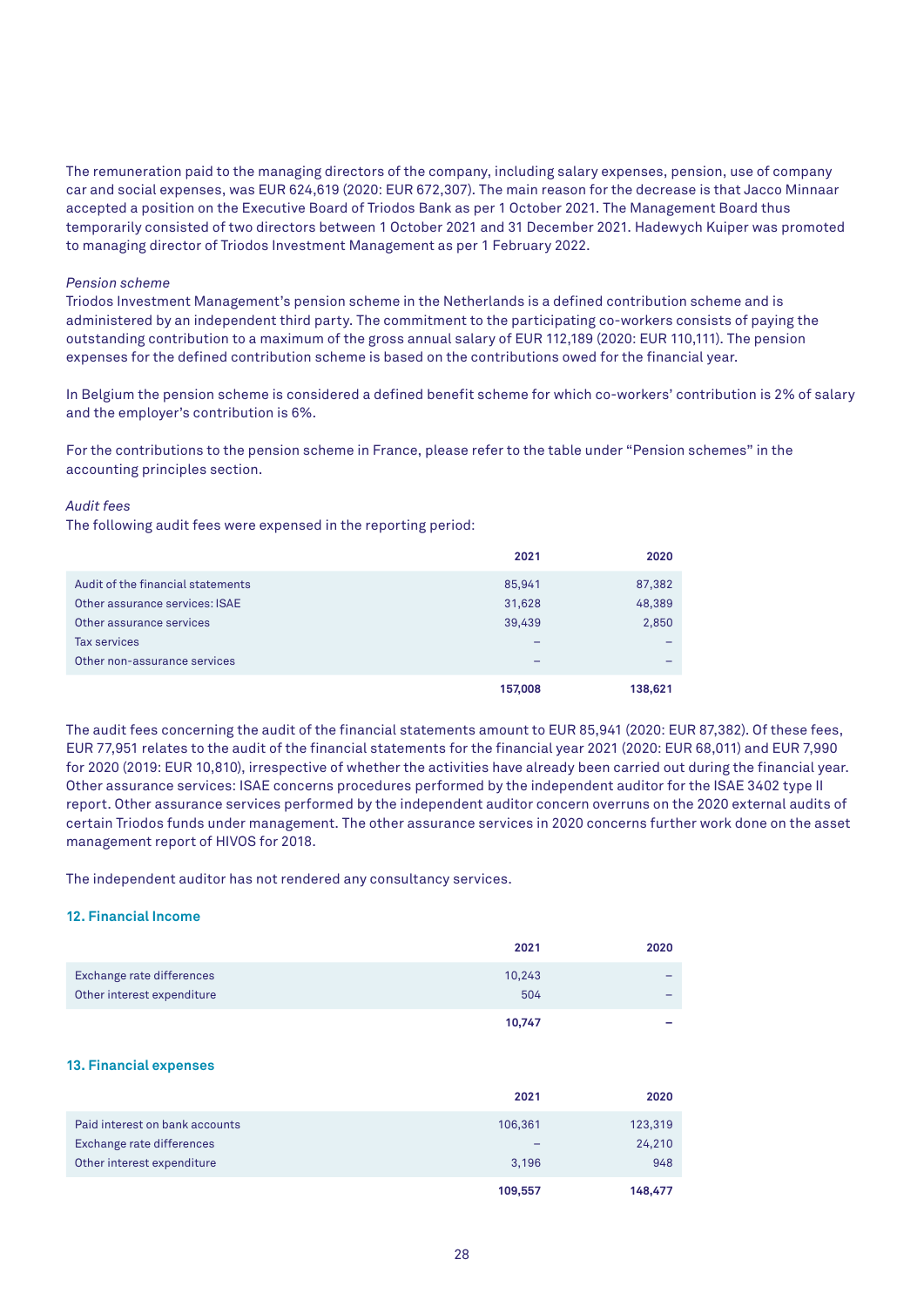#### **14. Corporate income taxes**

|                                           | 2021         | 2020         |
|-------------------------------------------|--------------|--------------|
| Corporate income tax expense for the year | $-2.173.483$ | $-2,223,096$ |
|                                           | $-2,173,483$ | $-2,223,096$ |

Together with its parent company, Triodos Bank, and its subsidiaries, Triodos Investment Management is part of the tax unity for corporate income tax purposes. All entities within the fiscal unity are jointly liable for each other's CIT claims. Taxes payable or receivable by Triodos Investment Management are settled directly with Triodos Bank.

Tax on the result is calculated based on the result before tax in the profit and loss account taking account of the losses available for set-off from previous financial years (to the extent that they have not already been included in the deferred tax assets). Exempted profit items, (non-)deductible items, additions and differences between the balance sheet value and the fiscal value of particular assets and liabilities are taken into account. Deferred tax assets and liabilities are stated at nominal value.

Tax on the result is calculated based on the result before tax in the income statement with a rate of 25% (2020: 25%) and with an effective tax rate equal to 25% (2020: 25%). The set-off for deferred taxes, if applicable, is recognised at the level of the fiscal unity at Triodos head office.

#### **Related parties**

Pursuant to the definition of affiliates of Article 381(3) of Part 9 of Book 2 of the Dutch Civil Code and Dutch GAAP guideline RJ 330, Triodos Investment Management has the following relevant relationships and transactions with related parties. All transactions are performed fulfilling the at-arms-length-principles.

#### 1. Triodos Bank

- Triodos Bank is the sole shareholder of Triodos Investment Management.
- Triodos Bank charged costs to Triodos Investment Management for an amount of EUR 11.4 million (2020: EUR 9.8 million). These charges relate to staff, office and overheads and are charged through transfer pricing, where among others, managed assets and number of co-workers are taken into account.
- Triodos Investment Management has current and savings accounts with Triodos Bank at market standard rates.
- Triodos Investment Management conducts asset management activities for Triodos Bank Private Banking for which it receives a fee of EUR 1,553,752 (2020: EUR 1,403,416).

2. Triodos Fair Share Fund

Triodos Investment Management performs the administration of Legal Owner Triodos Funds B.V. (previously Triodos Custody B.V.) for which it receives a fee from Triodos Fair Share Fund of EUR 5,520 (2020: EUR 5,520).

- 3. Triodos Investment Management currently conducts management activities for Triodos Groenfonds, Triodos SICAV II – Triodos Microfinance Fund, Triodos SICAV II – Triodos Emerging Markets Renewable Energy Fund, Triodos SICAV I, Stichting Hivos- Triodos fonds, Triodos Fair Share Fund, TIS II – Triodos Energy Transition Europe Fund, TIS II – Triodos Food Transition Europe Fund, Triodos Multi Impact Fund and WWB Capital Partners. The fees paid by the funds, including carried interest payments, took place according to market rates. A specification of the fees is listed on page 26.
- 4. Triodos Investment Management receives board fees for supervisory roles related to the management of assets of managed funds. Co-workers of Triodos Investment Management are fulfilling board positions with remuneration of board fees and/or reimbursement of travel expenses in the following companies: ACLEDA Bank Plc., Accion Frontier Inclusion Fund, LLC Microcredit Deposit-Taking Organization, Arvand, Aavishkaar Venture Management Company, Caspian SME Impact Fund, Centenary Bank, MFO Credo LLC, Dawn Myanmar Microfinance Pte. Ltd., Enda Tamweel SA, Financiers FAMA SA, Farmy Ltd., Ashv Finance Ltd., Kompanion Bank CJSC, Groupe Natimpact SAS, Sonata Finance Pvt Ltd. and Tipa Corp Ltd. Board fees received in 2021 amount to EUR 92,390 (2020: EUR 101,722).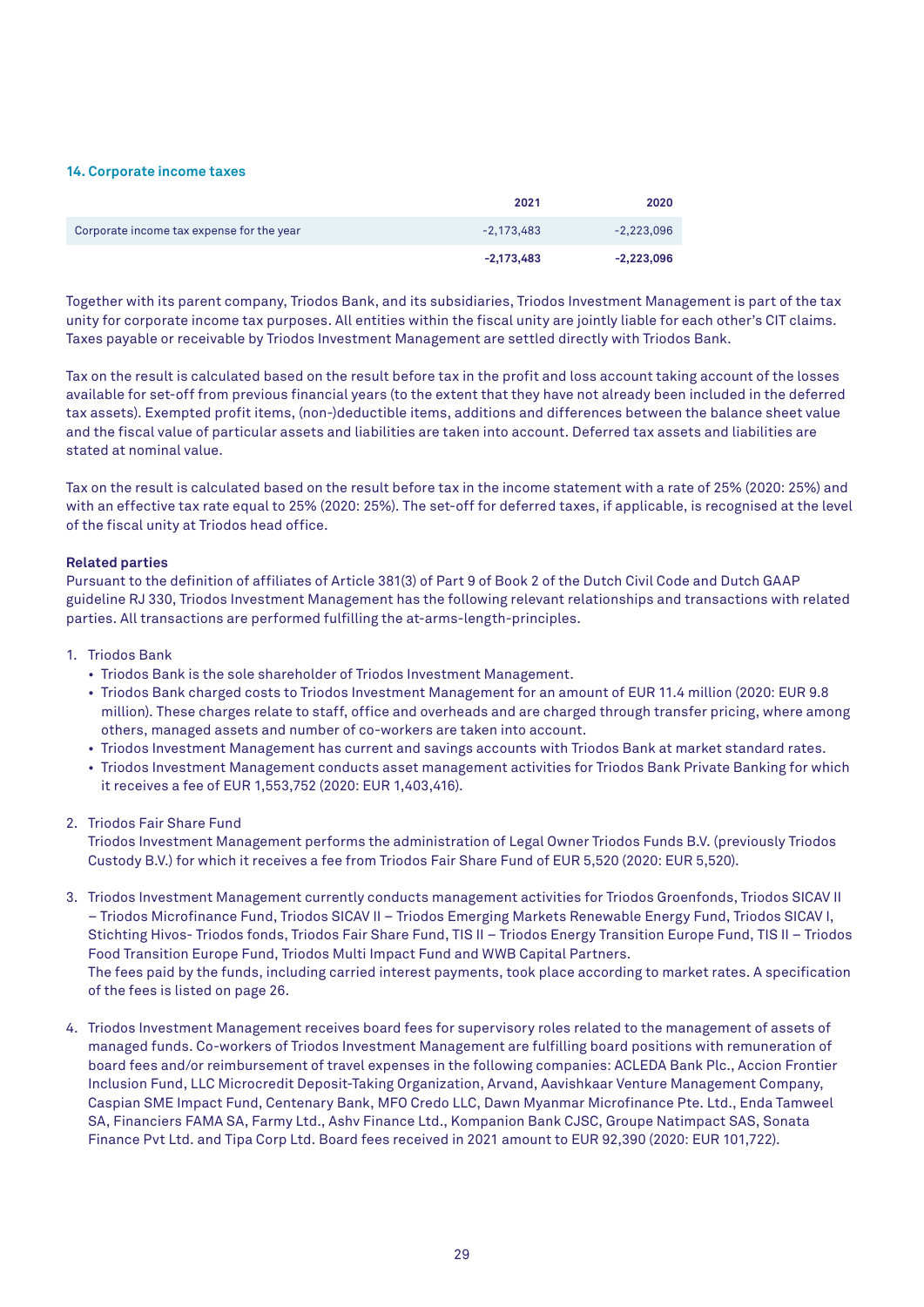#### 5. Global Alliance for Banking on Values

- The Global Alliance for Banking on Values is an independent network of banks using finance to deliver sustainable economic, social and environmental development.
- Triodos Bank is a member of the Global Alliance. Triodos Bank is the sole shareholder of Triodos Investment Management and therefore Triodos Investment Management also aims to contribute to the goals of the Global Alliance.
- Triodos Investment Management is the Fund Manager (AIFM) of Sustainability Finance- Real Economies SICAV-SIF (Sapphire) and received a management fee amounting to EUR 712,875 (2020: EUR 633,538).

#### 6. SICAV I - Triodos Sterling Bond Impact Fund

Triodos Investment Management provided seed capital to SICAV I - Triodos Sterling Bond Impact Fund. 125,000 KI-Cap shares were purchased at the inception value of GBP 20. The shares were subsequently sold at GBP 19.45 per share in November 2021. Triodos Investment Management also receives a management fee from SICAV I – Triodos Sterling Bond Impact Fund- see item 3 related parties.

7. SICAV II - Triodos Emerging Markets Renewable Energy Fund

Triodos Investment Management provided seed capital to Triodos Emerging Markets Renewable Energy Fund. 172,801.20 EUR-I-Cap shares were purchased at the Inception value of EUR 25 per share. At 31 December the value of the investment is EUR 4,285,470, being 17% of the total share capital of the fund. Triodos Investment Management exercises significant influence over SICAV II – Triodos Emerging Markets Renewable Energy Fund. The company also receives a management fee from SICAV II – Triodos Emerging Markets Renewable Energy Fund - see item 3 related parties. Triodos Investment Management has waived its management fee as of the day of launching this sub-fund (29 October 2021), until 31 July 2022.

#### **Subsequent events**

Triodos Investment Management considers the crisis in Ukraine a significant event after balance sheet date. The company's approach is to be prudent as it is yet unclear how the crisis will unfold. Triodos Investment Management will continue to closely monitor the geographical situation and the developments on the financial markets moving forward.

#### **The proposed appropriation of the profit is as follows:**

The Management Board of Triodos Investment Management proposes to add EUR 6,535,956 to the general reserve (retained earnings).

Zeist, the Netherlands, 16 June 2022

Management Board of Triodos Investment Management B.V. Dick van Ommeren (chair) Kor Bosscher Hadewych Kuiper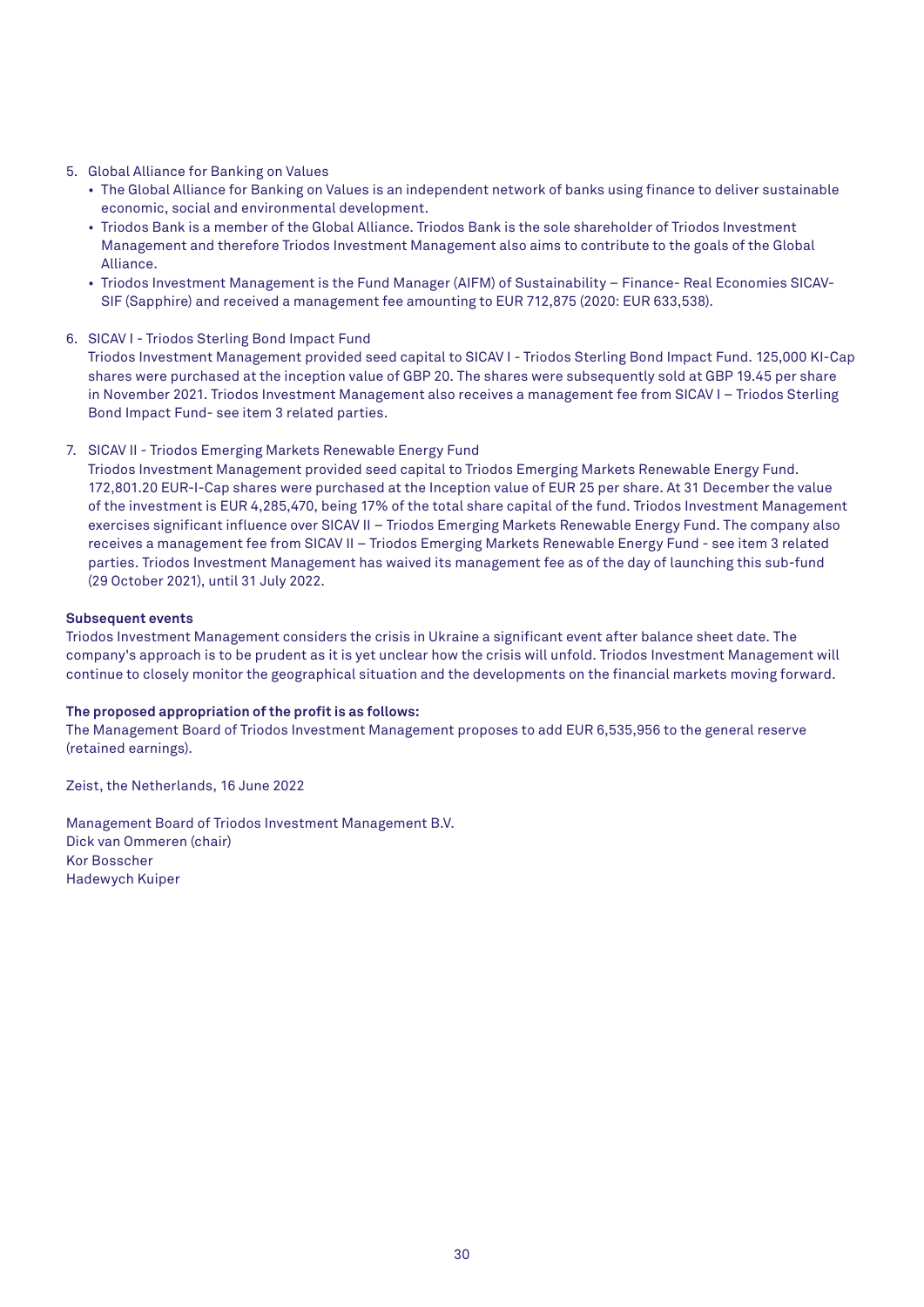# **Other information**

# **Appropriation of the profit**

As set out in the Articles of Association, the appropriation of the profit is as follows (Article 16):

Paragraph 1: The profits shown in the adopted annual accounts shall be at the disposal of the general meeting.

Paragraph 2: The company may only make distributions of profit to shareholders and other entitled persons to the extent that shareholders' equity exceeds the paid and called up portion of the capital increased by the reserves to be maintained by law. No distribution of profits may be made to the company in respect of shares held by it.

Paragraph 3: Subject to the provisions of the second paragraph, the general meeting may make one or more interim dividends payable.

Paragraph 4: Distribution of profits shall take place after the adoption of the annual accounts which show that the distribution is permitted.

# **Independent auditor's report**

The independent auditor's report is included on the next page.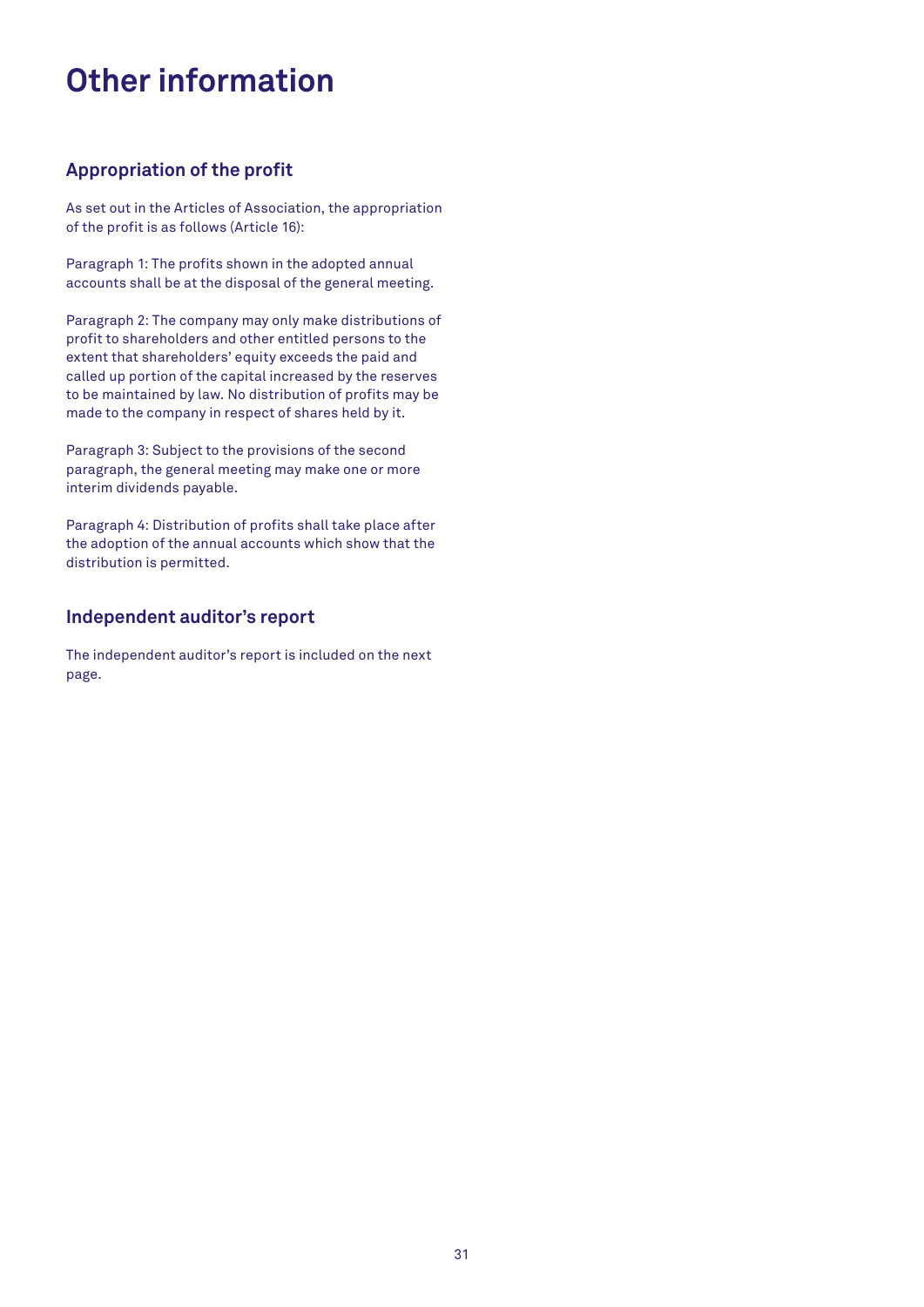

# *Independent auditor's report*

To: the general meeting of Triodos Investment Management B.V.

# *Report on the financial statements 2021*

## *Our opinion*

In our opinion, the financial statements of Triodos Investment Management B.V. ('the Company') give a true and fair view of the financial position of the Company as at 31 December 2021, and of its result for the year then ended in accordance with Part 9 of Book 2 of the Dutch Civil Code.

# *What we have audited*

We have audited the accompanying financial statements 2021 of Triodos Investment Management B.V., Zeist.

The financial statements comprise:

- the balance sheet as at 31 December 2021;
- the profit and loss account for the year then ended; and
- the notes, comprising a summary of the accounting policies applied and other explanatory information.

The financial reporting framework applied in the preparation of the financial statements is Part 9 of Book 2 of the Dutch Civil Code.

# *The basis for our opinion*

We conducted our audit in accordance with Dutch law, including the Dutch Standards on Auditing. We have further described our responsibilities under those standards in the section 'Our responsibilities for the audit of the financial statements' of our report.

We believe that the audit evidence we have obtained is sufficient and appropriate to provide a basis for our opinion.

## *Independence*

We are independent of Triodos Investment Management B.V. in accordance with the 'Wet toezicht accountantsorganisaties' (Wta, Audit firms supervision act), the 'Verordening inzake de onafhankelijkheid van accountants bij assuranceopdrachten' (ViO, Code of Ethics for Professional Accountants, a regulation with respect to independence) and other relevant independence regulations in the Netherlands. Furthermore, we have complied with the 'Verordening gedrags- en beroepsregels accountants' (VGBA, Dutch Code of Ethics).

*PricewaterhouseCoopers Accountants N.V., Fascinatio Boulevard 350, 3065 WB Rotterdam, P.O. Box 8800, 3009 AV Rotterdam, the Netherlands T: +31 (0) 88 792 00 10, F: +31 (0) 88 792 95 33, www.pwc.nl*

'PwC' is the brand under which PricewaterhouseCoopers Accountants N.V. (Chamber of Commerce 34180285), PricewaterhouseCoopers Belastingadviseurs N.V. (Chamber of Commerce 34180284), PricewaterhouseCoopers Advisory N.V. (Chamber of Commerce 34180287), PricewaterhouseCoopers Compliance Services B.V. (Chamber of Commerce 51414406), PricewaterhouseCoopers Pensions, Actuarial & Insurance Services B.V. (Chamber of Commerce 54226368),<br>PricewaterhouseCoopers B.V. (Chamber of Commerce 34180289) and other companies operate an and Conditions ('algemene voorwaarden'), which include provisions regarding our liability. Purchases by these companies are governed by General Terms and Conditions<br>of Purchase ('algemene inkoopvoorwaarden'). At www.pwc.n and the General Terms and Conditions of Purchase, which have also been filed at the Amsterdam Chamber of Commerce.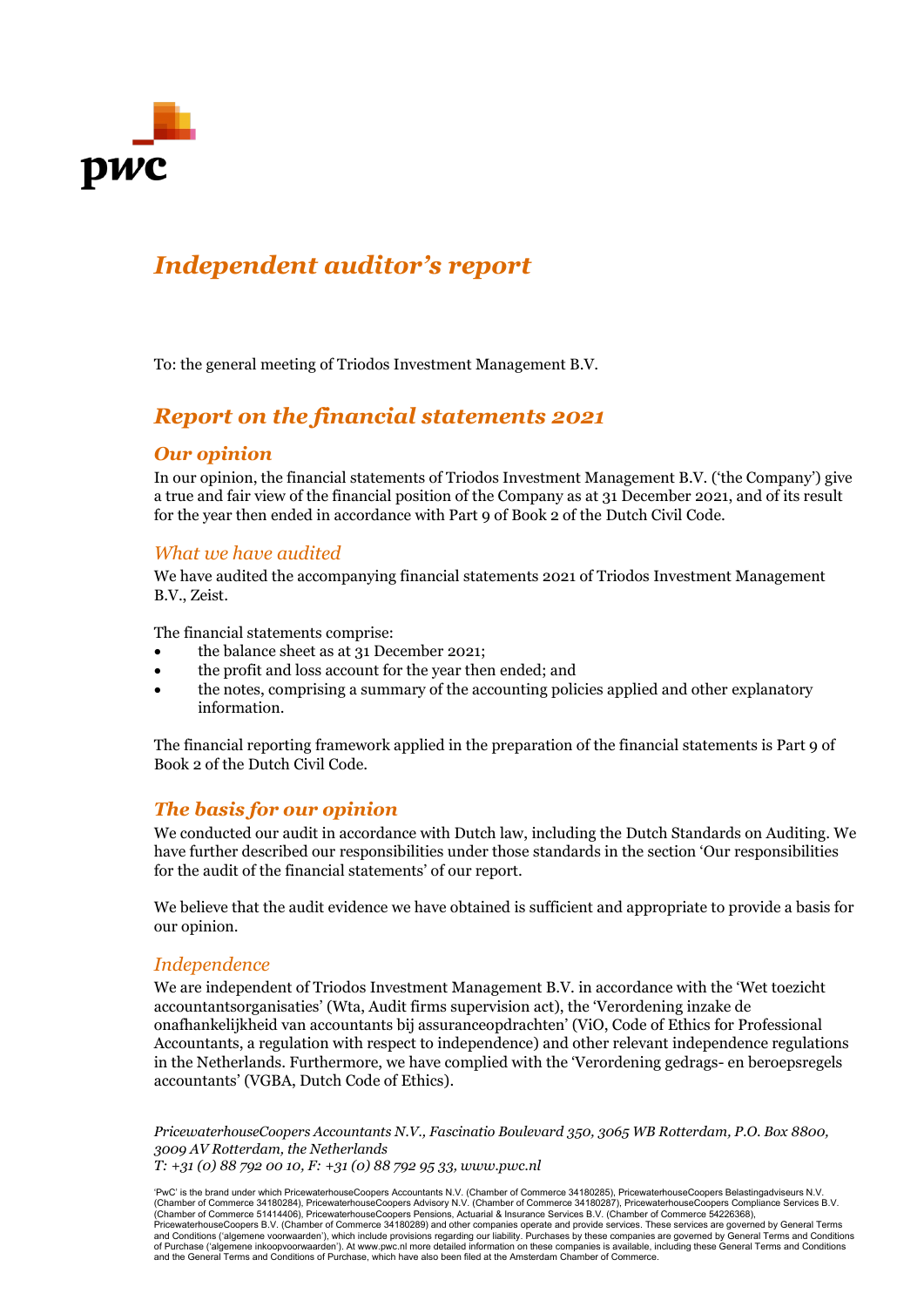

# *Report on the other information included in the annual report*

The annual report contains other information. This includes all information in the annual report in addition to the financial statements and our auditor's report thereon.

Based on the procedures performed as set out below, we conclude that the other information:

- is consistent with the financial statements and does not contain material misstatements;
- contains all the information regarding the annual report by the management board and the other information that is required by Part 9 of Book 2 of the Dutch Civil Code.

We have read the other information. Based on our knowledge and the understanding obtained in our audit of the financial statements or otherwise, we have considered whether the other information contains material misstatements.

By performing our procedures, we comply with the requirements of Part 9 of Book 2 of the Dutch Civil Code and the Dutch Standard 720. The scope of such procedures was substantially less than the scope of those procedures performed in our audit of the financial statements.

The management board is responsible for the preparation of the other information, including the annual report by the management board and the other information in accordance with Part 9 of Book 2 of the Dutch Civil Code.

# *Responsibilities for the financial statements and the audit*

# *Responsibilities of the management board*

The management board is responsible for:

- the preparation and fair presentation of the financial statements in accordance with Part 9 of Book 2 of the Dutch Civil Code; and for
- such internal control as the management board determines is necessary to enable the preparation of the financial statements that are free from material misstatement, whether due to fraud or error.

As part of the preparation of the financial statements, the management board is responsible for assessing the Company's ability to continue as a going-concern. Based on the financial reporting framework mentioned, the management board should prepare the financial statements using the going-concern basis of accounting unless the management board either intends to liquidate the Company or to cease operations or has no realistic alternative but to do so. The management board should disclose in the financial statements any event and circumstances that may cast significant doubt on the Company's ability to continue as a going concern.

# *Our responsibilities for the audit of the financial statements*

Our responsibility is to plan and perform an audit engagement in a manner that allows us to obtain sufficient and appropriate audit evidence to provide a basis for our opinion. Our objectives are to obtain reasonable assurance about whether the financial statements as a whole are free from material misstatement, whether due to fraud or error and to issue an auditor's report that includes our opinion. Reasonable assurance is a high but not absolute level of assurance, which makes it possible that we may not detect all material misstatements. Misstatements may arise due to fraud or error. They are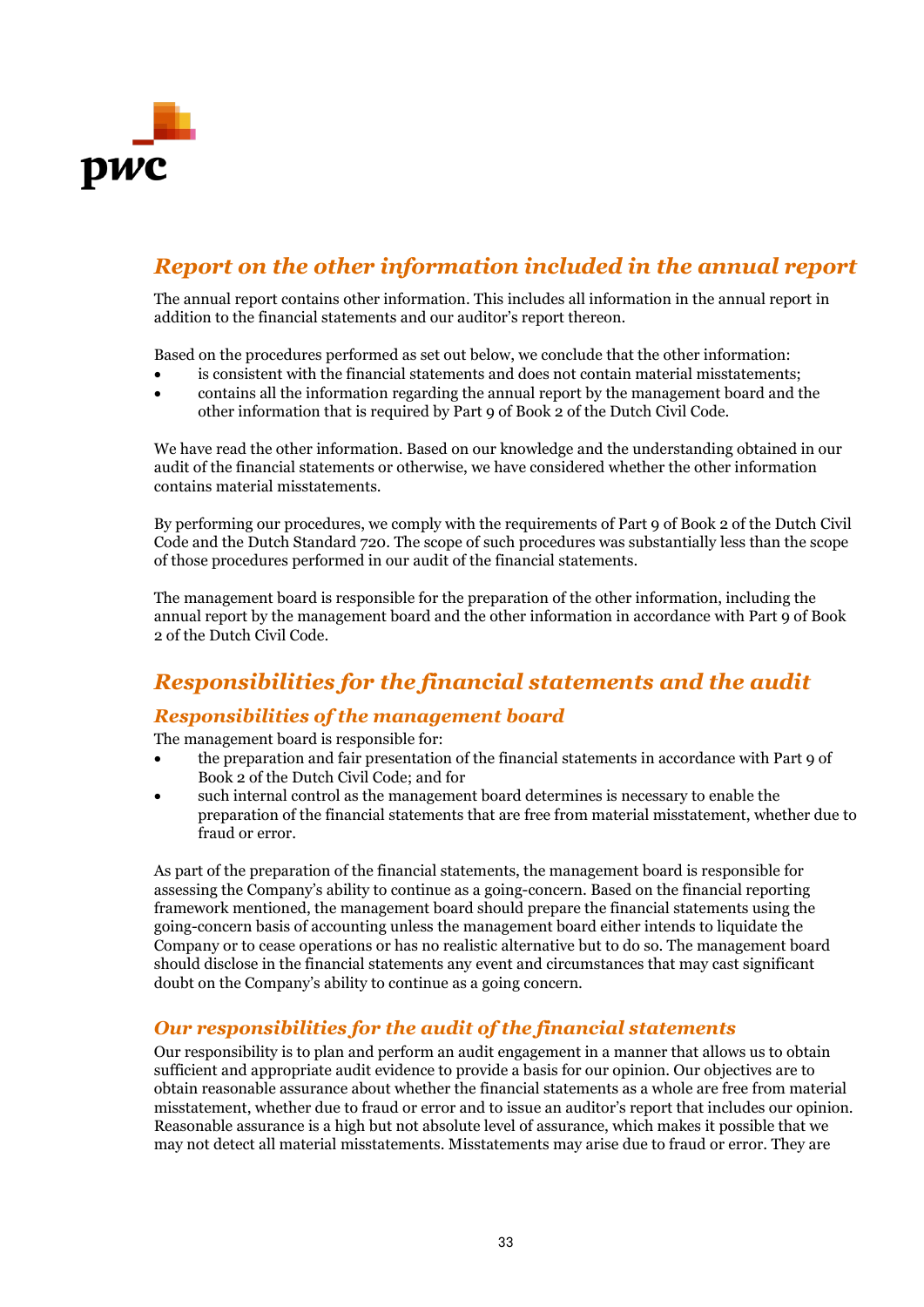

considered material if, individually or in the aggregate, they could reasonably be expected to influence the economic decisions of users taken on the basis of the financial statements.

Materiality affects the nature, timing and extent of our audit procedures and the evaluation of the effect of identified misstatements on our opinion.

A more detailed description of our responsibilities is set out in the appendix to our report.

Rotterdam, 16 June 2022 PricewaterhouseCoopers Accountants N.V.

J. IJspeert RA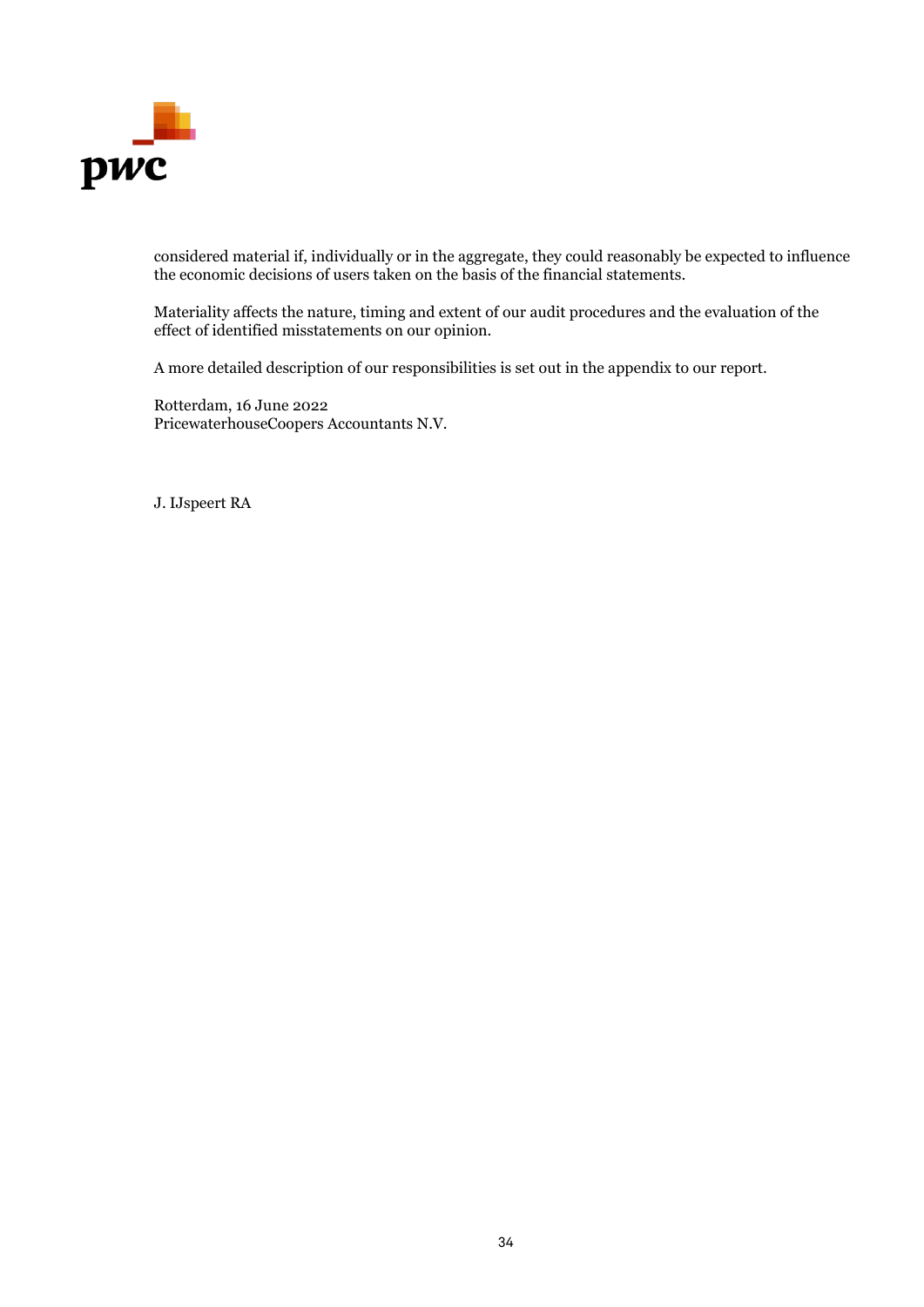

# *Appendix to our auditor's report on the financial statements 2021 of Triodos Investment Management B.V.*

In addition to what is included in our auditor's report, we have further set out in this appendix our responsibilities for the audit of the financial statements and explained what an audit involves.

# *The auditor's responsibilities for the audit of the financial statements*

We have exercised professional judgement and have maintained professional scepticism throughout the audit in accordance with Dutch Standards on Auditing, ethical requirements and independence requirements. Our audit consisted, among other things of the following:

- Identifying and assessing the risks of material misstatement of the financial statements, whether due to fraud or error, designing and performing audit procedures responsive to those risks, and obtaining audit evidence that is sufficient and appropriate to provide a basis for our opinion. The risk of not detecting a material misstatement resulting from fraud is higher than for one resulting from error, as fraud may involve collusion, forgery, intentional omissions, misrepresentations, or the intentional override of internal control.
- Obtaining an understanding of internal control relevant to the audit in order to design audit procedures that are appropriate in the circumstances, but not for the purpose of expressing an opinion on the effectiveness of the Company's internal control.
- Evaluating the appropriateness of accounting policies used and the reasonableness of accounting estimates and related disclosures made by the management board.
- Concluding on the appropriateness of the management board's use of the going-concern basis of accounting, and based on the audit evidence obtained, concluding whether a material uncertainty exists related to events and/or conditions that may cast significant doubt on the Company's ability to continue as a going concern. If we conclude that a material uncertainty exists, we are required to draw attention in our auditor's report to the related disclosures in the financial statements or, if such disclosures are inadequate, to modify our opinion. Our conclusions are based on the audit evidence obtained up to the date of our auditor's report and are made in the context of our opinion on the financial statements as a whole. However, future events or conditions may cause the Company to cease to continue as a going concern.
- Evaluating the overall presentation, structure and content of the financial statements, including the disclosures, and evaluating whether the financial statements represent the underlying transactions and events in a manner that achieves fair presentation.

We communicate with the management board regarding, among other matters, the planned scope and timing of the audit and significant audit findings, including any significant deficiencies in internal control that we identify during our audit.